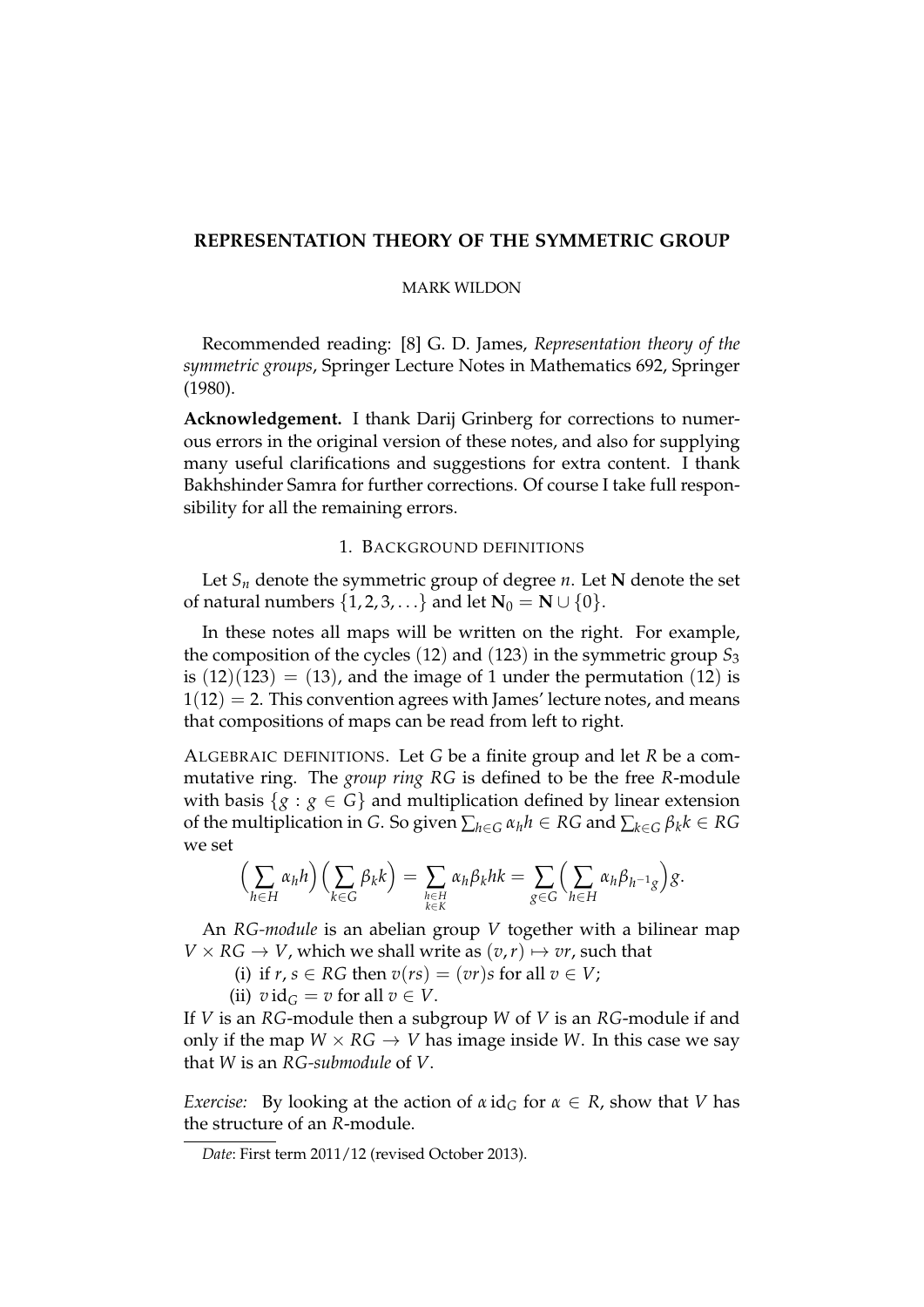Most of the time *R* will be a field. In this case the exercise above says that *V* is an *F*-vector space. We shall also sometimes use **Z***G*-modules: these will always be free as **Z**-modules. All modules in these notes will have finite rank / dimension.

### *Exercise:*

(a) Let *F* be a field and let *V* be an *FG*-module. Show that if *gρ* : *V*  $\rightarrow$  *V* is the map defined by  $v(g\rho) = v g$  then  $\rho$  is a group homomorphism from *G* into the group GL(*V*) of invertible *F*-linear transformations of *V*.

(b) Show conversely that if *V* is an *F*-vector space and  $\rho : G \to GL(V)$ is a group homomorphism (so *V* is a representation of *G*) then setting  $v(\alpha g) = \alpha v(g\rho)$  for  $\alpha \in F$  and  $g \in G$ , and extending linearly to a general element of *FG*, gives *V* the structure of an *FG*-module.

In practice, it is usually most convenient to specify an *FG*-module *V* by defining *V* as an *F*-vector space, and then defining an action of *G* on *V* by invertible *F*-linear transformations. (There is then a unique way to extend the actions of *F* and *G* on *V* so that the map  $V \times FG \rightarrow V$  is linear in its second component, and so bilinear.)

For example, the *trivial FG*-module is the *F*-vector space *F* on which each  $g \in G$  acts as the identity map.

**Remark 1.1.** The definition of an *FG*-module is more technical than the definition of a representation of *G*, but, as the exercise shows, the two notions are equivalent. Module can be more convenient to work with, because there is less notation, and we can use results from ring theory without any translation. The language of representations is preferable if we want to have an explicit map  $\rho : G \to GL(V)$ .

A similar situation arises when we have a group *G* acting on a set  $\Omega$ . Here one can choose between the equivalent languages of *G*-actions (writing  $\omega g$  for the image of  $\omega \in \Omega$  under  $g \in G$ ) and permutation representations (using a homomorphism from *G* into the symmetric group on  $\Omega$ ). Again, both have their advantages.

The easiest example of a non-trivial *FSn*-module is given in the next example.

**Example 1.2.** Let *F* be a field and let  $V = \langle e_1, \ldots, e_n \rangle_F$  be an *n*-dimensional vector space over *F*. We make *V* into an *FSn*-module by defining

(1) 
$$
e_i g = e_{ig} \quad \text{for } i \in \{1, ..., n\} \text{ and } g \in S_n.
$$

By the remark after the exercise above, this suffices to give *V* the structure of an *FS*<sub>*n*</sub>-module. The corresponding representation  $\rho : S_n \rightarrow$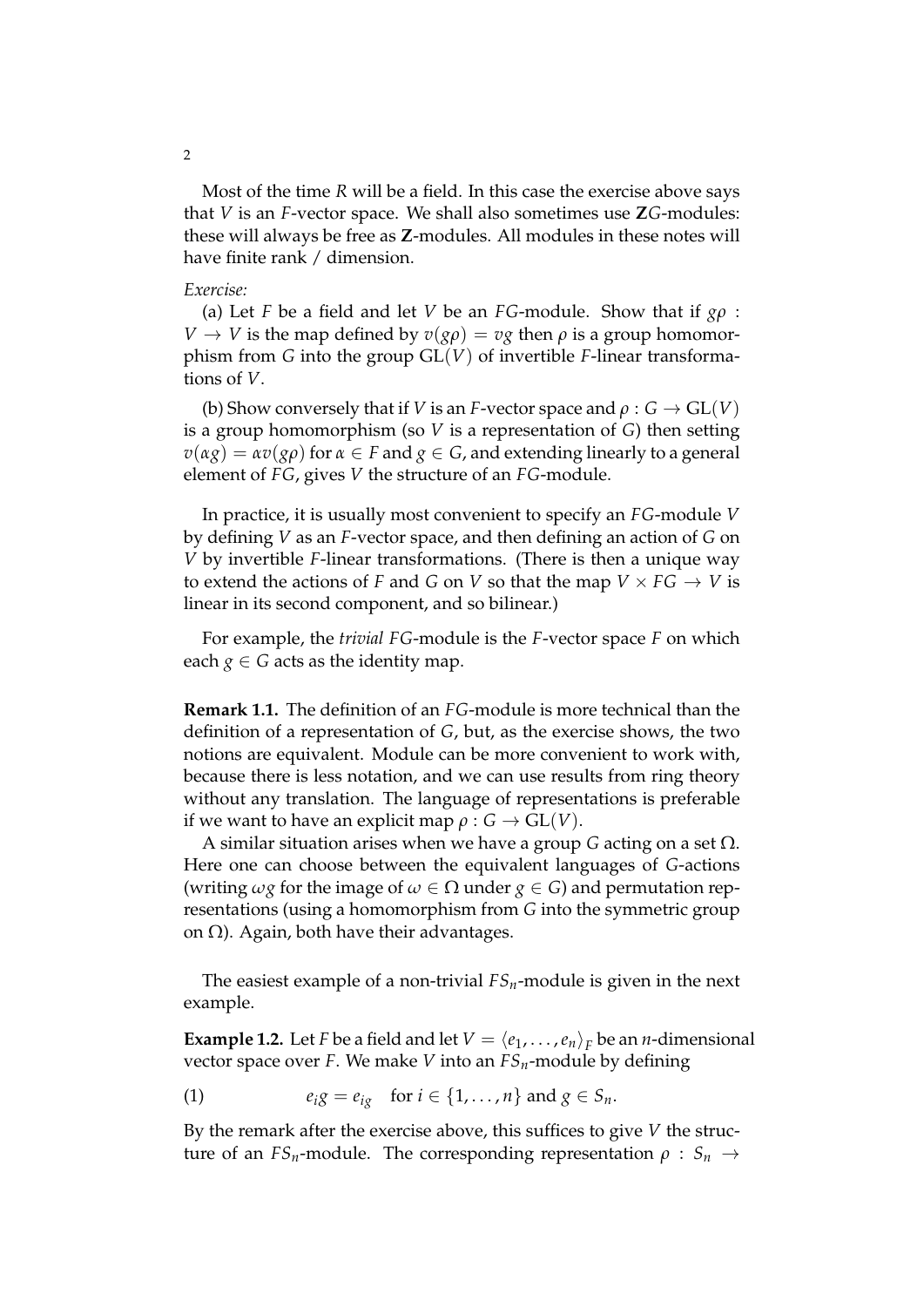$GL(V)$  represents each  $g \in S_n$  as a permutation matrix. For example if  $n = 3$ ,  $g = (12)$  and  $h = (123)$  then

| $g\rho = \begin{pmatrix} 0 & 1 & 0 \\ 1 & 0 & 0 \\ 0 & 0 & 1 \end{pmatrix}$ |  |  |                                                                                   |  |  |
|-----------------------------------------------------------------------------|--|--|-----------------------------------------------------------------------------------|--|--|
|                                                                             |  |  | and $h\rho = \begin{pmatrix} 0 & 1 & 0 \\ 0 & 0 & 1 \\ 1 & 0 & 0 \end{pmatrix}$ . |  |  |

Note that these matrices act on the right, on row vectors.

COMBINATORIAL DEFINITIONS. A *partition* of  $n \in N_0$  is a non-increasing sequence of natural numbers whose sum is *n*. For example, the 7 partitions of 5 are  $(5)$ ,  $(4, 1)$ ,  $(3, 2)$ ,  $(3, 1, 1)$ ,  $(2, 2, 1)$ ,  $(2, 1, 1, 1)$  and  $(1, 1, 1, 1, 1)$ . The numbers making up a partition are its *parts*. We shall use powers to indicate multiplicities of parts: for example  $(2, 1, 1, 1) = (2, 1^3)$ .

It is often useful to represent a partition by a rectangular array of boxes, called its *Young diagram*<sup>1</sup> . For example, the Young diagram of  $(4, 2, 1)$  is



.

**Remark 1.3.** It is well-known that the partitions of *n* label the conjugacy classes of  $S_n$  *via* cycle types. For example, the conjugacy class of  $S_5$  labelled by  $(2, 2, 1)$  contains  $(12)(34)$ . We shall see later that the irreducible  $CS_n$ -modules are also canonically labelled by the partitions of *n*.

Let  $\lambda = (\lambda_1, \dots, \lambda_k)$  be a partition of  $n \in \mathbb{N}$ . A  $\lambda$ *-tableau* is an assignment of the numbers  $\{1, \ldots, n\}$  to the boxes of the Young diagram of  $\lambda$ , so that each number is used exactly once. For example,

is a (4, 2, 1)-tableau. More formally, if we fix a numbering of the boxes of *λ*, then we may regard a *λ*-tableau *t* as a function

$$
t: \{1,\ldots,n\} \to \{1,\ldots,n\}
$$

such that  $it = j$  if and only if box *i* contains *j*.

<sup>&</sup>lt;sup>1</sup>Young diagrams are named after the Reverend Alfred Young: see www-history.mcs.st-andrews.ac.uk/Biographies/Young\_Alfred.html. In a letter sent to Frobenius, Young wrote:

I am delighted to find someone else really interested in the matter. The worst of modern mathematics is that it is now so extensive that one finds there is only about one person in the universe really interested in what you are . . .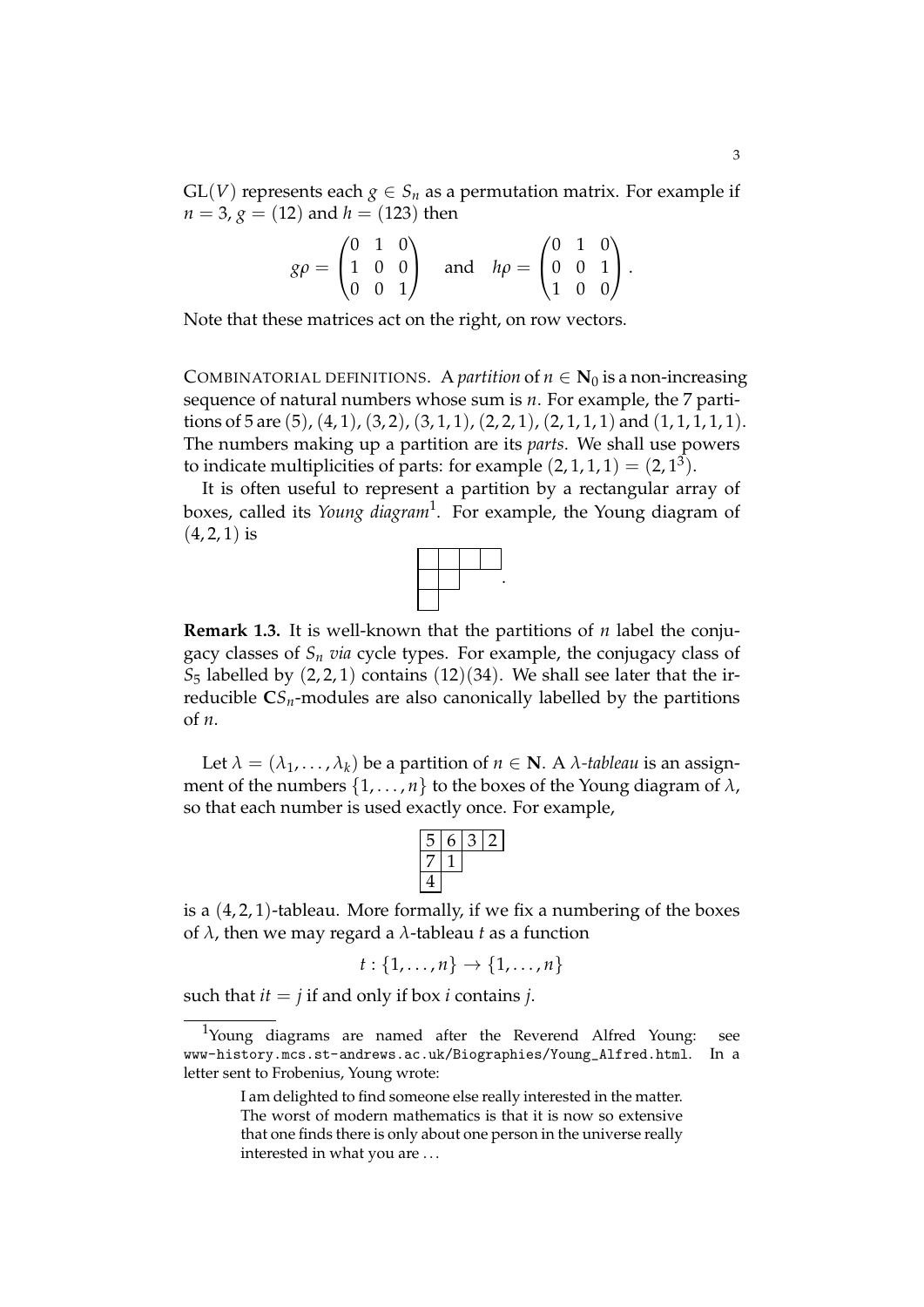If *s* and *t* are *λ*-tableaux then *s* and *t* are said to be *row-equivalent* if for each  $i \in \{1, \ldots, k\}$ , the sets of numbers in the *i*th row of *s* and *t* are equal. For example,



are row-equivalent.

A *λ-tabloid* is a row-equivalence class of *λ*-tableaux. We denote the *λ*tabloid corresponding to the  $\lambda$ -tableau *t* by  $\{t\}$ . Tabloids are drawn by omitting the vertical lines from a representative tableau. For example if *t* is the first tableau above then

$$
\{t\} = \frac{\frac{5}{5} \cdot 6 \cdot 3 \cdot 2}{\frac{4}{4}} = \frac{\frac{2}{5} \cdot 3 \cdot 5 \cdot 6}{\frac{4}{4}} = \dots
$$

A *λ*-tableau is said to be *row standard*, if its rows are increasing when read from left to right, *column standard*, if its columns are increasing when read from top to bottom, and *standard*, if it is both row standard and column standard.

**Example 1.4.** There are  $6! = 720$  distinct  $(4, 2)$ -tableaux, 15 distinct  $(4, 2)$ -tabloids and 9 distinct standard  $(4, 2)$ -tableaux.

A  $(4, 2)$ -tabloid is determined by its second row, so the  $(4, 2)$ -tabloids are in bijection with 2-subsets of  $\{1, 2, 3, 4, 5, 6\}$ . For example, the 2subset  $\{2, 4\}$  corresponds to the tabloid

$$
\frac{1\ 3\ 5\ 6}{2\ 4}
$$

The 9 standard (4, 2)-tableaux,

|  |  | $\mathbf{1}$ |  |  | 11 | $\mathbf{1}$ | $\mathsf{E}$ 1 |  |  |  |          |
|--|--|--------------|--|--|----|--------------|----------------|--|--|--|----------|
|  |  |              |  |  |    |              |                |  |  |  | $\cdots$ |

will turn out to index a basis of an irreducible 9-dimensional  $CS_6$ -module.

## 2. YOUNG PERMUTATION MODULES AND SPECHT MODULES

Throughout this section let  $n \in \mathbb{N}$  and let *R* be a commutative ring.

Let  $\lambda$  be a partition of *n*. The symmetric group  $S_n$  acts on  $\lambda$ -tableaux in an obvious way. For example, if  $g = (235) \in S_5$  then

$$
\frac{1}{3} \frac{2}{4} \frac{5}{8} = \frac{1}{5} \frac{3}{4} \frac{2}{6}
$$

since  $1g = 1$ ,  $2g = 3$ ,  $5g = 2$ ,  $6g = 6$ , and so on. With the definition of tableau as function, if  $t : \{1, \ldots, n\} \rightarrow \{1, \ldots, n\}$  is a  $\lambda$ -tableau and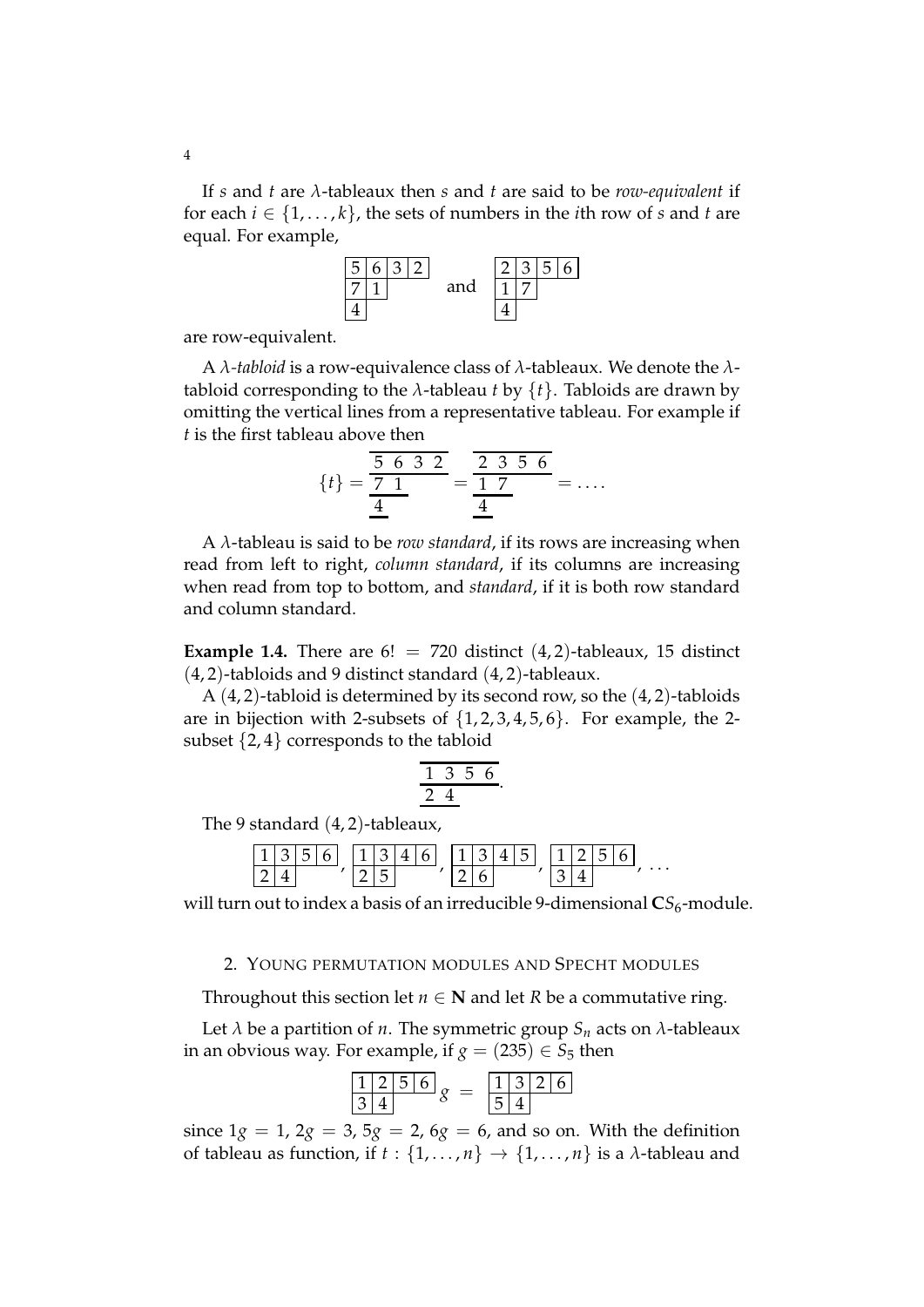$i \in \{1, \ldots, n\}$  is the number of a box, then  $i(tg) = (it)g$ . Either way, it is clear that the action of  $S_n$  on  $\lambda$ -tableaux is regular, i.e. the stabiliser of any given tableau is the trivial group.

**Lemma 2.1.** Let  $\lambda$  be a partition of n. There is a well-defined action of  $S_n$ *on the set of λ-tabloids defined by*  $\{t\}g = \{tg\}$  *where*  $\{t\}$  *is a λ-tableau and*  $g \in S_n$ .

**Definition 2.2.** Let *λ* be a partition of *n*. The *Young permutation module*  $M_R^{\lambda}$ , defined over *R*, is the  $RS_n$ -permutation module with free *R*-basis  $\{\{t\} : \{t\}$  a  $\lambda$ -tabloid.

Usually we will write  $M^{\lambda}$  rather than  $M^{\lambda}_R$  since the ground ring (or, more usually, field) will be clear from the context.

**Example 2.3.** We continue to work with  $RS_n$ -modules.

- (1) If  $\lambda = (n)$  then there is a unique  $\lambda$ -tabloid, namely  $\boxed{1 \ 2 \cdots n}$ and so  $M^{(n)} \cong R$ , the trivial  $RS_n$ -module.
- (2) If  $\lambda = (n-1, 1)$  then there are *n* distinct  $(n-1, 1)$ -tabloids, with representative tableaux



The top row of a two-row tabloid can be deduced from the second row so we may write

$$
\{t_1\}=\overline{1},\quad \{t_2\}=\overline{2},\quad \ldots,\quad \{t_n\}=\overline{n}.
$$

It is clear that  $\{t_i\}g = \{t_{ig}\}\$  for each  $g \in S_n$ . Thus  $M^{(n-1,1)}$ affords the natural permutation representation of *Sn*.

(3) More generally, let  $1 \leq k < n$  and let  $\lambda = (n - k, k)$ . Ignoring the first row of a  $(n - k, k)$ -tabloid gives a bijection between *λ*-tabloids and *k*-subsets of {1, . . . , *n*}. Hence *M*(*n*−*k*,*k*) is isomorphic to the *RSn*-permutation module of *S<sup>n</sup>* acting on *k*-subsets of  $\{1, \ldots, n\}.$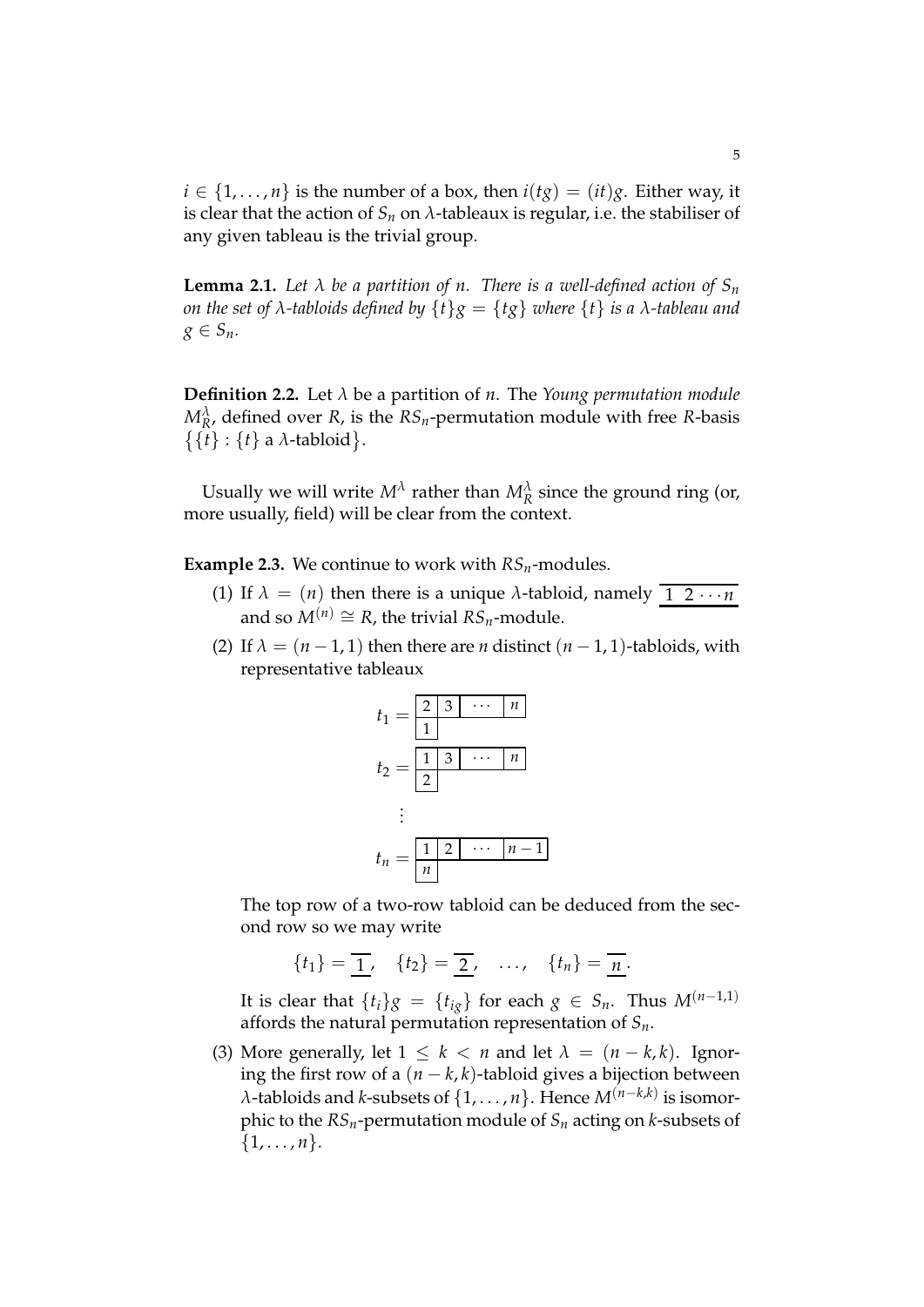(4) Let  $0 \leq k < n$  and let  $\lambda = (n - k, 1^k)$ . Ignoring the first row of a (*n* − *k*, 1*<sup>k</sup>* )-tabloid gives a bijection between *λ*-tabloids and *k*-tuples of distinct elements of *Sn*. Correspondingly *M*(*n*−*k*,1*<sup>k</sup>* ) is the permutation module of  $RS_n$  acting on *k*-tuples of distinct elements from  $\{1, \ldots, n\}$ . Taking  $k = n - 1$ , it follows that  $M^{(1^n)}$ is isomorphic to the group ring  $RS_n$  as a right  $RS_n$ -module.

**Definition 2.4.** Let *λ* be a partition of *n* and let *t* be a *λ*-tableau. The *column group*  $C(t)$  consists of all permutations which preserve setwise the columns of *t*. The *signed column-sum b<sup>t</sup>* is the element of the group algebra *FS<sup>n</sup>* defined by

$$
b_t = \sum_{h \in C(t)} h \operatorname{sgn}(h).
$$

The *polytabloid* (also called a *λ-polytabloid*, if the partition needs to be emphasised) corresponding to *t* is defined by

$$
e(t) = \{t\}b_t.
$$

Note that while the polytabloid  $e(t)$  is a linear combination of tabloids, it depends on the tableau *t*, and not just on the tabloid {*t*}. For example if  $\lambda = (2, 1)$  then

$$
e\left(\frac{1}{3}\right) = \frac{1}{3}\left(1}{3}\right) = \frac{1}{3}\left(1}{3}\right) = \frac{1}{3}\left(1}{3}\right) = \frac{1}{3}\left(1}{3}\right) = \frac{1}{3}\left(1}{3}\right) = \frac{1}{3}\left(1}{3}\right) = \frac{1}{3}\left(1}{3}\right) = \frac{1}{3}\left(1}{3}\right) = \frac{1}{3}\left(1}{3}\right) = \frac{1}{3}\left(1}{3}\right) = \frac{1}{3}\left(1}{3}\right) = \frac{1}{3}\left(1}{3}\right) = \frac{1}{3}\left(1}{3}\right) = \frac{1}{3}\left(1}{3}\right) = \frac{1}{3}\left(1}{3}\right) = \frac{1}{3}\left(1}{3}\right) = \frac{1}{3}\left(1}{3}\right) = \frac{1}{3}\left(1}{3}\right) = \frac{1}{3}\left(1}{3}\right) = \frac{1}{3}\left(1}{3}\right) = \frac{1}{3}\left(1}{3}\right) = \frac{1}{3}\left(1}{3}\right) = \frac{1}{3}\left(1}{3}\right) = \frac{1}{3}\left(1}{3}\right) = \frac{1}{3}\left(1}{3}\right) = \frac{1}{3}\left(1}{3}\right) = \frac{1}{3}\left(1}{3}\right) = \frac{1}{3}\left(1}{3}\right) = \frac{1}{3}\left(1}{3}\right) = \frac{1}{3}\left(1}{3}\right) = \frac{1}{3}\left(1}{3}\right) = \frac{1}{3}\left(1}{3}\right) = \frac{1}{3}\left(1}{3}\right) = \frac{1}{3}\left(1}{3}\right) = \frac{1}{3}\left(1}{3}\right) = \frac{1}{3}\left(1}{3}\right) = \frac{1}{3}\left(1}{3}\right) = \frac{1}{3}\left(1}{3}\right) = \frac{1}{3}\left(1}{3}\right) = \frac{1}{3}\left(1}{3}\right) = \frac{1}{3}\left(1}{3}\right) = \frac{1}{3}\left(1}{3}\right) = \frac{1}{3}\left(1}{3}\right) = \frac{1}{3}\left(1}{3}\right) = \frac{1}{3}\left(1}{3}\right) = \frac{1}{3}\left(1}{3}\right) = \frac{1}{3}\left(1
$$

In general the polytabloid  $e(t)$  is a sum of  $|C(t)|$  distinct tabloids. In particular, this shows that  $e(t) \neq 0$ , no matter what field we work over.

We observe that  $S_n$  permutes the set of all  $\lambda$ -polytabloids. If *t* is a *λ*-tableau and *g* ∈ *S<sub><i>n*</sub></sub>, then

(2) 
$$
e(t)g = \{t\}b_tg = \{t\}gg^{-1}b_tg = \{tg\}b_{tg} = e(tg).
$$

where we have used that  $C(tg) = C(t)^g$ , and so  $b_{tg} = g^{-1}b_{tg}$ . (Note that if  $h, g \in S_n$  then we set  $h^g = g^{-1} h g$ .) One special case of (2) worth noting is that

(3) 
$$
e(t)g = sgn(g)e(t) \text{ if } g \in C(t).
$$

**Definition 2.5.** Let  $\lambda$  be a partition of *n*. The Specht module  $S^{\lambda}_{R}$ , defined over *R*, is the submodule of  $M_R^{\lambda}$  spanned by all the *λ*-polytabloids.

Again, we shall usually write  $S^{\lambda}$  rather than  $S^{\lambda}_R$ . By (2) above and the previous remark, *S λ* is a well-defined non-zero *RSn*-module. It also follows from (2) that  $S^{\lambda}$  is cyclic, generated by any single polytabloid.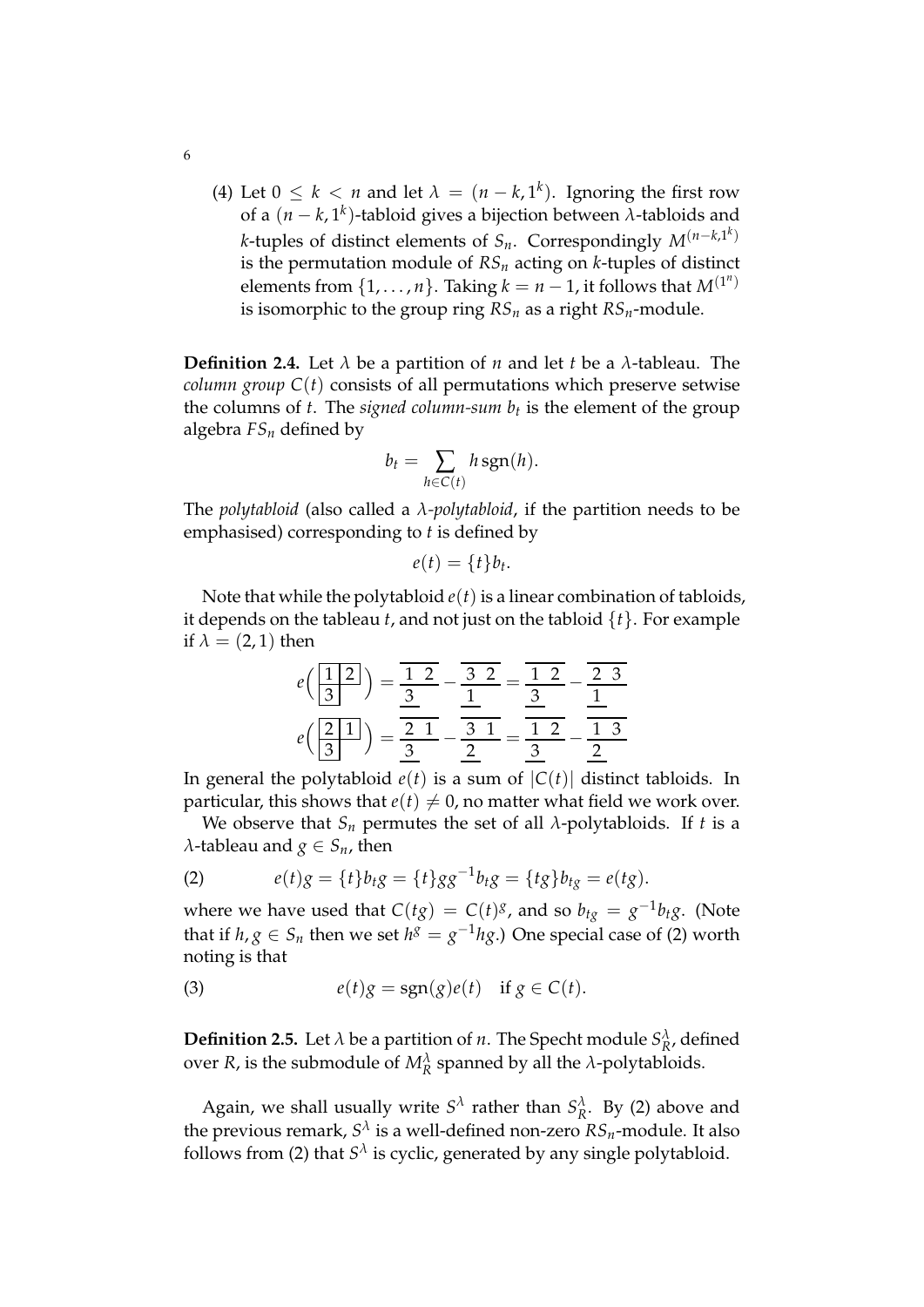**Example 2.6.** Let  $n \in \mathbb{N}$  and let *F* be a field. All modules in this example are modules for *FSn*.

(A) Take  $\lambda = (n)$ . Then while there are *n*! distinct  $(n)$ -tableaux, each gives the same polytabloid, namely

$$
e\left(\boxed{1\ 2\ \cdots\ \mid n\mid}\right)=\frac{1\ 2\ \cdots\ n}{1\ 2\ \cdots\ n}.
$$
  
Hence  $S^{(n)}=M^{(n)}\cong F$ .

(B) Let  $n > 2$ , let  $\lambda = (n-1,1)$  and let  $t_1, ..., t_n$  be the  $(n-1,1)$ tableaux in Example 2.3 above. With the same notation (i.e. omitting the redundant top row in a tabloid), we have

$$
e(t_1) = \underline{1} - \underline{2}, \, e(t_2) = \underline{2} - \underline{1}, \ldots, \, e(t_n) = \underline{n} - \underline{1}.
$$

Therefore

$$
S^{(n-1,1)}=\left\langle \overline{\underline{i}}-\overline{\underline{1}}\right\rangle:2\leq i\leq n\right\rangle.
$$

It is easy to see that these vectors are linearly independent, so  $S^{(n-1,1)}$  is  $(n-1)$ -dimensional. Problem 5 on the first problem sheet shows that *S* (*n*−1,1) is irreducible if the characteristic of *F* is zero or coprime to *n*.

(C) Take  $\lambda = (1^n)$  and let *t* be the  $(1^n)$ -tableau whose single column has entries 1, 2, ..., *n* from top to bottom. Then  $C(t) = S_n$ , and so by (3) above we have

$$
e(tg) = e(t)g = e(t)sgn(g)
$$

for all  $g \in S_n$ . Hence if *s* is any  $(1^n)$ -tableau then  $e(s) = \pm e(t)$ and  $S^{(\tilde{1}^n)}$  is isomorphic to the 1-dimensional sign representation of *Sn*.

**Example 2.7.** Example 5.2 in James' notes on  $S^{(3,2)}$  is well worth studying. He shows that  $S^{(3,2)}$  is the subspace of  $M^{(3,2)}$  given by imposing 'all reasonable conditions' on a general sum of tabloids. Omitting the redundant top row in a (3, 2)-tabloid, the 'reasonable conditions' on

$$
\sum_{1 \le i < j \le 5} \alpha_{ij} \overline{i \, j \,} \in M^{(3,2)},
$$

where 
$$
\alpha_{ij} \in F
$$
, are

(i)  $\sum_{1 \le i \le j \le 5} \alpha_{ij} = 0$ 

(ii)  $\sum_{1 \le i \le 5}^7 \alpha_{ij} = 0$  for each  $i \in \{1, \ldots, 5\}$ , where we set  $\alpha_{kk} = 0$  and  $\alpha_{ii} = \alpha_{ii}$  if  $i > j$ .

**Remark 2.8.** There are at least three equivalent definitions of Specht modules (four, counting the determinantal version of polytabloids below):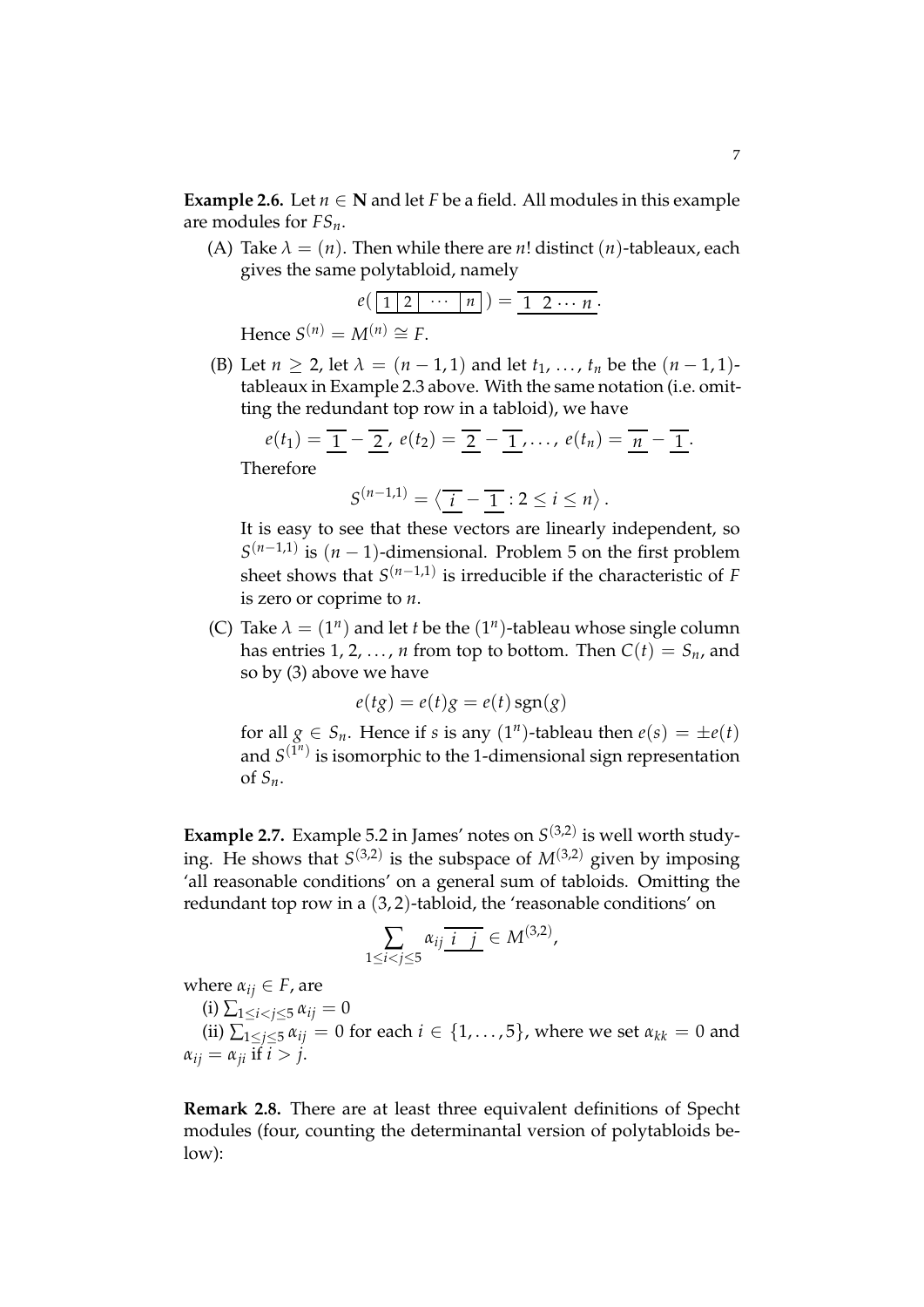(1) Definition 2.5 above, which defines  $S^{\lambda}$  as the subspace of  $M^{\lambda}$ spanned by all *λ*-polytabloids: in §6 below we will prove the Standard Basis Theorem which states that

 ${e(t): t$  is a standard  $\lambda$ -tableau  $\}$ 

is a basis for  $S^{\lambda}$ .

- (2) The description by generators and Garnir relations, which defines  $S^{\lambda}$  as a quotient of  $FS_n$ . (See  $\S6$  below.)
- (3) As the subspace of  $M^{\lambda}$  given by imposing all reasonable conditions on *λ*-tabloids: see Theorem 17.18 in James' notes.

**Remark 2.9.** Some historical comments may helpful to motivate the definition of Specht modules. First of all, it's worth mentioning that the irreducible characters of the symmetric groups were constructed by Frobenius in 1904, long before Specht's construction in 1935 of Specht modules. (See W. Specht, *Die irreduziblen Darstellungen der Symmetrischen Gruppe*, Math. Z. **39** (1935), no. 1, 696–711. Specht credits a 1907 paper by his supervisor I. Schur for many of the ideas.) Frobenius' character formula is naturally expressed in terms of symmetric polynomials, and Specht constructed his modules inside the polynomial ring in *n* commuting variables. This would also have been a familiar object from invariant theory.

To give a small example, let  $R = F[x_1, x_2, x_3, x_4]$ . By Specht's definition  $S^{(3,1)}$  is the submodule of *R* spanned linearly by the 'Spechtian polytabloids'

$$
c\left(\begin{array}{c|c} a & b & c \ \hline d & c \end{array}\right) = \begin{vmatrix} x_a^0 & x_d^0 \\ x_a^1 & x_d^1 \end{vmatrix} |x_b^0| |x_c^0| = x_d - x_a.
$$

(In general *c*(*t*) is a product of Vandermonde determinants corresponding to the columns of the tableau *t*.) The map sending  $x_k$  to  $\overline{k}$  gives an isomorphism with the version of  $S^{(3,1)}$  defined above. To give another example,

$$
c\left(\begin{array}{c|c} a & b \\ c & d \end{array}\right) = \begin{vmatrix} x_a^0 & x_c^0 \\ x_a^1 & x_c^1 \end{vmatrix} \begin{vmatrix} x_b^0 & x_d^0 \\ x_b^1 & x_d^1 \end{vmatrix} = (x_c - x_a)(x_d - x_b),
$$

is a  $FS_4$ -generator of  $S^{(2,2)}.$  Later we will see the Garnir relations which can express a general polytabloid as a sum of polytabloids *e*(*t*) where *t* is standard. In Specht's setup, these express (specializations of) determinantal identities that were probably well known to algebraists of his time. For example, in *S* (2,2) we have, in James' notation,

$$
e\left(\frac{2}{3}\frac{1}{4}\right) = e\left(\frac{1}{3}\frac{2}{4}\right) - e\left(\frac{1}{2}\frac{3}{4}\right).
$$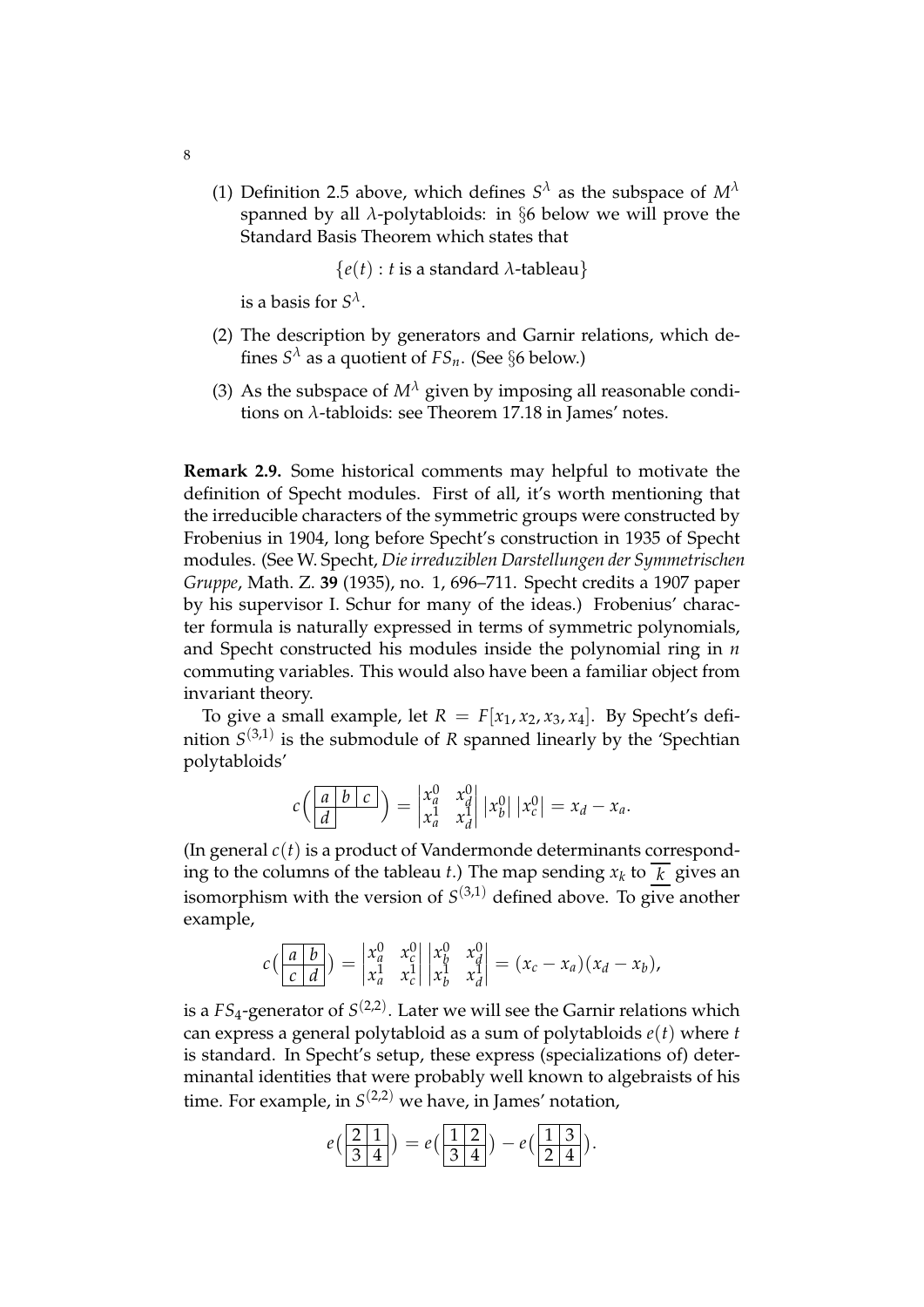In Specht's language, this expresses the determinantal identity

$$
\begin{vmatrix} 1 & 1 \\ x_2 & x_3 \end{vmatrix} \begin{vmatrix} 1 & 1 \\ x_1 & x_4 \end{vmatrix} = \begin{vmatrix} 1 & 1 \\ x_1 & x_3 \end{vmatrix} \begin{vmatrix} 1 & 1 \\ x_2 & x_4 \end{vmatrix} - \begin{vmatrix} 1 & 1 \\ x_1 & x_2 \end{vmatrix} \begin{vmatrix} 1 & 1 \\ x_3 & x_4 \end{vmatrix},
$$

which is a specialization of the Plücker relation

$$
\begin{vmatrix} \alpha & \gamma \\ \beta & \delta \end{vmatrix} \begin{vmatrix} A & C \\ B & D \end{vmatrix} = \begin{vmatrix} A & \gamma \\ B & \delta \end{vmatrix} \begin{vmatrix} \alpha & C \\ \beta & D \end{vmatrix} + \begin{vmatrix} \alpha & A \\ \beta & B \end{vmatrix} \begin{vmatrix} \gamma & C \\ \delta & D \end{vmatrix}.
$$

One feature of Specht's construction is that it makes it very easy to prove that  $\text{End}_{FS_n} S^{\lambda} = F$ , provided char  $F \neq 2$ . (This result also holds in many cases when char  $F = 2$ , but is harder to prove). For example, let  $\phi: S^{(2,2)} \rightarrow S^{(2,2)}$  be an endomorphism and let

$$
x = c\left(\frac{1\,|2}{3\,|4}\right).
$$

We must have  $(x\phi)(13) = -x\phi$  and  $x\phi(24) = -x\phi$ , so  $x\phi$  is divisible, in *R*, by  $x_1 - x_3$  and  $x_2 - x_4$ . Hence  $x\phi = \alpha x$  for some  $\alpha \in F$ . Over the complex numbers, a module is irreducible if and only if it has trivial endomorphism ring, and so Specht's construction leads to a quick proof of the irreducibility of Specht modules.

Finally, it is worth noting that while Specht worked only over the complex numbers, one of the nicest features of his construction is that it gives modules that are defined in a uniform way over all rings.

# 3. JAMES' SUBMODULE THEOREM

**Definition 3.1.** Let *F* be a field and let  $\lambda$  be a partition of  $n \in \mathbb{N}$ . We define a symmetric bilinear form  $\langle , \rangle$  on  $M_F^{\lambda}$  by linear extension of

$$
\langle \{s\}, \{t\} \rangle = \begin{cases} 1 & \text{if } \{s\} = \{t\} \\ 0 & \text{otherwise.} \end{cases}
$$

Therefore given  $x = \sum \alpha_s \{s\}$  and  $y = \sum \beta_t \{t\} \in M^\lambda$ , where the sums are over distinct tabloids, we have

$$
\langle x,y\rangle=\sum_{s,t}\alpha_s\beta_t\,\langle\{s\},\{t\}\rangle=\sum_u\alpha_u\beta_u.
$$

When  $F = C$  it is most natural to define the form so that it is Hermitian, i.e. with the notation as above,  $\langle x, y \rangle = \sum_t \alpha_t \beta_t$ .

If  $U \subseteq M^{\lambda}$  we shall write  $U^{\perp}$  for the orthogonal space to *U*, i.e.

$$
U^{\perp} = \{ v \in M^{\lambda} : \langle x, v \rangle = 0 \text{ for all } x \in U \}.
$$

It is useful to note that the form  $\langle , \rangle$  is  $S_n$ -invariant, i.e.

$$
\langle xg, yg\rangle = \langle x, y\rangle
$$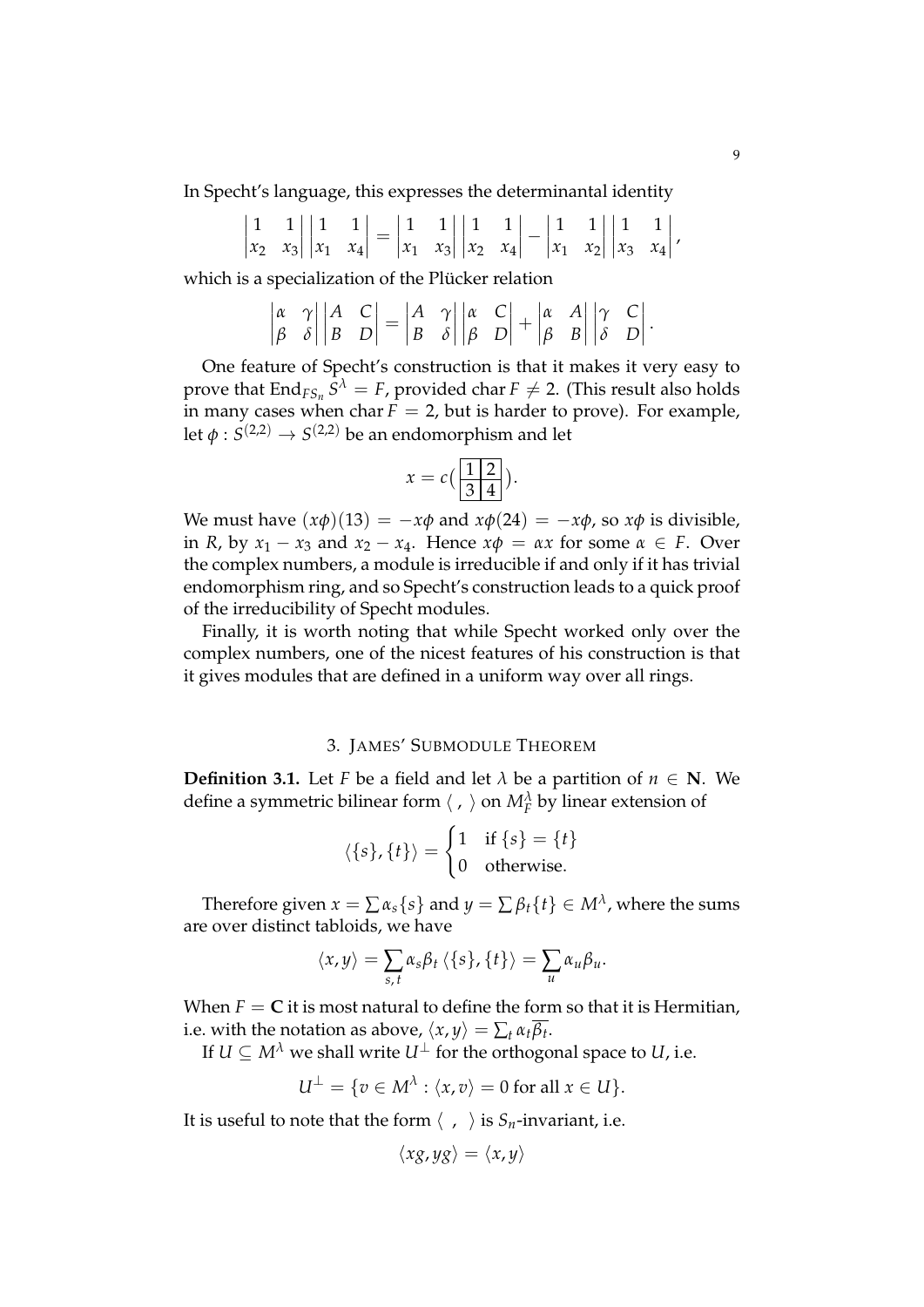for all  $x, y \in M^{\lambda}$  and  $g \in S_n$ . (This follows easily from the case when *x* and *y* are tabloids.) One consequence of this invariance is that if  $U \subseteq$  $M^{\lambda}$  is an  $FS_n$ -submodule, and  $v\in U^{\perp}$  ,  $g\in S_n$  then

$$
\langle v g, x \rangle = \langle v, x g^{-1} \rangle = 0
$$

for all  $x \in U$ . Hence  $U^{\perp}$  is also an  $FS_n$ -submodule of  $M^{\lambda}$ .

**Example 3.2.** Let *F* be a field of characteristic *p*. By definition  $S_F^{(2,2)}$  $\int\limits_F^{(2,2)}$  is spanned linearly by the polytabloids  $e(t)$  where *t* is a (2, 2)-tableau. But by (3) just before Definition 2.5,  $e(t)h = \text{sgn}(h)e(t)$  for any  $h \in C(t)$ , so we need only take those *t* that are column standard. Hence if

$$
x = e\left(\frac{1|3}{2|4}\right), \quad y = e\left(\frac{1|2}{3|4}\right), \quad z = e\left(\frac{1|2}{4|3}\right)
$$

then  $S^{(2,2)} = \langle x, y, z \rangle$ . By writing out *x*, *y* and *z* as linear combinations of tabloids, one can check that  $z = -x + y$ , and that *x* and *y* are linearly independent. (This relation is a special case of the relations mentioned in Remark 2.9 above.) Therefore

$$
S^{(2,2)} = \langle x, y \rangle_F.
$$

Consider the restriction of  $\langle , \rangle$  to  $S^{(2,2)}$ . The Gram matrix of this form is, with respect to the basis *x*, *y*,

$$
G = \begin{pmatrix} \langle x, x \rangle & \langle x, y \rangle \\ \langle y, x \rangle & \langle y, y \rangle \end{pmatrix} = \begin{pmatrix} 4 & 2 \\ 2 & 4 \end{pmatrix}.
$$

If  $p = 2$  we see that the restriction of  $\langle , \rangle$  to  $S^{(2,2)}$  is identically zero. If  $p = 3$  then

$$
G = \begin{pmatrix} 1 & -1 \\ -1 & 1 \end{pmatrix}
$$

and so

$$
S^{(2,2)} \cap (S^{(2,2)})^{\perp} = \langle x + y \rangle.
$$

Calculation shows that, when  $p = 3$ ,

$$
x + y = \frac{\overline{12}}{34} + \frac{\overline{13}}{24} + \frac{\overline{14}}{23} + \frac{\overline{23}}{14} + \frac{\overline{24}}{13} + \frac{\overline{34}}{12}
$$

is the sum of all distinct (2, 2)-tabloids. Therefore  $\langle x + y \rangle$  affords the trivial representation of *S*4.

### *Exercise:*

(1) Let *F* be a field of characteristic 3. Show that  $S_F^{(2,2)}$  $\int_{F}^{(2,2)} f(x+y)$  affords the sign representation of *S*4, defined over *F*.

(2) Let  $V_4 = \langle (12)(34), (13)(24) \rangle \leq S_4$ . Show that, over any field, the kernel of the representation homomorphism  $S_4 \rightarrow S^{(2,2)}$  is  $V_4$ , and that,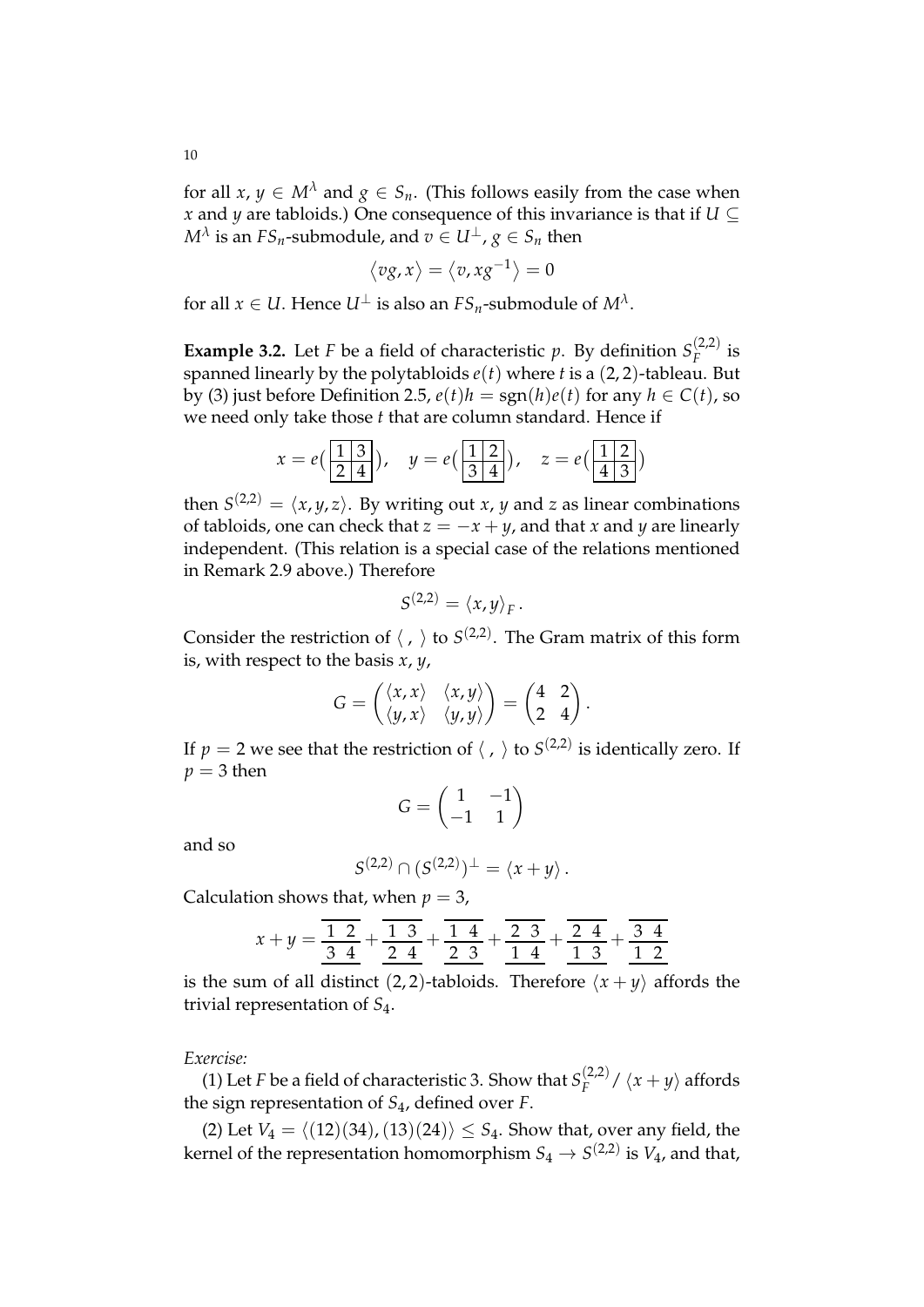thought of as a representation of  $S_4/V_4 \cong S_3$ , there is an isomorphism  $S^{(2,2)} \cong S^{(2,1)}$ .

We now give the critical combinatorial lemma needed to prove James' Submodule Theorem. James states this in more general form (see his Lemma 4.6), but the version below suffices for this section.

**Lemma 3.3.** *Let λ be a partition of n. If u and t are λ-tableaux then either*  $ub_t = 0$ , or there exists  $h \in C(t)$  such that  $\{uh\} = \{t\}$  and  $ub_t = \pm e(t)$ .

*Proof.* Suppose that  $ub_t \neq 0$ . Let *i* and *j* be distinct numbers that appear in the same row of *u*. If these numbers also appear in the same column of *t* then  $(i, j) \in C(t)$  and so

$$
ub_t = u(1 - (i, j)) \sum_{g} g = 0
$$

where the sum is over a set of right-coset representatives for the subgroup  $\langle (i, j) \rangle$  of  $C(t)$ . Therefore:

*Any two distinct numbers that appear in the same row of u must lie in different columns of t.*

Suppose that  $\lambda$  has  $k$  parts. Using the fact just proved, we may choose  $h_1 \in C(t)$  such that *u* and *th*<sub>1</sub> have the same set of entries in their first rows. Now choose  $h_2$  so that  $h_2$  fixes the first rows of  $u$  and  $th_1$ , and  $u$ and *th*1*h*<sup>2</sup> have the same set of entries in their second rows. Repeat until  $h_1, h_2, \ldots, h_{k-1}$  have been chosen. Then *u* and  $th_1 \ldots h_{k-1}$  have the same set of entries in all their rows. Hence if  $h = h_1 \dots h_{k-1}$  then  $\{u\} = \{th\}$ and

$$
\{u\}b_t = \{t\}hb_t = \pm \{t\}b_t = \pm e(t).
$$

Observe that Lemma 3.3 immediately implies that if  $\lambda$  is a partition of *n* and *t* is a *λ*-tableau then

$$
(4) \t\t\t M^{\lambda}b_t = \langle e(t) \rangle.
$$

We use this in the proof of the next theorem.

**Theorem 3.4** (James' Submodule Theorem)**.** *Let F be a field and let λ be a*  $p$  *artition of n*  $\in$  **N***. If U is an FS<sub>n</sub>-submodule of*  $M^\lambda$  *then either U*  $\supseteq S^\lambda$  *or*  $U \subseteq (S^{\lambda})^{\perp}$ .

*Proof.* Suppose that *U* is not contained in  $(S^{\lambda})^{\perp}$ . Since  $S^{\lambda}$  is spanned by the *λ*-polytabloids, there exists *v* ∈ *U* and a *λ*-tableau *t* such that  $\langle v, e(t) \rangle \neq 0$ . Using the *S*<sub>*n*</sub>-invariance of  $\langle , \rangle$  we have

$$
\langle v b_t, \{t\}\rangle = \langle v, \{t\} b_t\rangle = \langle v, e(t)\rangle \neq 0.
$$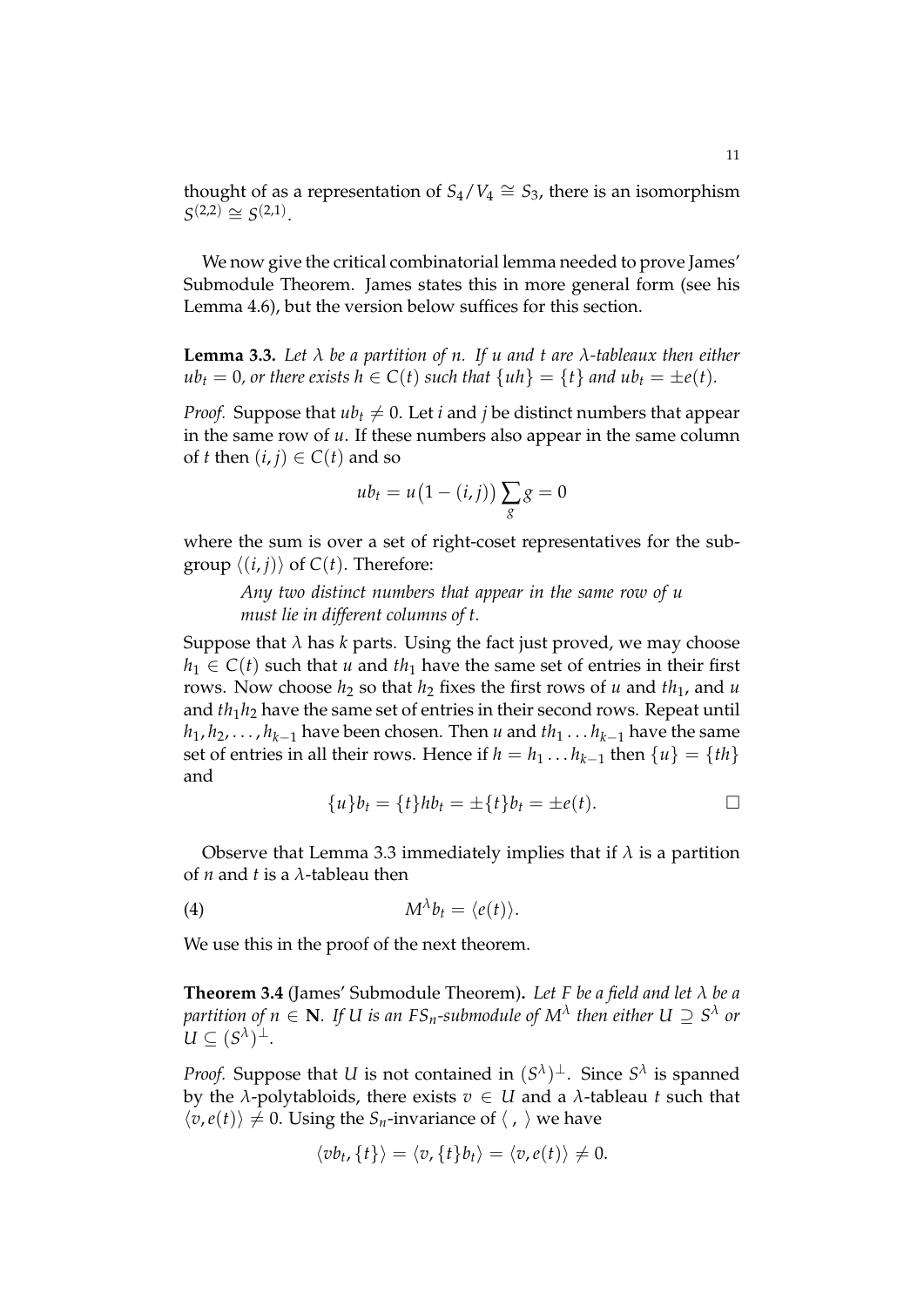Using the remark after Lemma 3.3, that  $M^{\lambda}b_t = \langle e(t) \rangle$ , it follows that  $vb_t = \alpha e(t)$  for some non-zero  $\alpha \in F$ . Hence  $e(t) \in U$ . We saw after Definition 2.5 that  $S^{\lambda}$  is cyclic, generated by any single polytabloid. Hence  $S^{\lambda} \subseteq U$ , as required.

**Corollary 3.5.** *Let F be a field of characteristic zero and let λ be a partition of*  $n \in \mathbf{N}$ *. Then*  $S_F^{\lambda}$  *is irreducible.* 

*Proof.* Let *U* be a non-zero submodule of  $S_F^{\lambda}$ . Since *U* is, in particular, a submodule of  $M_F^{\lambda}$ , it follows from James' Submodule Theorem that either  $U \supseteq S^{\lambda}$  or  $U \subseteq S^{\lambda} \cap (S_F^{\lambda})^{\perp}$ . Hence either  $U = S^{\lambda}$ , or  $U \subseteq$  $S^{\lambda} \cap (S_F^{\lambda})^{\perp}$ . It suffices to prove that  $S^{\lambda} \cap (S_F^{\lambda})^{\perp} = 0$ .

If  $F = Q$  or  $F = R$ , this is clear, because then the bilinear form  $\langle , \rangle$  is an inner product, and so if *V* is *any* subspace of  $M^\lambda$  then  $V \cap V^\perp = 0.$ If  $F = C$  the same argument holds, provided we define the form to be a Hermitian inner product.

To deal with the general case (or to deal with  $F = C$  while using a bilinear form rather than a Hermitian form), James argues as follows: since the polytabloids span  $S^{\lambda}$ , we may choose, as in Example 3.2, a basis of  $S^{\lambda}$  consisting of polytabloids. Let *G* be the Gram matrix of  $\langle$  ,  $\rangle$ restricted to *S λ* , with respect to this basis. The entries of *G* lie in **Z**, so the rank of *G* does not depend on  $F$ .<sup>2</sup> Therefore  $\langle , \rangle$  is non-degenerate when restricted to  $S^{\lambda}$ , and so  $S^{\lambda} \cap (S^{\lambda})^{\perp} = 0$ .

### 4. HOMOMORPHISMS

**Definition 4.1.** Let  $n \in \mathbb{N}$  and let  $\lambda$  and  $\mu$  be partitions of  $n$ , with  $k$  and  $\ell$  parts, respectively. We say that  $\lambda$  *dominates*  $\mu$ , and write  $\lambda \geq \mu$ , if

$$
\sum_{i=1}^{j} \lambda_i \ge \sum_{i=1}^{j} \mu_i
$$

for all  $j \leq \min(k, \ell)$ .

*Remarks:*

(A) The relation  $\triangleright$  defines a partial order on the set of partitions of *n*. It is not a total order. For example,  $(4, 1, 1)$  and  $(3, 3)$  are incomparable.

$$
\begin{pmatrix} I_r & 0 \\ 0 & 0 \end{pmatrix}
$$

<sup>&</sup>lt;sup>2</sup>Generally if *A* is a *d*  $\times$  *d*-matrix over a field *F* then there exist invertible *d*  $\times$  *d* matrices *P* and *Q* over *F*, and  $r \in \mathbb{N}_0$  such that *PAQ* is equal to the matrix

where  $I_r$  is the  $r \times r$ -identity matrix and 0 indicates a zero matrix of the appropriate dimensions. It follows that if *K* is an extension field of *F* then the rank of *A*, thought of either as a matrix over *F*, or as a matrix over *K*, is *r*.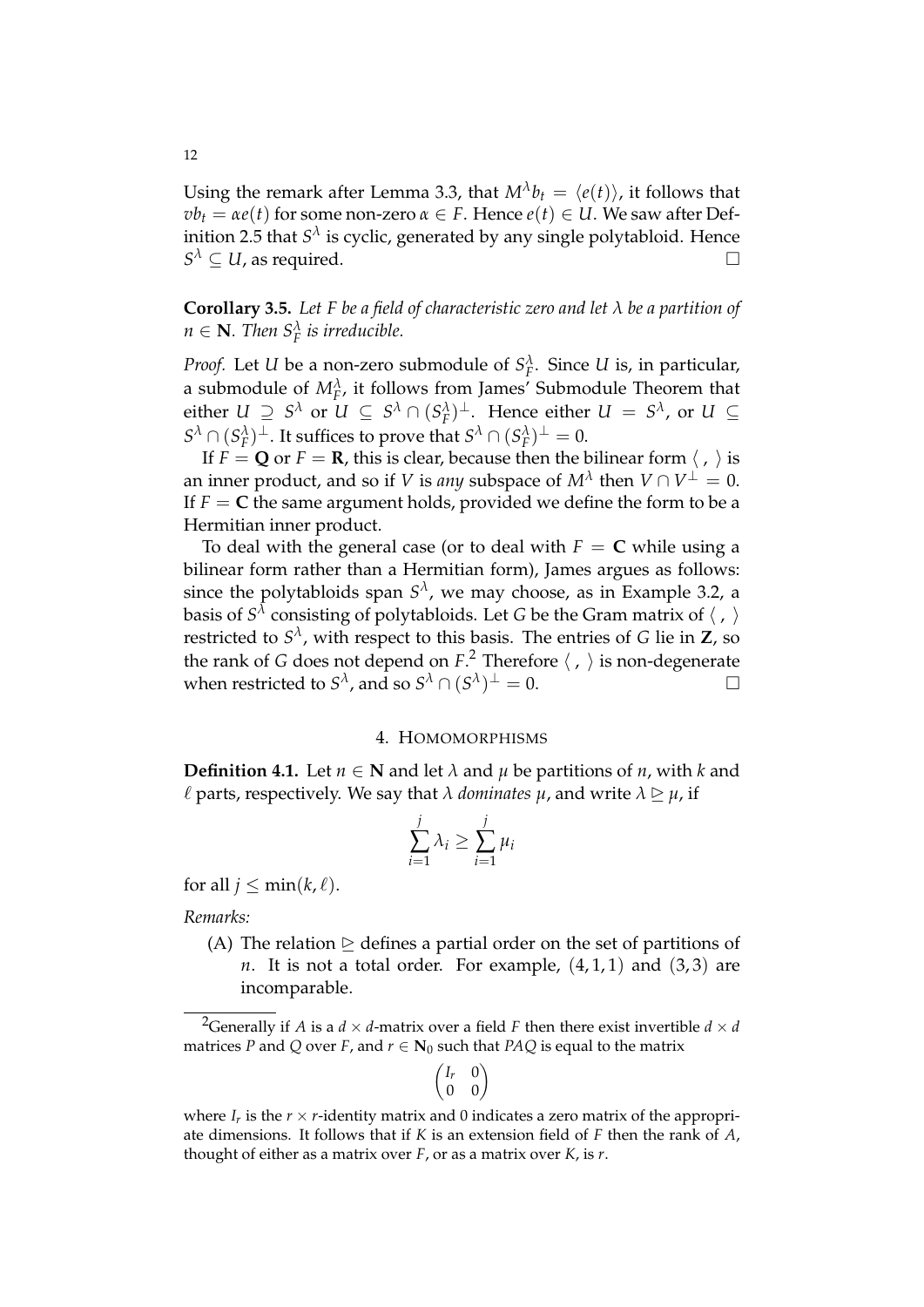(B) Let  $n \in \mathbb{N}$  and let *F* be a field. For each partition  $\lambda$  of *n*, let  $J(\lambda) \in Mat_n(F)$  be a nilpotent matrix of Jordan type  $\lambda$ . For instance, we may take  $J(\lambda) = diag(B_{\lambda_1}, \ldots, B_{\lambda_k})$  where

$$
B_d = \begin{pmatrix} 0 & 1 & 0 & \cdots & 0 \\ 0 & 0 & 1 & \cdots & 0 \\ \vdots & \vdots & \vdots & \ddots & \vdots \\ 0 & 0 & 0 & \cdots & 1 \\ 0 & 0 & 0 & \cdots & 0 \end{pmatrix}_{d \times d}
$$

Define  $N(\lambda) = J(\lambda)^{\operatorname{GL}_n(F)}$ . Then  $J(\lambda)$  is the set of all  $n \times n$  nilpotent matrices over *F* whose Jordan type is *λ*. Then

.

$$
\overline{N(\lambda)} \supseteq N(\mu) \iff \lambda \supseteq \mu.
$$

Here  $N(\lambda)$  means the closure of  $N(\lambda)$  in the Euclidean topology if  $F = \mathbf{R}$  or  $F = \mathbf{C}$ , or in the Zariski topology otherwise. (The two closures agree in the cases  $F = \mathbf{R}$  and  $F = \mathbf{C}$ .) For example, the closure of

$$
N(2) = \left\{ \begin{pmatrix} a & b \\ c & -a \end{pmatrix} : a^2 + bc = 0 \right\} \setminus \left\{ \begin{pmatrix} 0 & 0 \\ 0 & 0 \end{pmatrix} \right\}
$$

contains the zero matrix, which is the unique element of  $N(1, 1)$ .

(C) The dominance order appears in many other settings. The Gale– Ryser Theorem is an important example in algebraic combinatorics. To state this result we need some preliminary definitions. The *conjugate* partition  $\mu'$  to a partition  $\overline{\mu}$  is defined by

$$
\mu'_j = |\{i : \mu_i \geq j\}|.
$$

The Young diagram of  $\mu'$  is obtained by reflecting the Young diagram of  $\mu$ . For example,  $(4,2)' = (2,2,1,1)$ , as seen below.



If *B* is a  $k \times \ell$ -matrix then the sequence of *row-sums* of *B* is

$$
\big(\sum_{j=1}^{\ell} B_{1j},\ldots,\sum_{j=1}^{\ell} B_{kj}\big)
$$

and the sequence of *column-sums* of *B* is

$$
\bigl(\sum_{i=1}^k B_{i1},\ldots,\sum_{i=1}^k B_{i\ell}\bigr).
$$

We say that *B* is zero-one if each entry of *B* is either 0 or 1.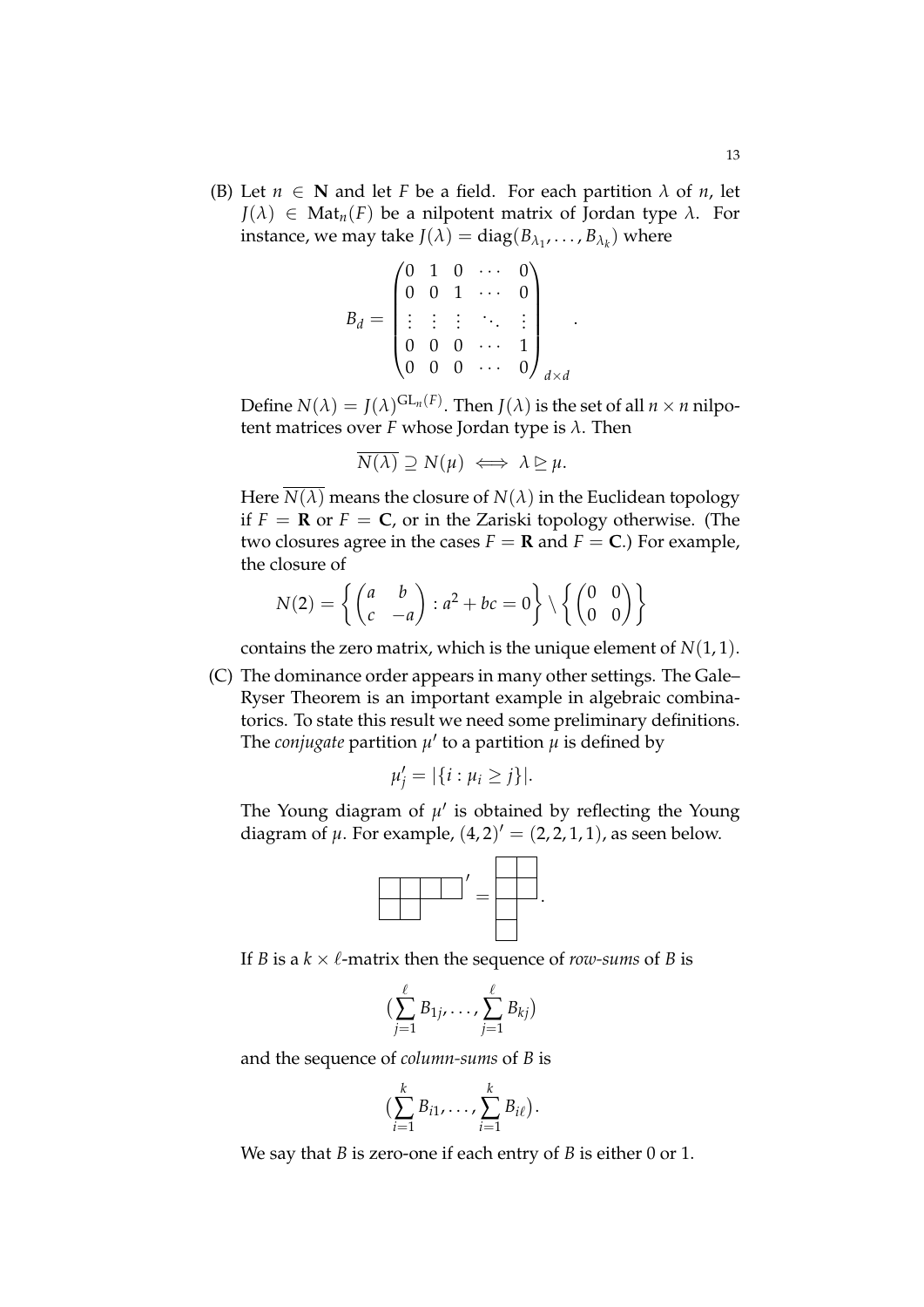**Theorem** (Gale–Ryser). Let  $\lambda$  and  $\mu$  be partitions of  $n$ . There is a zero-one matrix with row-sums  $\lambda$  and column-sums  $\mu'$  if and only  $\lambda \leq \mu$ .

The necessity of the condition is fairly easily seen. Suppose that *A* is a zero-one matrix with row-sums *λ* and column-sums  $\mu'$ . There are  $\lambda_1$  1s in the first row of *A* so at least  $\lambda_1$  of the column-sums are non-zero. Hence  $\lambda_1 \leq \mu_1$ . There are  $\lambda_1 + \lambda_2$ 1s in the first two rows of *A* and there are  $\mu_1 - \mu_2$  columns that can contain at most a single 1, and *µ*<sup>2</sup> that can contain two 1s. **Hence** 

$$
\lambda_1 + \lambda_2 \leq (\mu_1 - \mu_2) + 2\mu_2 = \mu_1 + \mu_2.
$$

Repeating this argument shows that  $\lambda \leq \mu$ . See Problem Sheet 3 for a proof using representation theory that the condition is also sufficient.

The next lemma is a more general version of Lemma 3.3.

**Lemma 4.2.** Let  $n \in \mathbb{N}$  and let  $\lambda$  and  $\mu$  be partitions of n where  $\lambda$  has k parts. *Suppose that u is a µ*-tableau and t is a  $\lambda$ -tableau such that  $\{u\}b_t \neq 0$ . Then  $\lambda \geq \mu$  and there exists  $h \in C(t)$  such that, for each  $i \in \{1, \ldots, k\}$ , all the *numbers in the first i rows of u lie in the first i rows of th.*

*Proof.* Suppose that there exists  $h \in C(t)$  with the claimed properties. Then, for each  $i \in \{1, ..., k\}$ , we see that there are  $\mu_1 + \cdots + \mu_i$  numbers in the first *i* rows of *u*, and these must all appear as one of the  $\lambda_1 + \cdots$ *λ*<sub>*i*</sub> numbers in the first *i* rows of *th*. Hence  $λ ⊵ μ$ .

To construct such an  $h \in C(t)$  we use the argument in Lemma 3.3, that any two numbers in the same row of *u* must appear in different columns of *t*.

Let  $h_1 \in C(t)$  to be the permutation moving the numbers in the first row of *u* into the first row of *t*. Suppose inductively we have  $h_{i-1}$  such that all the numbers in the first  $i - 1$  rows of  $u$  lie in the first  $i - 1$  rows of *thi*−<sup>1</sup> . Consider the numbers in row *i* of *u*. These all lie in different columns of  $th_{i-1}$ . Take  $g_i \in C(th_{i-1}) = C(t)$  to be the permutation which moves these numbers as high as possible in *thi*−<sup>1</sup> , while fixing the entries of the first *i* − 1 rows of *u*. There is at most one entry in each column of *t* that has to be moved up by *g<sup>i</sup>* , so the entries of row *i* of *u* lie in rows 1, ..., *i* in  $th_{i-1}g_i$ . So we may take  $h_i = h_{i-1}g_i$  and  $h = h_1 \dots h_k$ . . В последните при последните последните последните последните последните последните последните последните по<br>В последните последните последните последните последните последните последните последните последните последнит<br>

We are now ready to prove the key result on homomorphisms.

**Theorem 4.3.** Let  $\lambda$  and  $\mu$  be partitions of n. If there is a non-zero homo*morphism θ* : *S <sup>λ</sup>* → *M<sup>µ</sup> of FSn-modules that extends to a homomorphism*  $\theta : M^{\lambda} \to M^{\mu}$  then  $\lambda \geq \mu$ .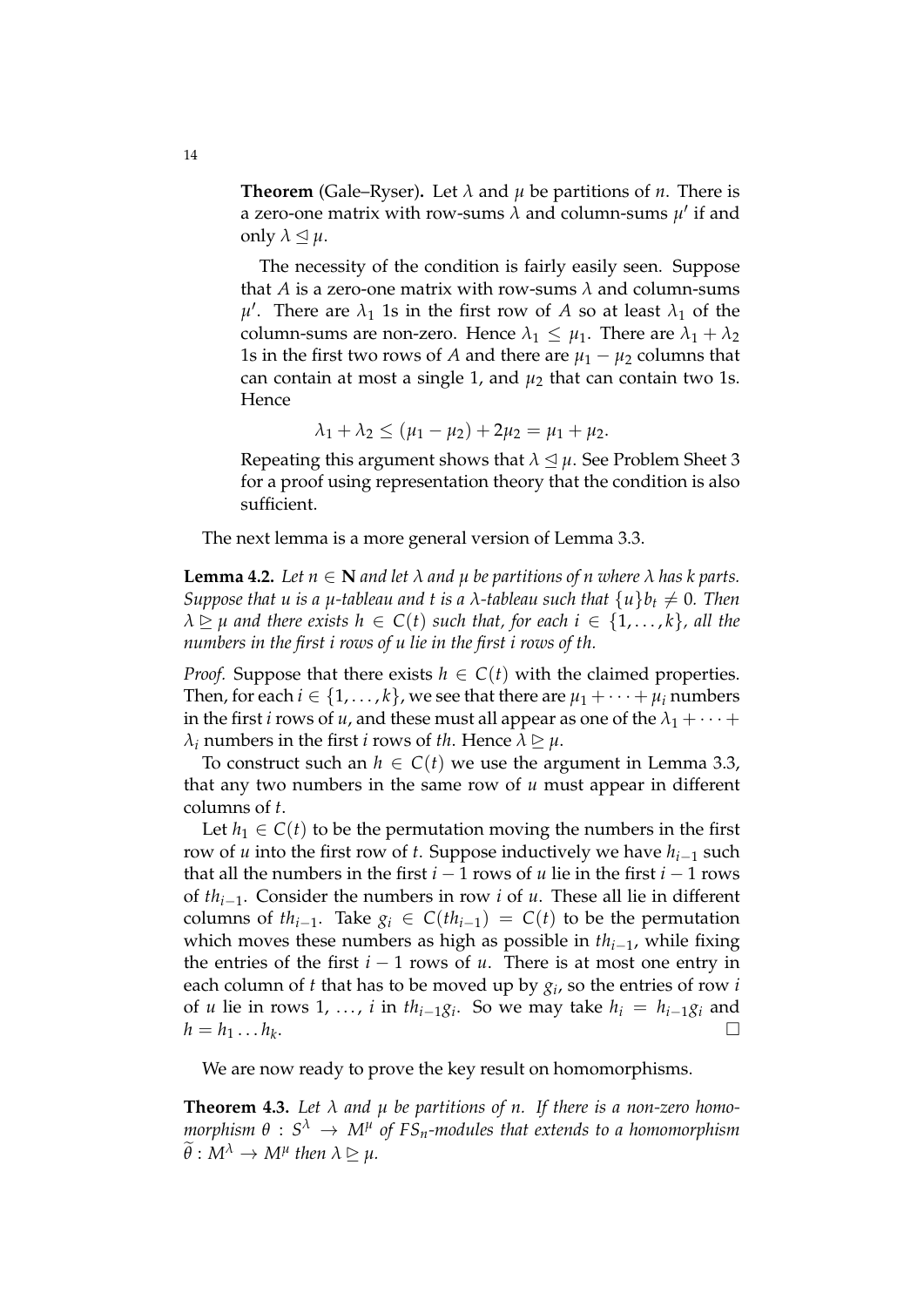*Proof.* Since  $S^{\lambda}$  is spanned linearly by the polytabloids  $e(t)$  where *t* is a *λ*-tableau, there exists a *λ*-tableau *t* such that  $e(t)θ ≠ 0$ . Suppose that

$$
\{t\}\widetilde{\theta} = \sum_{\{u\}} \alpha_{\{u\}} \{u\}
$$

where the sum is over all  $\mu$ -tabloids  $\{u\}$ . Then, since  $e(t) = \{t\}b_t$  and  ${f \} \hat{\theta} b_t \neq 0$ , there exists a *µ*-tabloid  ${u}$  such that  ${u}b_t \neq 0$ . Now apply I emma 4.2 Lemma 4.2.

The technical condition in Theorem 4.3 on extensions of homomorphisms may fail to hold when *F* has characteristic two. The smallest example is the unique homomorphism

$$
F \cong S^{(1,1)} \to M^{(2)}
$$

which fails to extend to a homomorphism  $M^{(1,1)} \to M^{(2)}$ . (The unique such homomorphism has  $S^{(1,1)} \cong F$  in its kernel.) When *F* has characteristic zero, there are no such problems.

**Corollary 4.4.** Let F be a field of characteristic zero. If  $S_F^{\lambda} \cong S_F^{\mu}$  $^{\mu}_{F}$  then  $\lambda = \mu$ .

*Proof.* Since *F* has characteristic zero, the *FSn*-modules are completely reducible (by Maschke's Theorem). Hence  $M_F^{\lambda} = S_F^{\lambda} \oplus C$  for some complementary  $FS_n$ -module C. If  $S_F^{\lambda} \cong S_F^{\mu}$  $E_F^{\mu}$  then there is an injective  $FS_n$ module homomorphism  $\theta: S_{F}^{\lambda} \rightarrow M_{F}^{\mu}$ *F* . We extend *θ* to an *FSn*-module  $\lambda$  homomorphism  $\widetilde{\theta}: M_F^{\lambda} \to M_F^{\mu}$ *F* by setting  $v\theta = 0$  for  $v \in C$ . By Theorem 4.3 we have  $\lambda \geq \mu$ . By symmetry  $\mu \geq \lambda$ , so  $\lambda = \mu$ .

The following example gives a phenomenon related to the failure of the extension condition in Theorem 4.3 when *F* has characteristic two.

**Example 4.5.** Over  $F_2$  there is an isomorphism

$$
S^{(5,1,1)} \cong S^{(5,2)} \oplus S^{(7)}.
$$

Hence there is a non-zero homomorphism from  $S^{(5,1,1)}$  to  $S^{(5,2)}$ . See Question 1 on Sheet 2 for a proof of this decomposition.

If *G* is any finite group then the number of complex irreducible representations of *G* is equal to the number of conjugacy classes of *G*. There are  $|\text{Par}(n)|$  conjugacy classes in  $S_n$ , so the Specht modules  $S^{\lambda}_{\mathbf{C}}$  form a complete set of non-isomorphic irreducible  $CS_n$ -modules, as  $\lambda$  varies over the partitions of *n*. (In fact this holds over any field of characteristic zero.)

Over **C** any module is completely reducible. So Theorem 4.3 implies that  $M^{\mu}_{\mathbf{C}}$  $_{\mathbf{C}}^{\mu}$  is a direct sum of Specht modules labelled by partitions  $\lambda$  such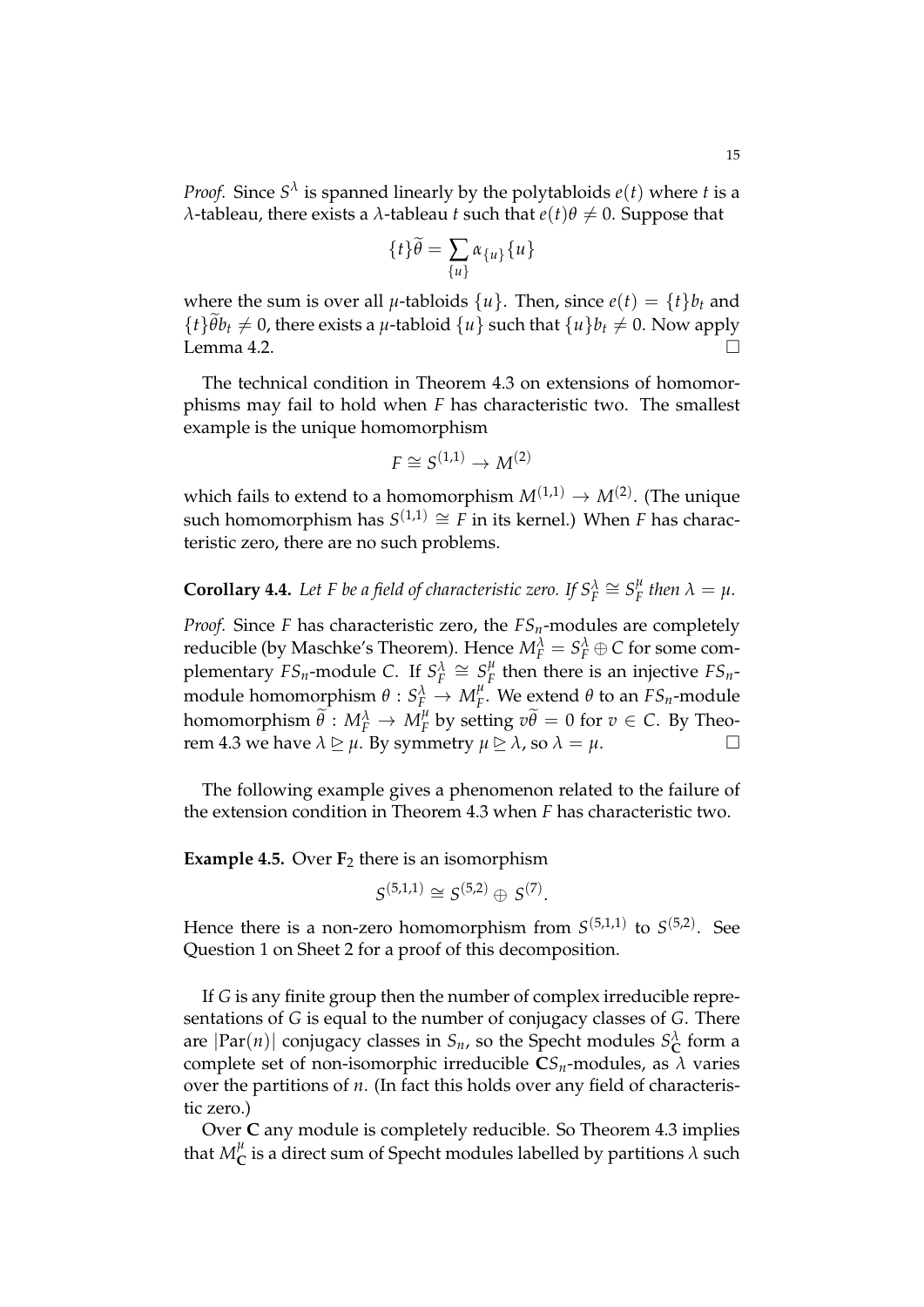that  $\lambda \geq \mu$ . For example, it follows from Questions 2 and 3 on the second problem sheet that if  $n \in \mathbb{N}$  then

$$
M_{\mathbf{C}}^{(n-r,r)} \cong S_{\mathbf{C}}^{(n-r,r)} \oplus S_{\mathbf{C}}^{(n-r+1,r-1)} \oplus \cdots \oplus S_{\mathbf{C}}^{(n-1,1)} \oplus S_{\mathbf{C}}^{(n)}
$$

for any *r* such that  $2r \leq n$ . To give another example, since  $M_C^{(1^n)}$  $\int_{C}^{1}$  is isomorphic to the regular representation of  $CS<sub>n</sub>$  we have

$$
M_{\mathbf{C}}^{(1^n)} \cong \bigoplus_{\lambda \vdash n} (\dim S^{\lambda}) S_{\mathbf{C}}^{\lambda}.
$$

### 5. CONSTRUCTION OF SIMPLE MODULES IN CHARACTERISTIC *p*

*Overview:* Let *F* be a field. By James' Submodule Theorem, if *U* is a proper  $FS_n$ -submodule of  $S^\lambda$  then  $U\subseteq S^\lambda\cap (S^\lambda)^\perp.$  Hence if

$$
S^\lambda/(S^\lambda\cap {({S^\lambda})}^\perp)
$$

is non-zero then it is a simple *FSn*-module. When *F* has characteristic  $0$  we saw in Corollary 3.5 that  $S^λ ∩ (S^λ)^\perp = 0$  for all partitions  $λ$ . To describe the situation in prime characteristic *p* we need the following definition.

**Definition 5.1.** Let  $\lambda$  be a partition of *n* with exactly  $a_i$  parts of length *i* for each  $i \in \{1, 2, ..., n\}$ . Given  $p \in \mathbb{N}$ , we say that  $\lambda$  is *p*-regular if  $a_i < p$  for all *i*.

In this section and the next we shall prove the following theorem, mainly following James' proof in §10 and §11 of [8].

**Theorem.** Let *F* be a field of prime characteristic *p*. If  $\lambda$  is a partition of *n* then  $S^{\lambda} \nsubseteq (S^{\lambda})^{\perp}$  if and only if  $\lambda$  is *p*-regular, and

$$
\left\{ \frac{S^{\lambda}}{S^{\lambda} \cap (S^{\lambda})^{\perp}} : \lambda \text{ a } p\text{-regular partition of } n \right\}
$$

is a complete set of non-isomorphic simple *FSn*-modules.

*Remark:* It is reasonable to ask for a heuristic reason for this theorem.

• If *G* is any finite group then the number of isomorphism classes of irreducible **C***G*-modules is equal to the number of conjugacy classes of *G*. A deeper result of Brauer states that if *F* is a splitting field for *G* (i.e. every *FG* module is absolutely irreducible, in the sense defined at the end of this section), then the number of isomorphism classes of irreducible *FG*-modules is equal to the number of conjugacy classes of *G* of elements of order coprime to *p*. By Proposition 5.11 below, the number of *p*-regular partitions is equal to the number of irreducible *FG*-modules. Thus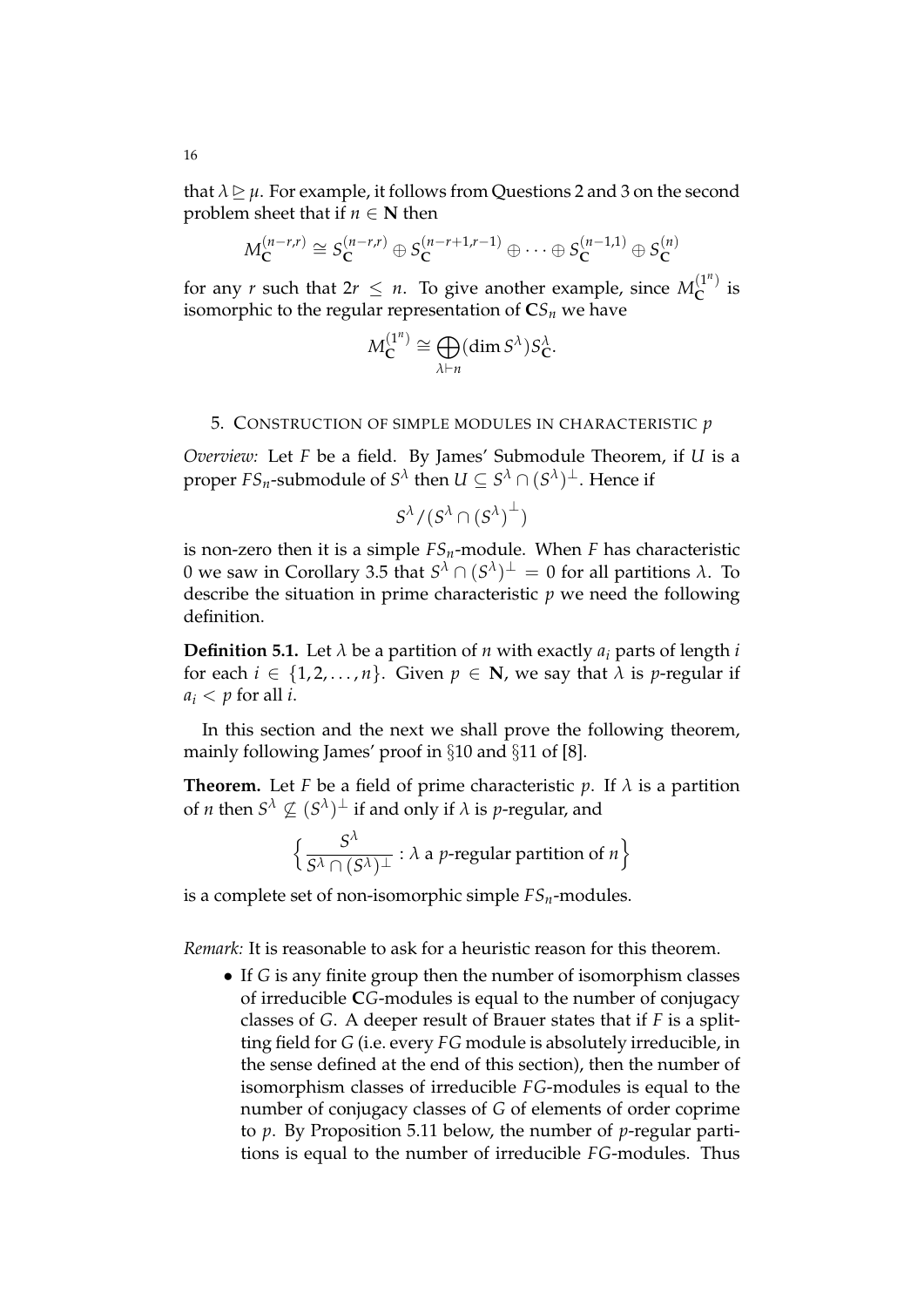the set of modules specified in the theorem above does at least have the right size (assuming they are all non-zero).

- One consequence of the theorem is that every simple  $FS_n$ -module appears as the unique top composition of some Specht module. A similar (but nicer) situation occurs for modules for a quasihereditary algebra: If *A* is a quasi-hereditary algebra then there is a canonical set of *standard* modules for *A* such that any projective *A*-module is filtered by standard modules, and the top composition factors of the standard modules form a complete set of non-isomorphic simple *A*-modules. See [3] for an introduction to this area.
- An important example of quasi-hereditary algebras are the Schur algebras. The module category of  $S(n,r)$ , defined over an infinite field *F*, is equivalent the category of polynomial modules of degree *r* for the general linear group  $GL_n(F)$ . (See [7] for an introduction.) For any  $n \in \mathbb{N}$  there is a Schur algebra A and an idempotent  $e \in A$  such that  $FS_n = eAe$ . This means that the symmetric group algebra  $FS<sub>n</sub>$  inherits some of the desirable properties of quasi-hereditary algebras.
- Cellular algebras generalize quasi-hereditary algebras in a way modelled on symmetric group algebras. For an introduction, see [11]. An analogous version of the theorem above holds for the simple modules of any cellular algebra.

**Example 5.2.** Let *F* have prime characteristic *p*.

(1) In Example 3.2 we saw that the restriction of  $\langle , \rangle$  to  $S_F^{(2,2)}$  $\int_{F}^{\frac{2}{2}}$  is zero if and only if *F* has characteristic 2. Correspondingly, (2, 2) is *p*-regular if and only if  $p > 2$ .

(2) Let 
$$
\lambda = (2, 1, 1)
$$
. Let  
\n $t_1 = \frac{2}{3}, \quad t_2 = \frac{1}{3}, \quad t_3 = \frac{1}{3}, \quad t_4 = \frac{1}{3}$ 

be the four column standard  $(2, 1, 1)$ -tableaux. Reasoning as in Example 3.2 we see that if *F* is any field then

$$
S_F^{(2,1,1)} = \langle e(t_1), e(t_2), e(t_3), e(t_4) \rangle.
$$

These polytabloids are not linearly independent: one can check that

$$
e(t_1) = e(t_2) - e(t_3) + e(t_4).
$$

However  $e(t_2)$ ,  $e(t_3)$ ,  $e(t_4)$  are linearly independent, because each involves a tabloid not appearing in the other two. For instance, since 1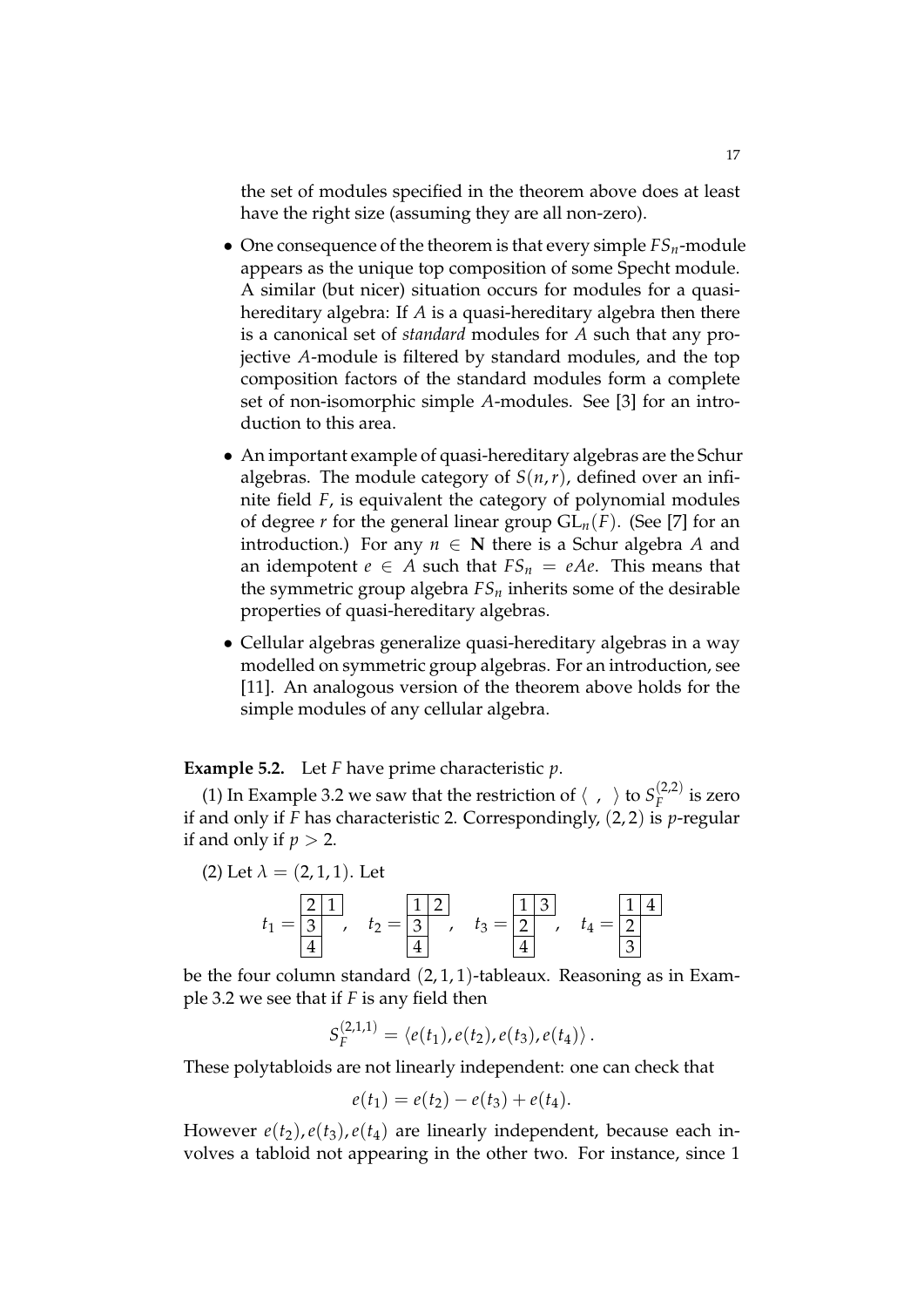and 2 appear in the first column of both  $t_3$  and  $t_4$ , the polytabloid  $e(t_2)$ is the unique polytabloid having

$$
\frac{1}{\frac{3}{4}}
$$

as a summand. Each polytabloid  $e(t_i)$  has 6 summands, so  $\langle e(t_i), e(t_i) \rangle =$ 6 for each *i*. To calculate  $\langle e(t_2), e(t_3) \rangle$  we argue that any common tabloid must have 2 and 3 in its first row. Calculation shows that

$$
e(t_2) = -\frac{\frac{3}{2} \cdot 2}{\frac{4}{2}} + \frac{\frac{3}{2} \cdot 2}{\frac{1}{2}} + \cdots,
$$

$$
e(t_3) = -\frac{\frac{2}{2} \cdot 3}{\frac{4}{2}} + \frac{\frac{2}{2} \cdot 3}{\frac{1}{2}} + \cdots
$$

so  $\langle e(t_2), e(t_3) \rangle = 2$ . Similar calculations show that  $\langle e(t_3), e(t_4) \rangle = 2$ and  $\langle e(t_2), e(t_4)\rangle = -2.$  Hence the matrix for  $\langle\phantom{x},\phantom{x}\rangle$  on  $S_F^{(2,1,1)}$  $\int_{F}^{\frac{2}{1}}$  *F* 

$$
\begin{pmatrix} 6 & 2 & -2 \ 2 & 6 & 2 \ -2 & 2 & 6 \end{pmatrix}.
$$

It is clear this matrix is zero if and only if  $p = 2$ . Correspondingly  $(2, 1, 1)$  is *p*-regular if and only if  $p > 2$ . In fact the determinant of the matrix is 128, and so when  $p > 2$  the matrix always has full rank. Hence  $S^{(2,1,1)} \cap (S^{(2,1,1)})^{\perp} = 0$  and  $S_F^{(2,1,1)}$  $\int_{F}^{(2,1,1)}$  is irreducible in these cases.

It is an instructive exercise to generalize Example 5.2(2) to the partitions (2, 1*n*−<sup>2</sup> ). (Question 6 on Sheet 1 is relevant.)

*Remark on integral Specht modules:* Work over **F**2. We saw above that the bilinear form  $\langle , \rangle$  is identically zero. If we divide each entry in the matrix by 2 we obtain a symmetric, *S*4-invariant bilinear form on *S* (2,1,1) **F**2 with matrix

$$
\begin{pmatrix} 1 & 1 & 1 \\ 1 & 1 & 1 \\ 1 & 1 & 1 \end{pmatrix}.
$$

The radical  $S^{(2,1,1)} \cap (S^{(2,1,1)})^{\perp}$  of this new form is

$$
V = \langle e(t_1) - e(t_2), e(t_1) - e(t_3) \rangle.
$$

One can check that *V* is a simple  $\mathbf{F}_2S_4$ -module: in fact  $V \cong S^{(3,1)}/S^{(3,1)} \cap$  $(S^{(3,1)})$ <sup>⊥</sup>. There is also an isomorphism  $V \cong S^{(2,2)}$ .

This idea is usually applied to integral Specht modules. Given an integral Specht module  $S^{\lambda}_{\mathbf{Z}}$  and a prime  $p$  we can define a filtration:

$$
S_{\mathbf{Z}}^{\lambda}=U_0\supseteq U_1\supseteq U_2\supseteq\ldots
$$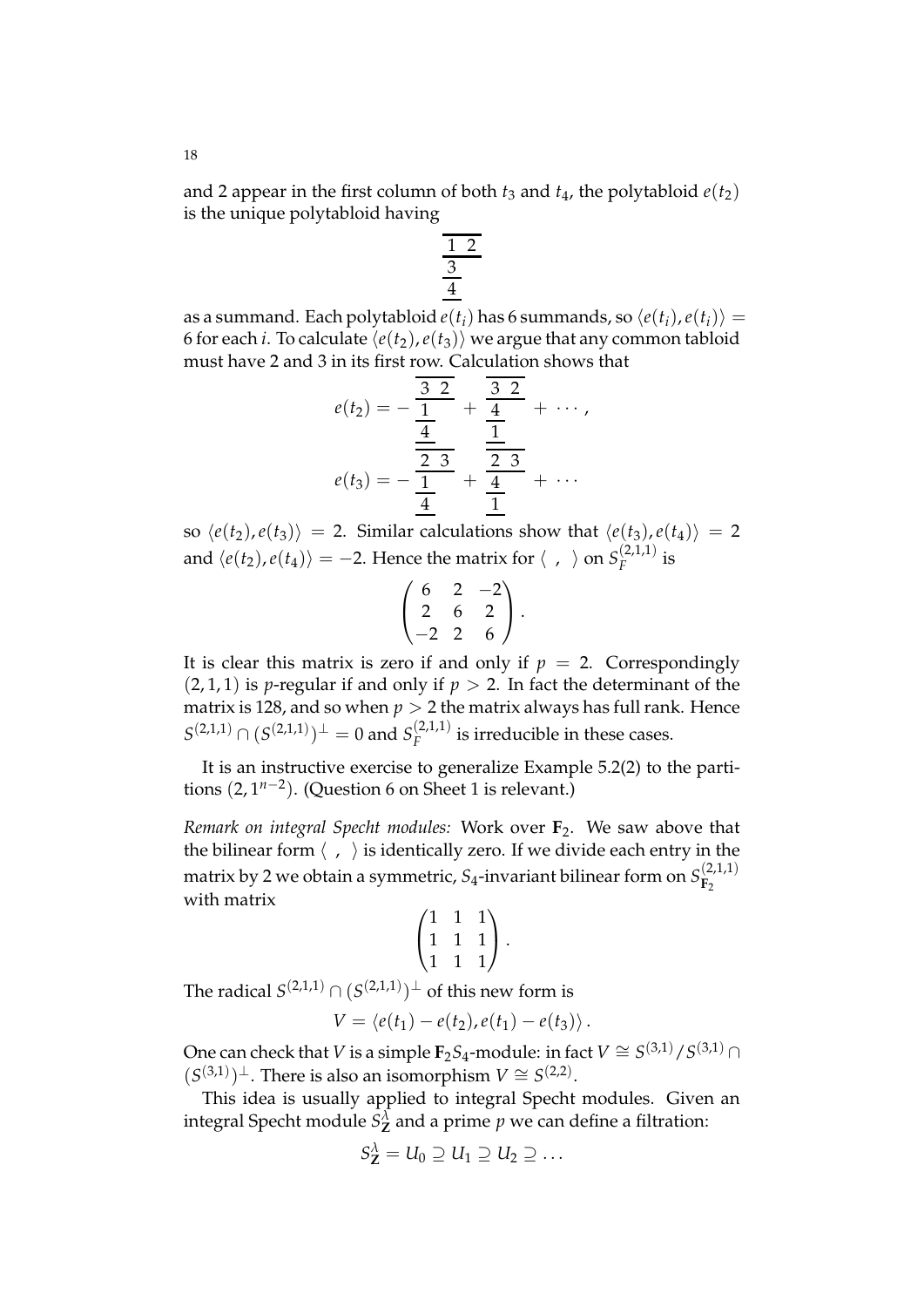where

$$
U_i = \{ u \in S^{\lambda}_{\mathbf{Z}} : p^i \mid \langle u, v \rangle \text{ for all } v \in S^{\lambda}_{\mathbf{Z}} \}.
$$

If we then reduce mod  $p$ , by quotienting out by  $pS^{\lambda}_{\mathbf{Z}'}$  we get a filtration of the Specht module  $S_F^{\lambda}$ . In this example we have

$$
U_1 = \langle e(t_1) - e(t_2), e(t_1) - e(t_3), 2e(t_1) \rangle_{\mathbf{Z}}
$$

and

$$
\frac{U_1}{2S^{(2,1,1)}_{\mathbf{Z}}}\cong V
$$

where *V* is the simple  $\mathbf{F}_2 S_4$ -module defined above.

The Jantzen–Schaper formula gives some information about the simple modules that appear. See [1] for one account. In [4] Fayers used the Jantzen–Schaper formula to determine all the Schaper layers for Specht modules labelled by hook partitions  $(n - r, 1^r)$  and two-row partitions.

The following two lemmas will imply that  $S^{\lambda} \nsubseteq (S^{\lambda})^{\perp}$  if and only if  $\lambda$  is *p*-regular. The lemmas make sense for Specht modules defined over any field but are strongest for Specht modules defined over **Z**.

**Lemma 5.3.** Let  $\lambda$  be a partition with exactly  $a_j$  parts of size j for each  $j \in$  $\{1,\ldots,n\}$ . If t and t' are  $\lambda$ -tableaux then  $\langle e(t),e(t')\rangle$  is a multiple of  $\prod_{j=1}^n a_j!$ .

*Proof.* We shall say that two *λ*-tabloids {*u*} and {*v*} are *Foulkes equivalent* if it is possible to obtain  $\{v\}$  from  $\{u\}$  by reordering the rows of *u*. (This term is not standard.) Let

 $T = \{ \{u\} : \{u\} \text{ is a summand in both } e(t) \text{ and } e(t') \}.$ 

If  $\{u\} \in T$  and  $\{v\}$  is Foulkes equivalent to  $\{u\}$  then there exist permutations  $h \in C(t)$  and  $h' \in C(t')$  which permute the entries in the rows of  $\{u\}$  as blocks for their action, such that

- (i)  $\{u\}$ *h* =  $\{u\}$ *h'* =  $\{v\}$ *,*
- (ii)  $\text{sgn}\,h = \text{sgn}\,h'$ .

(Here (ii) holds because we can swap any two rows of length  $r$  in  $\{u\}$ by a product of *r* disjoint transpositions in either  $C(t)$  or  $C(t')$ .) Hence *T* is a union of Foulkes equivalence classes. Moreover, if  $\{u\} \in T$  then the contribution from  $\{u\}$  to the inner product  $\langle e(t), e(t')\rangle$ , namely

$$
\langle \{u\}, e(t) \rangle \langle \{u\}, e(t') \rangle,
$$

depends only on the Foulkes class containing *u*. Since all classes have size  $\prod_{j=1}^{n} a_j!$ , it follows that  $\langle e(t), e(t') \rangle$  is a multiple of  $\prod_{j=1}^{n} a_j$  $\Box$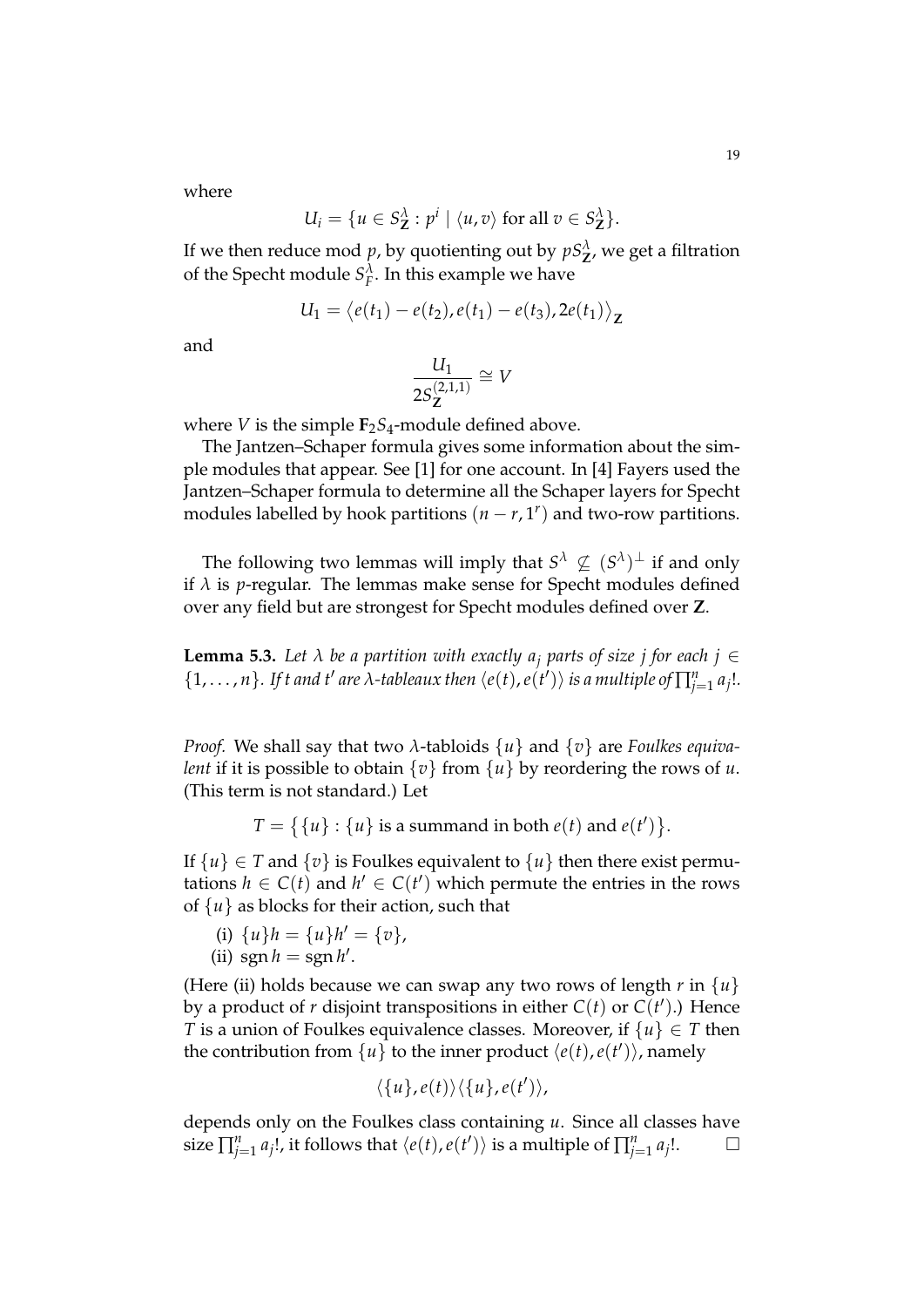**Example 5.4.** Let

| ٠ |   |  |   |             |   |  |   |  |   |  |
|---|---|--|---|-------------|---|--|---|--|---|--|
|   | - |  | - | $\sim$<br>◡ | _ |  | - |  |   |  |
|   |   |  |   |             |   |  |   |  | ⊷ |  |

One Foulkes class of tabloids common to both  $e(t)$  and  $e(t')$  has representative {*u*} since

$$
{t}(47)(25)(39) = {u} = {t}'(456)(798).
$$

The Foulkes equivalence class of  $\{u\}$  consists of the six tabloids

| 159   | 1 5 9     | 267         | 2 6 7 | 3 4 8 | 3481  |
|-------|-----------|-------------|-------|-------|-------|
| 2 6 7 | 348, 159, |             | 348,  | 159,  | 267 } |
| 348   | 267       | 3 4 8 1 5 9 |       | 2 6 7 | 159   |

.

.

For example, to swap the first two rows in  $\{u\}$  we may either apply  $(17)(25)(69) ∈ C(t)$  or  $(12)(56)(79) ∈ C(t')$ . As claimed in the proof, these permutations both have sign  $-1$ . Since  $\{u\}$  appears with sign  $-1$ in  $e(t)$  and sign  $+1$  in  $e(t')$ , and the contribution from the Foulkes class of  $\{u\}$  to  $\langle e(t), e(t') \rangle$  is -6.

Since

$$
\{t\}(285)(369) = \{v\} = \{t'\}(465)(789)
$$

there is another Foulkes equivalence class of tabloids common to both  $e(t)$  and  $e(t')$ , namely

| 168 |  |     | 168 | 249 |  | 249 |  |  | 357                      |     | 357 |  |
|-----|--|-----|-----|-----|--|-----|--|--|--------------------------|-----|-----|--|
|     |  |     |     |     |  |     |  |  | 249, 357, 168, 357, 168, | 249 |     |  |
| 357 |  | 249 |     | 357 |  | 168 |  |  | 249                      |     | 168 |  |

giving a contribution to  $\langle e(t), e(t') \rangle$  of +6.

If  $\{\omega\}$  is a tabloid appearing in both  $e(t)$  and  $e(t')$  then the entries in each row *w* appear in different columns of *t*, and in different columns of  $t'$ . Since the columns of  $t'$  are the rows of  $t$ , an equivalent condition is that the rows of *w* form three disjoint transversals for the rows and columns of *t*. There are six such transversals, namely {1, 5, 9},  $\{4, 8, 3\}, \{7, 2, 6\}, \{1, 8, 6\}, \{4, 2, 9\}$  and  $\{7, 5, 3\}$ ; these transversals admit a unique partition into two parts each containing three disjoint sets, namely

$$
\Big\{\{\{1,5,9\},\{4,8,3\},\{7,2,6\}\},\{\{1,8,6\},\{4,2,9\},\{7,5,3\}\}\Big\}.
$$

The two parts correspond to the tabloids  $\{u\}$  and  $\{v\}$  already seen. Hence  $\langle e(t), e(t') \rangle = -6 + 6 = 0.$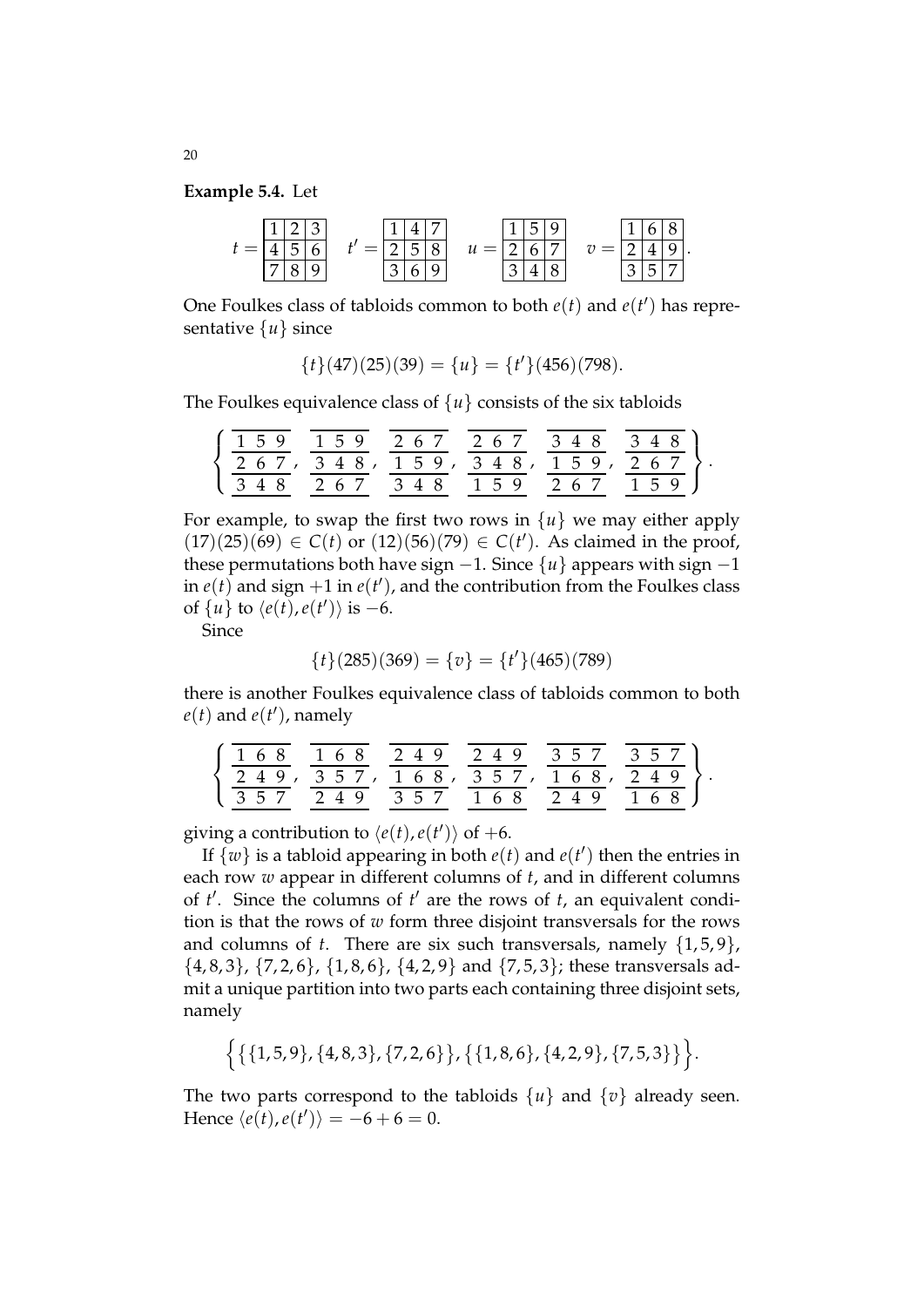**Lemma 5.5.** *Let λ be a partition of n having exactly a<sup>j</sup> parts of size j for each j* ∈ {1, . . . , *n*}*. Let t be a λ-tableau and let t*? *be the λ-tableau obtained from t by reversing each row. Then*

$$
\langle e(t), e(t^*) \rangle = \prod_{j=1}^n (a_j!)^j.
$$

Note that  $\{t\} = \{t^{\star}\}.$  The following example should clarify the relationship between  $e(t)$  and  $e(t^*)$ , and will show some of the key ideas in the proof of the lemma. (This example is a trivial variation on the one given by James in his proof: see [8, Lemma 10.4].)

**Example 5.6.** Let  $\lambda = (4, 3, 3, 2)$  and let *t* and *t*<sup>\*</sup> be as shown below.

|   |   | 3 | $\overline{4}$ |  | 3 | $\overline{2}$ | 1 |
|---|---|---|----------------|--|---|----------------|---|
| 5 | c |   |                |  | ⌒ | 5              |   |
|   |   |   |                |  |   |                |   |
|   |   |   |                |  |   |                |   |

Suppose that  $\{u\}$  is a summand in both  $e(t)$  and  $e(t^*)$ . So  $\{u\}$  =  ${t}$ <sup>*h*</sup> =  ${t^*}$ *h*<sup>\*</sup> for some *h*  $\in C(t)$  and *h*<sup>\*</sup>  $\in C(t^*)$ . Working down the first column of *t* we see that

- (1)  $1h^*$  is in row 1 of  $t^*h^*$ . Hence  $1h^* = 1h = 1$ ;
- (2)  $5h<sup>*</sup>$  and  $8h<sup>*</sup>$  are in rows 1, 2 or 3 of  $t<sup>*</sup>h<sup>*</sup>$ , and in rows 2, 3 or 4 of *th*. Hence  $\{5, 8\}$ *h* =  $\{5, 8\}$ *h*<sup>\*</sup> =  $\{5, 8\}$ ;
- (3) 11*h* is in row 4 of *th*. Hence  $11h = 11h^* = 11$ .

The diagram below shows the positions of the elements in the sets  $\{1\}$ ,  $\{5, 8\}$ ,  $\{11\}$  that are known to be permuted by *h* and  $h^*$  in the tableaux *t* and *t* ? .



Observe that if we remove the first column of *t* and the final entries in the rows of  $t^*$  we can repeat this argument, showing that *h* and  $h^*$  also permute the elements in the sets  $\{2\}$ ,  $\{6, 9\}$ ,  $\{12\}$ , and  $\{3\}$ ,  $\{7, 10\}$ , and finally  $\{4\}$ . It is now clear that  $h = h^*$ .

Conversely since  $t = t^*$ , we clearly have  $\{t\}k = \{t^*\}k$  for all

$$
k \in C(t) \cap C(t^*) = \langle (5,8), (6,9), (7,10) \rangle.
$$

Hence the tabloids that appear as summands in both  $e(t)$  and  $e(t<sup>*</sup>)$  are precisely the tabloids  $\{t\}$ *k* for  $k \in C(t) \cap C(t^*)$  and so  $\langle e(t), e(t^*) \rangle = 2!^3$ , as stated by Lemma 5.5.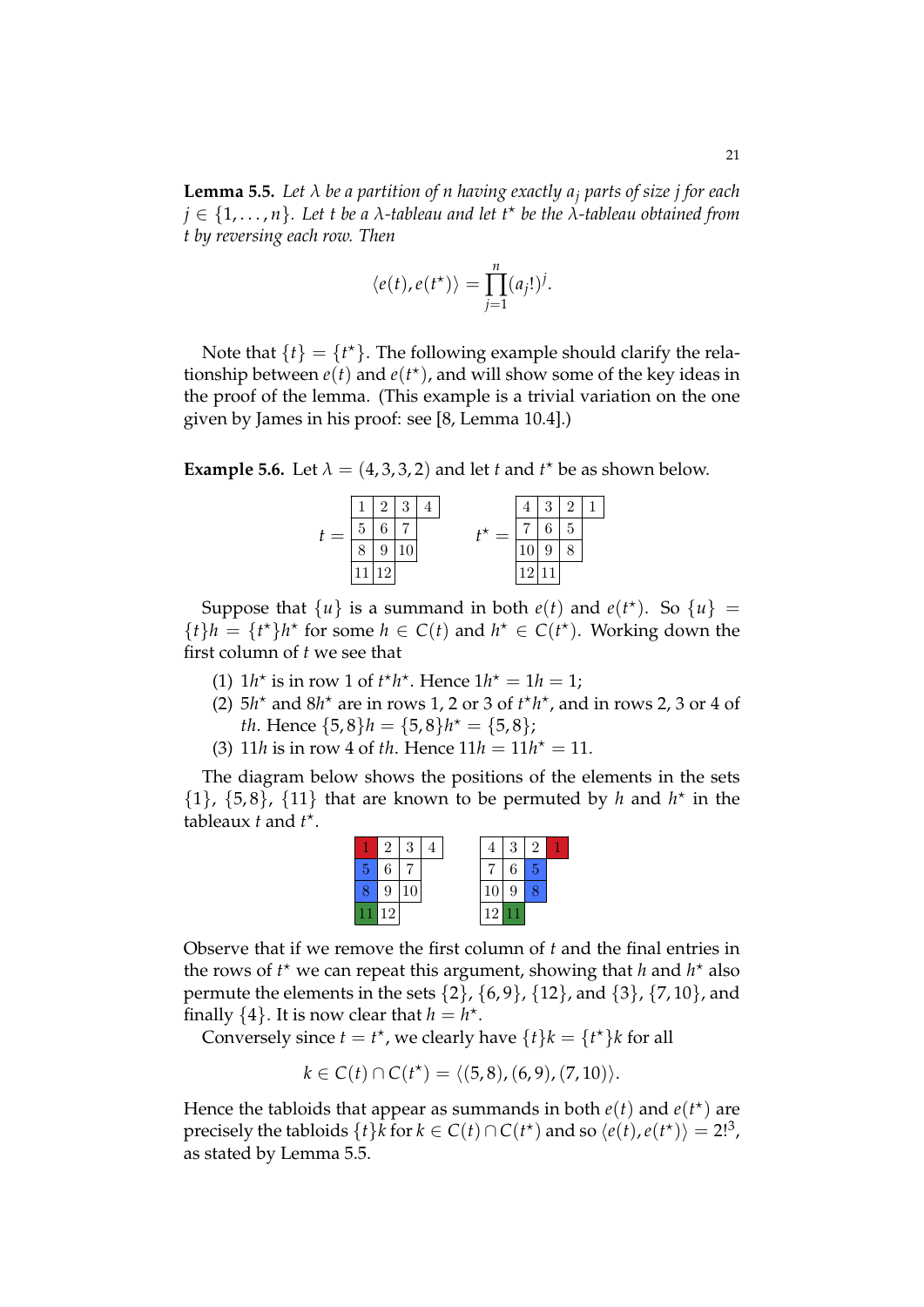We now prove Lemma 5.5. Suppose that the tabloid  ${th} = {t<sup>*</sup>h<sup>*</sup>}$  is a summand of both

$$
e(t) = \sum_{h \in C(t)} \{t\} h \operatorname{sgn}(h),
$$

$$
e(t^*) = \sum_{h^* \in C(t^*)} \{t^*\} h^* \operatorname{sgn}(h^*).
$$

*Claim:*  $h = h^*$  and if  $i \in \{1, ..., n\}$  and  $ih = ih^* = j$  then *i* and *j* lie in rows of equal length of  $\lambda$ .

*Proof of claim.* We shall prove the claim by induction on the number of columns of the Young diagram of *λ*.

Let  $\alpha_1, \ldots, \alpha_\ell$  be the sequence of distinct part sizes in  $\lambda$  in decreasing order of size. Suppose that there are *m<sup>i</sup>* parts of length *α<sup>i</sup>* . For each  $i \in \{1, \ldots, \ell\}$  let  $X_i$  be the set of entries in the first column of *t* that lie in rows of length *α<sup>i</sup>* . Working down the first column of *t* (or equivalently, the ends of the rows of  $t^*$ ), we see that  $X_i h^* = X_i$  and  $X_i h = X_i$  for each *i*. Hence the restrictions of *h* and  $h^*$  to  $X_1 \cup \cdots \cup X_\ell$  agree. Moreover, the restricted permutations permute entries within rows of equal length as required by the claim.

Let *s* be the tableau obtained by removing the first column from *t* and let *s*<sup>\*</sup> be the tableau obtained by removing the final entry in each row of  $t^*$ . By induction the claim holds for the restrictions of *h* and  $h^*$  to *s* and *s*<sup>\*</sup>. Hence the claim holds for *h* and *h*<sup>\*</sup> in their action on  $\{1, ..., n\}$ .  $\Box$ 

It follows from the first statement in the claim that the set of tabloids  $\{u\}$  such that  $\{u\}$  is a summand in both  $e(t)$  and  $e(t^*)$  is exactly

$$
\{\{t\}k : k \in C(t) \cap C(t^{\star})\}.
$$

Hence

$$
\langle e(t), e(t^*) \rangle = \sum_{k \in C(t) \cap C(t^*)} \langle \{t\} k \operatorname{sgn}(k), \{t^*\} k \operatorname{sgn}(k) \rangle
$$

$$
= |C(t) \cap C(t^*)|.
$$

If  $k \in C(t)$  then  $k \in C(t^*)$  if and only if for each  $i \in \{1, \ldots, n\}$ , the rows of *t* (or equivalent, the rows of  $t^*$ ) containing *i* and *ik* have the same length. Therefore

$$
C(t) \cap C(t^*) = \prod_{j=1}^n H_j
$$

where  $H_j$  is the subgroup of  $C(t) \cap C(t^*)$  that permutes the entries within the rows of *t* of length *j*. Since  $\lambda$  has  $a_j$  parts of length *j*, the subgroup  $H_j$  has order  $(a_j!)^j$ . Therefore

$$
|C(t)\cap C(t^*)|=\prod_{j=1}^n(a_j!)^j.
$$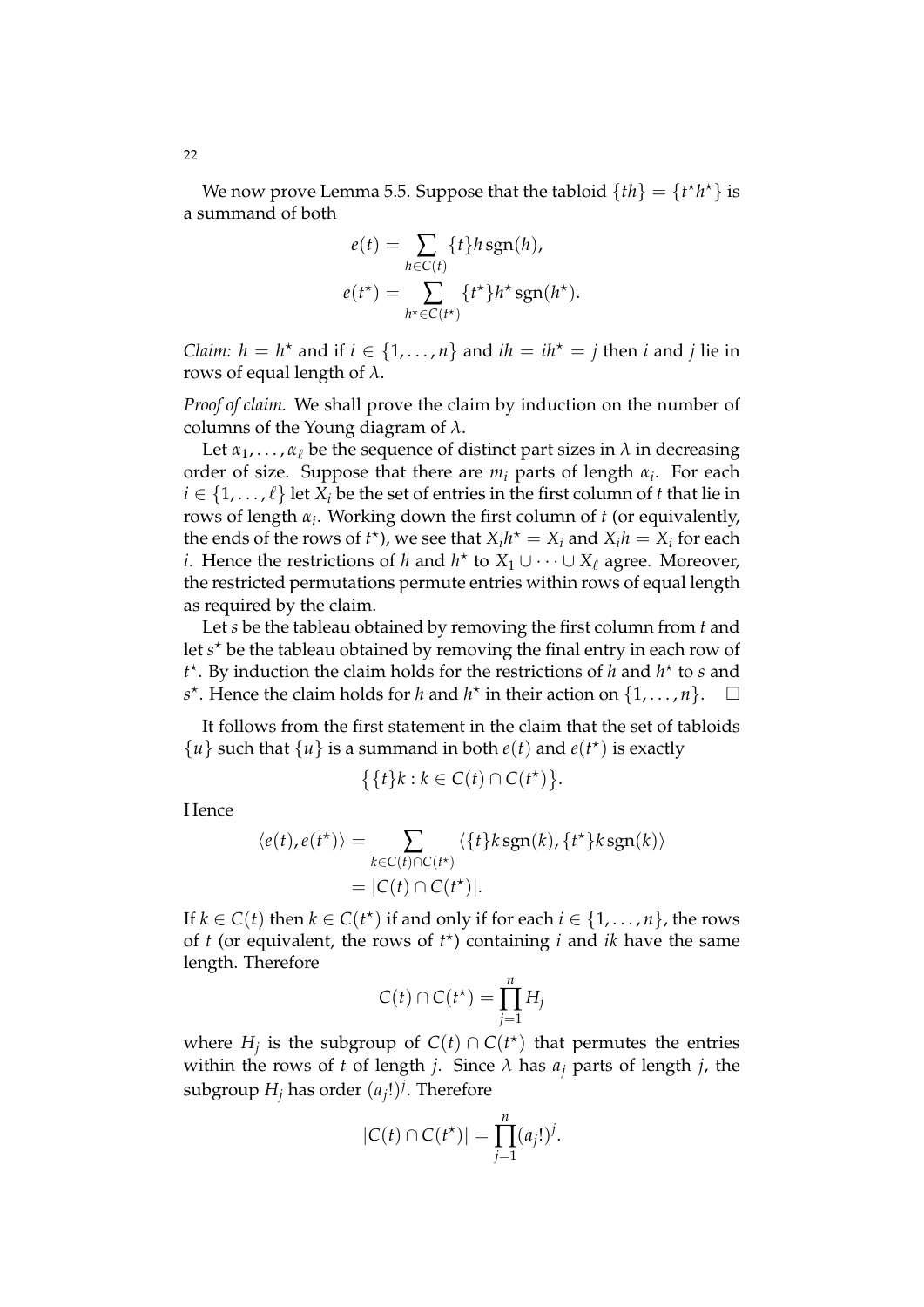This completes the proof of Lemma 5.5.

**Theorem 5.7.** *Let F be a field of prime characteristic p and let λ be a partition.* Then  $S_F^{\lambda} \not\subseteq (S_F^{\lambda})^{\perp}$  *if and only if*  $\lambda$  *is p-regular.* 

*Proof.* As usual, we suppose that  $\lambda$  has exactly  $a_i$  parts of length *j* for each  $j \in \{1, 2, ..., n\}.$ 

By Lemma 5.3, if *t* and *t'* are any  $\lambda$ -tableaux, then we have

$$
\langle e(t), e(t') \rangle = \alpha \prod_{j=1}^n a_j!
$$

for some  $\alpha \in F$ . By definition,  $S_F^{\lambda}$  is the *F*-linear span of all  $\lambda$ -polytabloids, so if  $\lambda$  is not *p*-regular then  $S^{\lambda} \subseteq (S^{\lambda})^{\perp}$ .

Conversely, suppose that  $\lambda$  is *p*-regular. Let *t* be any  $\lambda$ -tableau and let *t* ? be the tableau obtained by reversing the rows of *t*. By Lemma 5.5 we have

$$
\langle e(t), e(t^{\star}) \rangle = \prod_{j=1}^{n} (a_j)!^{j} \neq 0
$$

Hence the restriction of  $\langle , \rangle$  to  $S^{\lambda}$  is non-zero, and so  $S^{\lambda} \nsubseteq (S^{\lambda})^{\perp}$ .

To show that the irreducible modules coming from the previous theorem are non-isomorphic we need the following result. In its proof, we shall on two occasions use the corollary of Lemma 3.3, that if *t* is any *λ*-tableau, then

$$
M^{\lambda}b_t=\langle e(t)\rangle.
$$

**Theorem 5.8.** *Let F be a field of prime characteristic p. Suppose that λ and µ are partitions of n and that λ is p-regular. Let V be a submodule of M<sup>µ</sup> . If there exists a non-zero FSn-module homomorphism θ* : *S <sup>λ</sup>* → *Mµ*/*V then*  $\lambda \triangleright \mu$ . Moreover, if  $\lambda = \mu$  and t is a  $\lambda$ -tableau, then  $e(t)\theta \in \langle e(t) + V \rangle$ .

*Proof.* As usual, we suppose that  $\lambda$  has exactly  $a_i$  parts of size *j* for each  $j \in \{1, 2, \ldots, n\}$ . Let *t* be a  $\lambda$ -tableau and let  $t^{\star}$  denote the tableau obtained from *t* by reversing each of its rows. Since

$$
e(t^*)b_t \in M^{\lambda}b_t = \langle e(t) \rangle,
$$

we have  $e(t^*)b_t = ae(t)$  for some  $\alpha \in F$ . Using that  $\langle e(t), \{t\} \rangle = 1$  we can determine *α* as follows:

$$
\alpha = \langle e(t^*)b_t, \{t\}\rangle = \langle e(t^*), \{t\}b_t\rangle = \langle e(t^*), e(t)\rangle = \prod_{j=1}^n (a_j!)^j
$$

where the first equality uses the  $S_n$ -invariance of  $\langle , \rangle$ , and the final  $\epsilon$ step uses Lemma 5.5. In particular,  $\alpha \neq 0$ . Since  $e(t)$  generates  $S^{\lambda}$  and  $\theta$ is non-zero we have  $e(t)\theta \neq 0$ . Therefore

$$
e(t^*)\theta b_t = e(t^*)b_t\theta = \alpha e(t)\theta \neq 0.
$$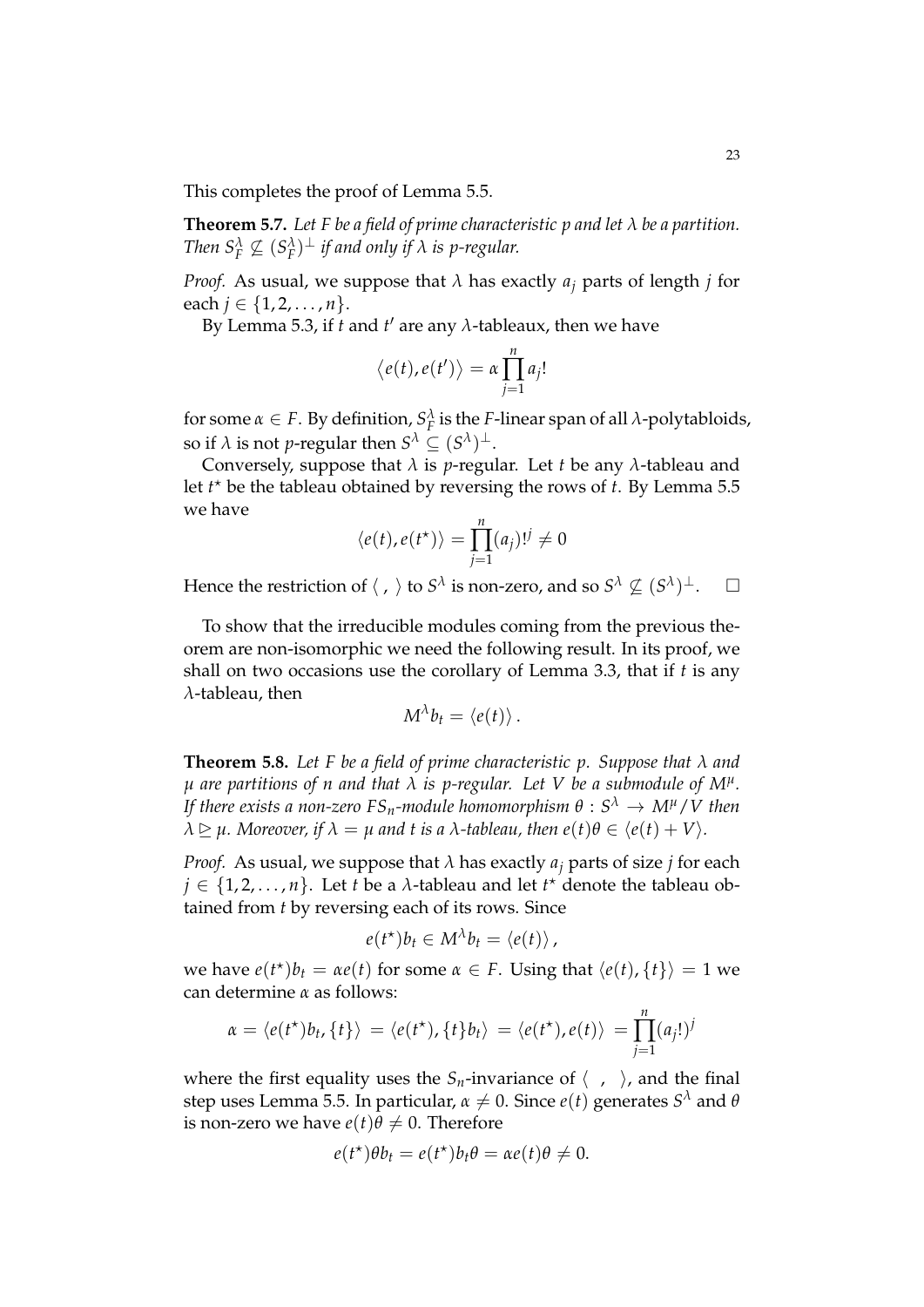Note that

$$
e(t^*)\theta b_t \in (M^\mu/V)b_t.
$$

Hence  $M^{\mu}b_{t}\neq 0$ , and so there exists a  $\mu$ -tabloid  $\{u\}$  such that  $\{u\}b_{t}\neq 0$ 0. By Lemma 3.3 we get  $\lambda \trianglerighteq \mu$ . Moreover if  $\lambda = \mu$  then we have  $M^{\mu}b_{t} =$  $\langle e(t) \rangle$  and so

$$
e(t^*)\theta b_t \in \langle e(t) + V \rangle.
$$
  
Since  $\alpha e(t)\theta = e(t^*)\theta b_t$ , it follows that  $e(t)\theta \in \langle e(t) + V \rangle$ .

*Remark:* it is worth comparing this theorem with Theorem 4.3. In Theorem 5.8 we assume that  $\lambda$  is *p*-regular, whereas in Theorem 4.3 we make no assumption on  $\lambda$ , but instead assume that the  $FS_n$ -module homomorphism  $\theta\,:\,\mathit{S}^{\lambda}\,\rightarrow\,M^{\mu}$  extends to a non-zero homomorphism  $\hat{\theta}: M^{\lambda} \to M^{\mu}.$  In either case, the conclusion is the same, that  $\lambda \trianglerighteq \mu.$ 

**Corollary 5.9.** *Let F be a field of prime characteristic p and let λ and µ be p*-regular partitions of  $n \in \mathbb{N}$ *. If* 

$$
\frac{S^{\lambda}}{S^{\lambda} \cap (S^{\lambda})^{\perp}} \cong \frac{S^{\mu}}{S^{\mu} \cap (S^{\mu})^{\perp}}
$$

*then*  $\lambda = \mu$ *. Moreover,* 

$$
\mathrm{End}_{FS_n}\Big(\frac{S^{\lambda}}{S^{\lambda} \cap (S^{\lambda})^{\perp}}\Big) \cong F.
$$

*Proof.* Let

$$
\phi: \frac{S^\lambda}{S^\lambda\cap (S^\lambda)^\perp}\to \frac{S^\mu}{S^\mu\cap (S^\mu)^\perp}
$$

be a non-zero  $FS_n$ -module homomorphism. Since both modules involved are simple,  $\phi$  is an isomorphism. We may lift  $\phi$  to a non-zero  $\dim \theta: S^\lambda \to \bar{M}^\mu / V$  where  $V = \bar{S^\mu} \cap (S^\mu)^\perp$  by taking the composition of the maps

$$
S^\lambda \to \frac{S^\lambda}{S^\lambda \cap (S^\lambda)^\perp} \overset{\varphi}{\to} \frac{S^\mu}{S^\mu \cap (S^\mu)^\perp} \to M^\mu/V.
$$

Therefore, by Theorem 5.8, we have  $\lambda \geq \mu$ . By symmetry we also have  $\mu \ge \lambda$  and so  $\lambda = \mu$ . Hence, by Theorem 5.8 every  $\lambda$ -tableau *t* satisfies

$$
e(t)\theta = \gamma(e(t) + V)
$$

for some  $\gamma \in F$ . Since  $e(t)$  generates  $S^{\lambda}/S^{\lambda} \cap (S^{\lambda})^{\perp}$ , this implies that  $\phi = \gamma$  id.

Let *F* be a field of prime characteristic  $p$ . For  $\lambda$  a  $p$ -regular partition, let  $D^{\lambda} = S^{\lambda} / S^{\lambda} \cap (S^{\overline{\lambda}})^{\perp}$ . By the remark using the submodule theorem made at the start of this section, Theorem 5.7, and Corollary 5.9, the *D<sup>λ</sup>* are non-isomorphic simple *FSn*-modules.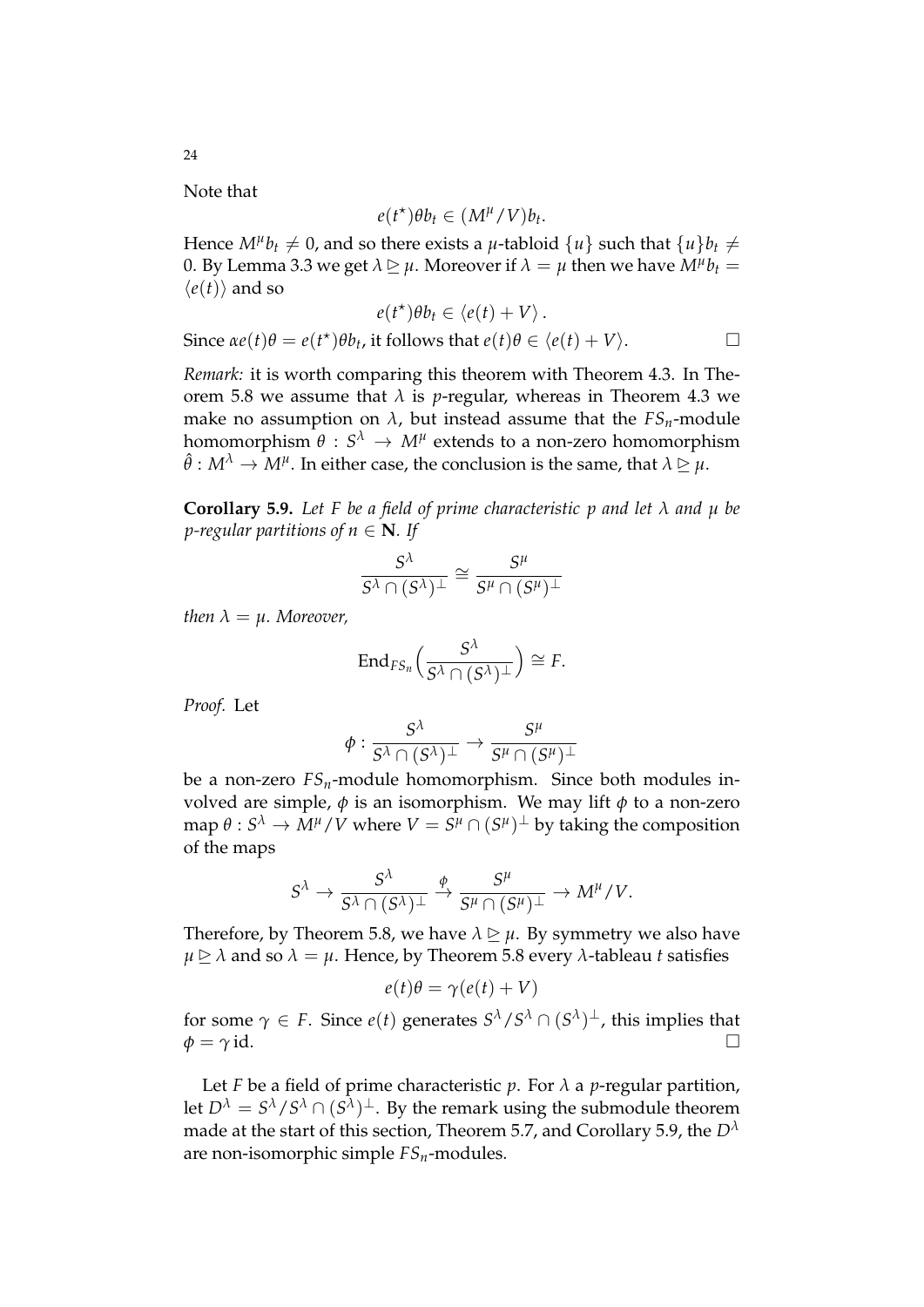It remains to show that any simple *FSn*-module is isomorphic to one of the  $D^{\lambda}$ . This can be proved using the first remark following the statement of the main theorem at the start of this section, but it takes some work to show that *F* is a splitting field for *Sn*. So instead we shall follow a remark of James indicating an alternative approach using another theorem of Brauer (taken from [2, 82.6]).

To state this theorem we need two definitions. Recall that an *FG*module *U* is said to be *absolutely irreducible* if  $U \otimes_F K$  is irreducible for every extension field *K* : *F*. A conjugacy class is said to be *p-regular* if its elements have order coprime to *p*.

**Theorem** (Brauer)**.** Let *F* be a field and let *G* be a finite group. The number of isomorphism classes of absolutely irreducible *FG*-modules is *at most* the number of conjugacy classes of *G* of *p*-regular elements.

To prove that every absolutely irreducible *FSn*-module is isomorphic to one of the  $D^{\lambda}$ , it suffices to prove:

- (a) each  $D^{\lambda}$  is absolutely irreducible,
- (b) the number of *p*-regular partitions of *n* is equal to the number of partitions of *n* with no part divisible by *p*.

Part (a) follows from Corollary 5.9 and the next lemma.

**Lemma 5.10.** *Let G be a finite group, let F be a field and let U be an irreducible FG-module such that*  $\text{End}_F(U) \cong F$ . Then U is absolutely irreducible.<sup>3</sup>

*Proof.* Let *K* : *F* be an extension field of *F*. We must show that  $U \otimes_F$ *K* is an irreducible *KG*-module. Since  $\text{End}_{FG}(U) \cong F$  it follows from Jacobson's Density Theorem that the image of the action map *FG* →  $\text{End}_{F}(U)$  is all of  $\text{End}_{F}(U)$ . Hence the image of the map

$$
KG \to \operatorname{End}_K(U \otimes_F K)
$$

is also all of  $\text{End}_K(U \otimes_F K)$ . Therefore *KG* acts transitively on the nonzero vectors in *U*  $\otimes$ *F K* and so *U*  $\otimes$ *F K* is an irreducible *KG*-module.  $\Box$ 

Part (b) is proved in the next proposition. Bijective proofs are also known, the first due to Glaisher [6]: a convenient source is [9, page 278].

**Proposition 5.11.** Let  $p \geq 2$ . The number of p-regular partitions of *n* is equal *to the number of partitions of n with no part divisible by p.*

<sup>&</sup>lt;sup>3</sup>The converse result, that if *U* is absolutely irreducible then  $\text{End}_{FG}(U) \cong F$  also holds, but we do not need this here.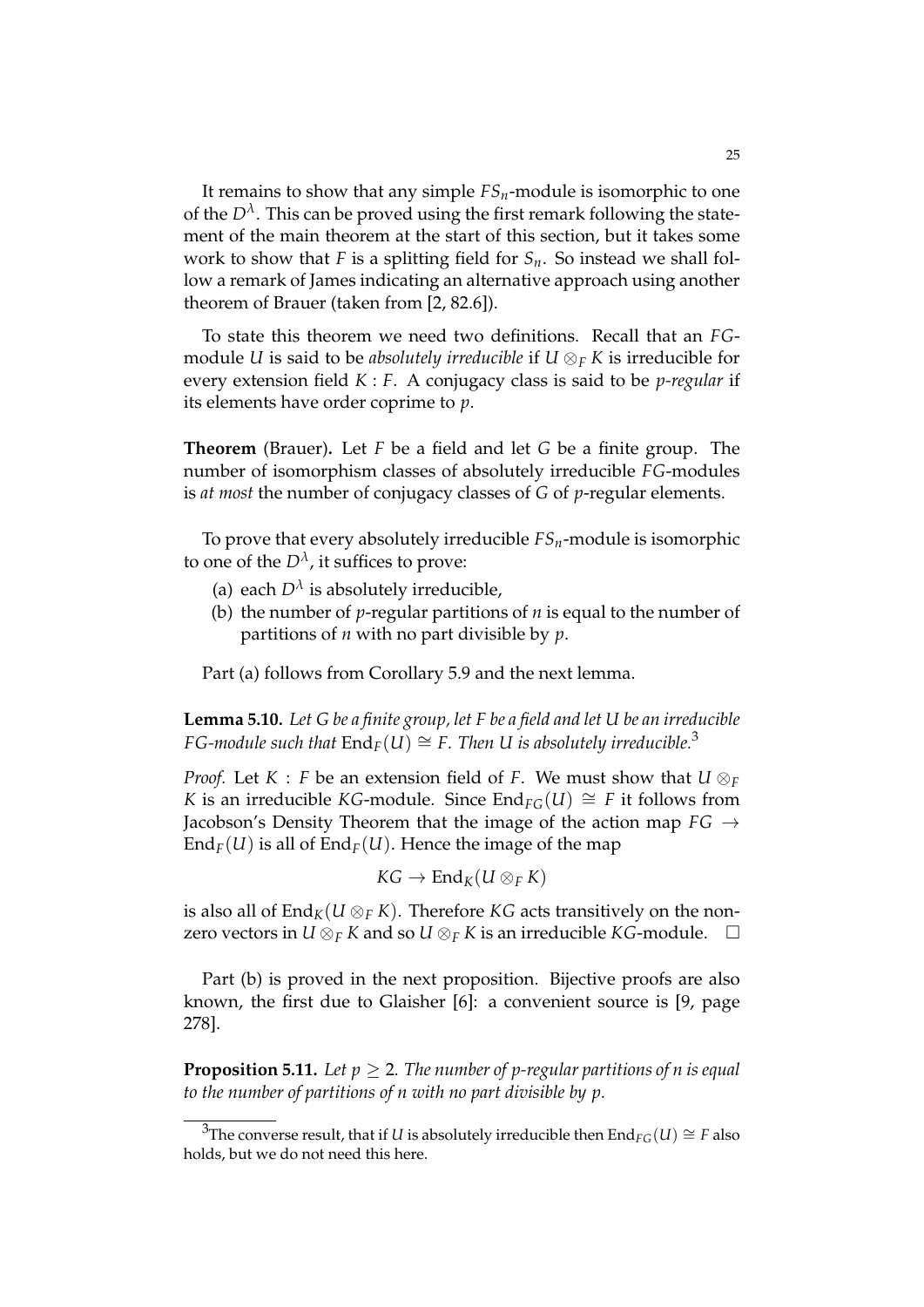*Proof.* The generating function for *p*-regular partitions is

$$
F(x) = \prod_{i \ge 1} (1 + x^{i} + x^{2i} + \dots + x^{(p-1)i});
$$

a partition with *a<sup>i</sup>* parts of size *i* corresponds to multiplying out the product by choosing *ia* from the *i*th term. to a partition with *a* parts of size *i*. Hence

$$
F(x) = \prod_{i \ge 1} \frac{1 - x^{ip}}{1 - x^i} = \prod_{\substack{i \ge 1 \\ p \nmid i}} \frac{1}{1 - x^i}
$$

which is the generating function for partitions with no part divisible by  $p$ .

We note that this argument does not rule out the possibility that there are further irreducible  $FS_n$ -modules that are not absolutely irreducible.

## 6. STANDARD BASIS THEOREM

**Definition 6.1.** If *t* is a standard tableau then we say that the corresponding polytabloid *e*(*t*) is *standard*.

The object of this section is to prove the following theorem giving a basis for  $S_F^{\lambda}$  over any field *F*.

**Theorem 6.2** (Standard Basis Theorem)**.** *Let λ be a partition of n. If F is a field then the standard λ-polytabloids form a basis for S<sup>λ</sup> .*

#### *Remarks:*

- (1) In Example 2.6(B) the basis we found of  $S^{(n-1,1)}$  is in fact the basis of standard  $(n - 1, 1)$ -polytabloids. In Example 3.2 we saw that the Standard Basis Theorem holds for  $S^{(2,2)}$ .
- (2) An important consequence of the Standard Basis Theorem is that if  $\lambda$  is a partition and *F* is a field then the dimension of  $S_F^{\lambda}$  is equal to the number of standard *λ*-tableaux, and so is independent of the field *F*. The Hook-Formula (see [8, Chapter 20] or the reference in (3) in the suggestions for further reading below) is a remarkable combinatorial formula for this number.
- (3) Another corollary of the Standard Basis Theorem is the isomorphism  $\bigwedge^r S_F^{(n-1,1)}$  $S_F^{(n-1,1)} \cong S_F^{(n-r,1^r)}$  $F_F^{(n-r,1)}$  over any field *F*: see Question 6 on Problem Sheet 3.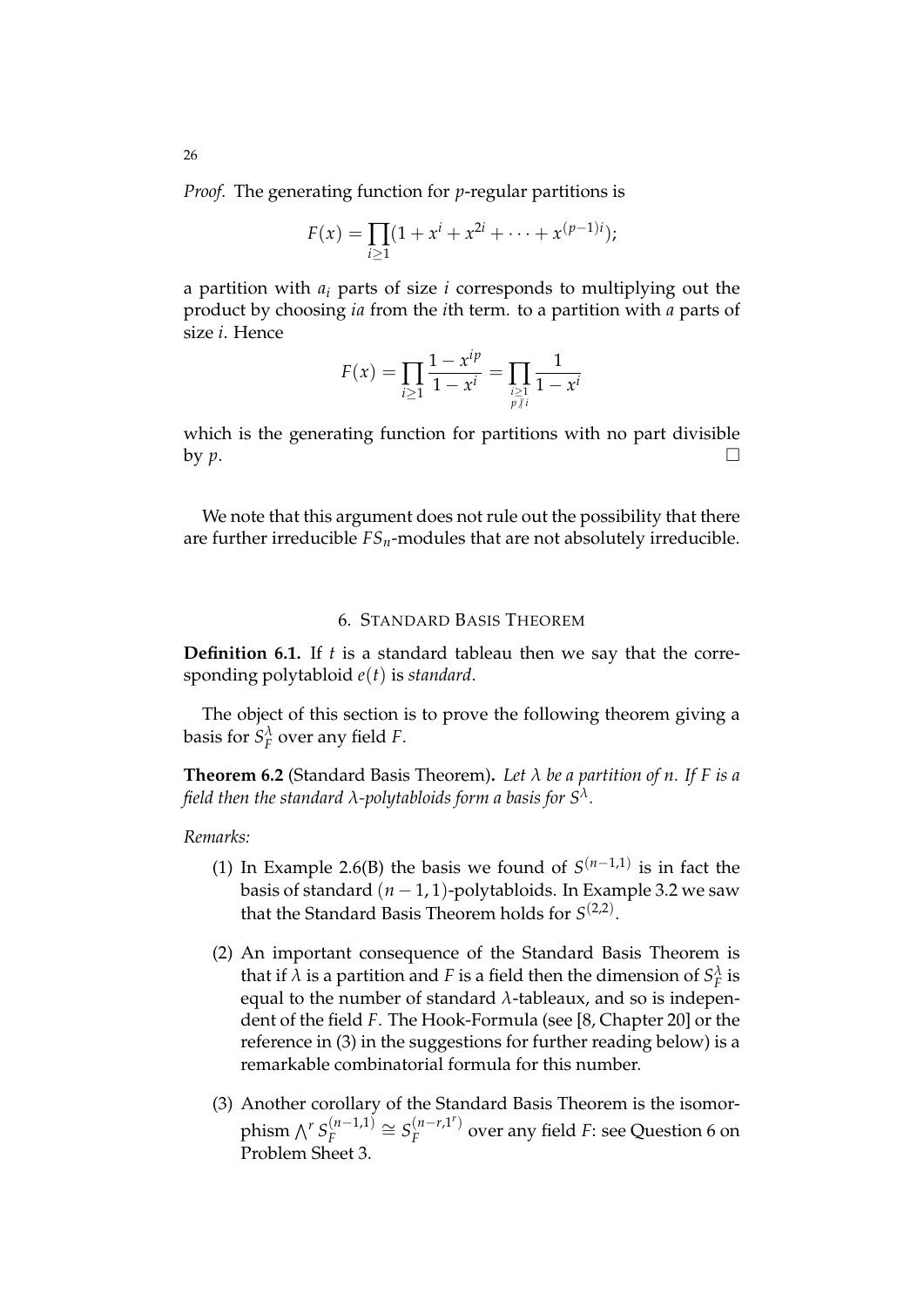6.1. **Linear independence.** To show that the standard polytabloids are linearly independent we need the following order on tabloids.

**Definition 6.3.** Let  $\lambda$  be a partition of *n*. Given distinct  $\lambda$ -tabloids  $\{t\}$ and {*s*}, we define

$$
\{t\} > \{s\} \iff \text{the greatest number appearing in a different row} \{t\} > \{s\} \iff \inf \{t\} \text{ than } \{s\} \text{ lies in a lower row of } \{t\} \text{ than } \{s\}
$$

It is straightforward to show that  $>$  is a total order on the set of all *λ*-tabloids for any partition *λ*.

Working downwards from *n* down to 1, one sees if  $\lambda = (\lambda_1, \ldots, \lambda_k)$ then the greatest  $\lambda$ -tabloid has  $n, n-1, ..., n-\lambda_k+1$  in its bottom row,  $n - \lambda_k, \ldots, n - \lambda_k - \lambda_{k-1} + 1$  in its second from bottom row, and so on. So the elements in its *i*th row are precisely

$$
\{\lambda_1+\cdots+\lambda_{i-1}+1,\ldots,\lambda_1+\cdots+\lambda_i\}.
$$

For example, the greatest  $(4, 3, 2)$ -tabloid is

$$
\begin{array}{@{}c@{\hspace{1em}}c@{\hspace{1em}}}\n 1 & 2 & 3 & 4 \\
\hline\n 5 & 6 & 7 \\
\hline\n 8 & 9\n \end{array}
$$

.

*Exercise:* Show that the 10 distinct (3, 2)-tabloids are, in increasing order

$$
\frac{\frac{3}{3} \frac{4}{5}}{1 \frac{2}{12}} < \frac{\frac{2}{1} \frac{4}{1} \frac{5}{5}}{1 \frac{2}{1} \frac{3}{1}} < \frac{\frac{2}{1} \frac{3}{1} \frac{5}{1}}{\frac{2}{1} \frac{3}{1} \frac{4}{1}} < \frac{\frac{1}{1} \frac{3}{1} \frac{5}{1}}{\frac{1}{1} \frac{3}{1} \frac{4}{1}} < \frac{\frac{1}{1} \frac{3}{1} \frac{5}{1}}{\frac{1}{1} \frac{2}{1} \frac{4}{1}} < \frac{\frac{1}{1} \frac{2}{1} \frac{3}{1}}{\frac{1}{1} \frac{5}{1}} < \frac{\frac{1}{1} \frac{3}{1} \frac{4}{1}}{\frac{1}{1} \frac{5}{1}} < \frac{\frac{1}{1} \frac{2}{1} \frac{3}{1}}{\frac{1}{1} \frac{5}{1}} < \frac{\frac{1}{1} \frac{2}{1} \frac{3}{1}}{\frac{1}{1} \frac{5}{1}} < \frac{\frac{1}{1} \frac{3}{1} \frac{5}{1}}{\frac{1}{1} \frac{5}{1}} < \frac{\frac{1}{1} \frac{3}{1} \frac{5}{1}}{\frac{1}{1} \frac{5}{1}} < \frac{\frac{1}{1} \frac{3}{1} \frac{5}{1}}{\frac{1}{1} \frac{5}{1}} < \frac{\frac{1}{1} \frac{3}{1} \frac{5}{1}}{\frac{1}{1} \frac{5}{1}} < \frac{\frac{1}{1} \frac{3}{1} \frac{5}{1}}{\frac{1}{1} \frac{5}{1}} < \frac{\frac{1}{1} \frac{3}{1} \frac{5}{1}}{\frac{1}{1} \frac{5}{1}} < \frac{\frac{1}{1} \frac{3}{1} \frac{5}{1}}{\frac{1}{1} \frac{5}{1}} < \frac{\frac{1}{1} \frac{3}{1} \frac{5}{1}}{\frac{1}{1} \frac{5}{1}} < \frac{\frac{1}{1} \frac{3}{1} \frac{5}{1}}{\frac{1}{1} \frac{5}{1}} < \frac{\frac{1}{1} \frac{3}{1} \frac{5}{1}}{\frac{1}{
$$

See Problem Sheet 3, Question 9 for a connection with the colexicographic order on subsets of **N**.

**Lemma 6.4.** *Let λ be a partition of n and let s be a column standard λ-tableau. If h is a non-identity element of*  $C(s)$  *then*  $\{s\} > \{sh\}$ *.* 

*Proof.* Let  $m = \max\{j \in \{1, 2, ..., n\} : jh \neq j\}$ . Suppose that  $\ell h = m$ . Note that since  $h \in C(s)$ , we have that  $\ell$  and  $m$  lie in the same column of *s*. Suppose that  $\ell$  lies in row  $r(\ell)$  of *s* and *m* lies in row  $r(m)$  of *s*. Since *s* is column standard,  $r(\ell) < r(m)$ . Therefore the greatest number that appears in a different row in  $\{s\}$  and  $\{sh\}$ , namely *m*, appears in a lower row in  $\{s\}$  than in  $\{sh\}$ .

**Proposition 6.5.** *Let λ be a partition of n. Working over a field F, the set*

{*e*(*s*) : *s a standard λ-tableau*}

*is F-linearly independent.*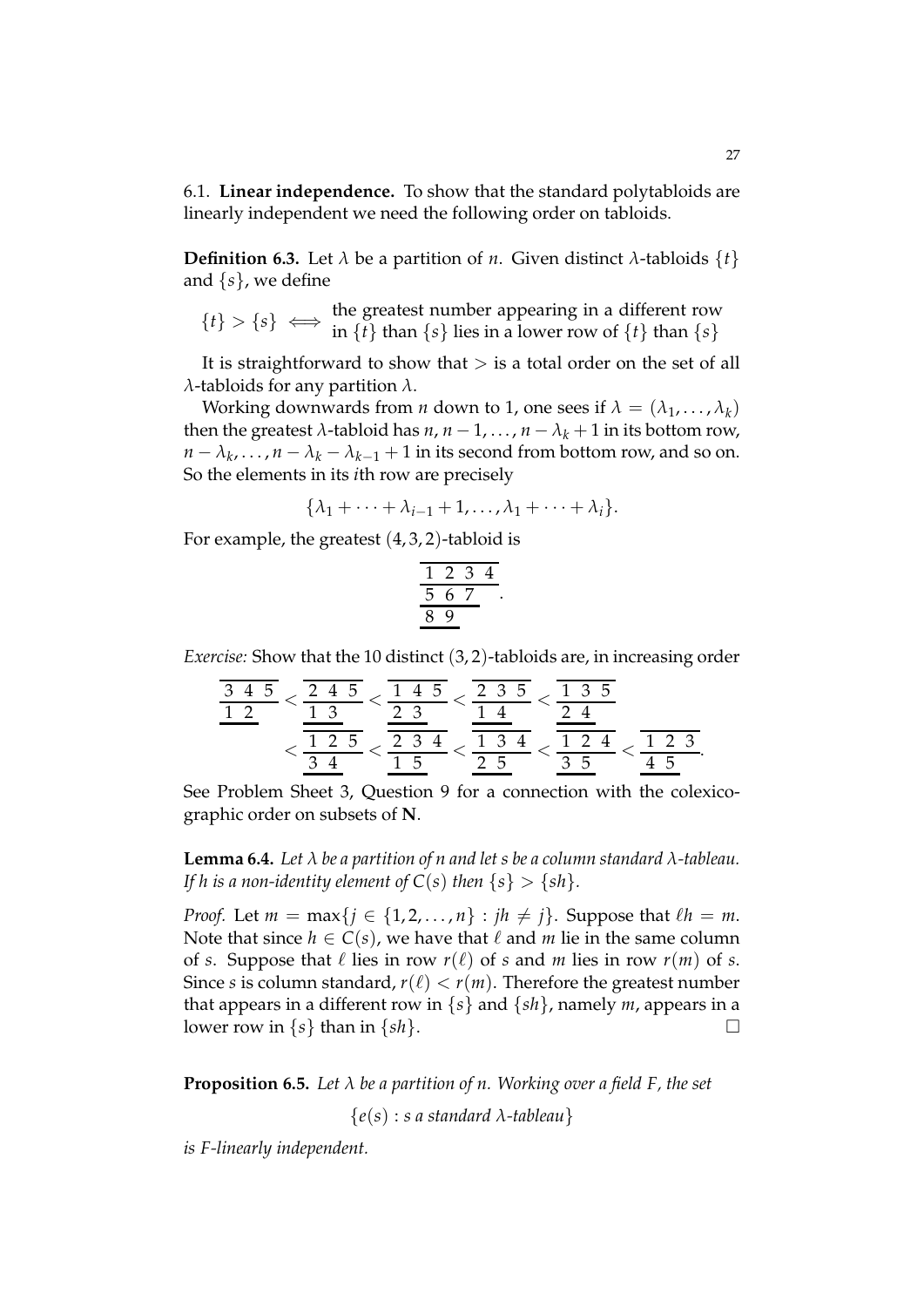*Proof.* Suppose, for a contradiction, that

$$
\sum_t \alpha_t e(t) = 0
$$

where the sum is over all standard *λ*-tableaux *t* in a non-trivial linear dependency. (So  $\alpha_t \neq 0$  for all *t* in this sum.) Among these  $\lambda$ -tableaux, let  $t_{\text{max}}$  be the one such that  $\{t\}$  is greatest in the order  $>$ . Now suppose that *s* is a standard  $\lambda$ -tableau such that  $\alpha_s \neq 0$ . Since *s* and  $t_{\text{max}}$  are row standard, either  $s = t_{\text{max}}$  or  $s \neq t_{\text{max}}$  and so  $\{t_{\text{max}}\} > \{s\}$ . Moreover, if *h* is a non-identity element of  $C(s)$  then, by Lemma 6.4, we have

$$
\{t_{\max}\} \ge \{s\} > \{sh\}.
$$

Hence

$$
0 = \sum_{t} \alpha_t e(t) = \alpha_{t_{\text{max}}} \{ t_{\text{max}} \} + y
$$

where  $y \in M_F^{\lambda}$  is an *F*-linear combination of tabloids  $\{u\}$  such that  ${t_{\text{max}}} > {u}$ . This contradicts the linear independence of the distinct *λ*-tabloids.

6.2. **Garnir relations.** The 'spanning' part of the proof of Theorem 6.2 is best presented as a result about integral Specht modules. Recall from Definition 2.2 that  $M^{\lambda}_{\mathbf{Z}}$  is the  $\mathbf{Z}S_n$ -permutation module with free  $\mathbf{Z}$ -basis given by the set of  $\lambda$ -tabloids. By definition  $S^{\lambda}_{\mathbf{Z}}$  is the  $\mathbf{Z}S_n$ -submodule of  $M_{\mathbf{Z}}^{\lambda}$  spanned by all the  $\lambda$ -polytabloids.

**Definition 6.6.** Let  $\lambda$  be a partition of *n* and let  $i \in \mathbb{N}$ . Let *t* be a  $\lambda$ tableau. Let *X* be a subset of the entries in column *i* of *t* and let *Y* be a subset of the entries in column  $i + 1$  of  $t$ . Let  $S_X$ ,  $S_Y$  and  $S_{X \cup Y}$  denote the full symmetric groups on *X*, *Y* and *X*  $\cup$  *Y*, respectively. Let

$$
S_{X\cup Y} = \bigcup_{j=1}^c (S_X \times S_Y)g_j
$$

where the union is disjoint. We say that the element

$$
\sum_{j=1}^c g_j \operatorname{sgn}(g_j) \in \mathbf{Z} S_n
$$

is a *Garnir element* for *X* and *Y*.

Note that there is an arbitrary choice of coset representatives involved in this definition. We will see that the choice made is irrelevant in all our applications of Garnir elements.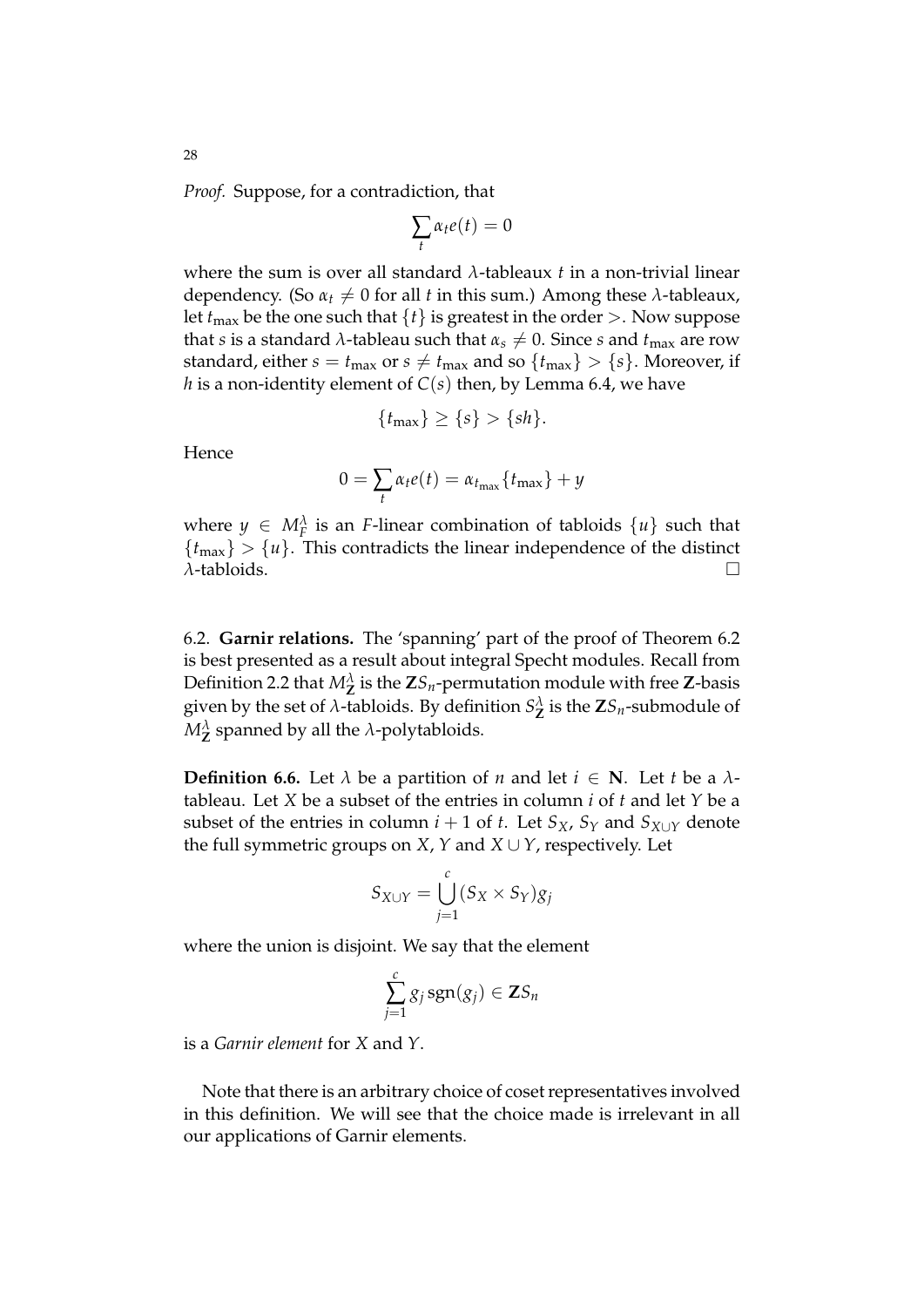**Example 6.7.** Let  $\lambda = (2, 1)$  and let  $t = \frac{2 \cdot 1}{3}$  $\frac{2}{3}$ . Taking *X* = {2,3} and *Y* = {1} we see that a set of coset representatives for  $S_X \times S_Y$  in  $S_{X \cup Y}$ is 1, (12) and (13). Hence

$$
G_{X,Y} = 1 - (12) - (13)
$$

is a Garnir element for *X* and *Y*. Observe that

$$
e(t)G_{X,Y} = \left(\frac{\frac{2}{3} - \frac{3}{3}}{\frac{2}{3} - \frac{3}{3}}\right)\left(1 - (12) - (13)\right)
$$
  
= 
$$
\frac{\frac{2}{3} - \frac{3}{3} - \frac{1}{3}}{\frac{2}{3} - \frac{1}{3}} = \frac{\frac{2}{3} - \frac{1}{3}}{\frac{1}{3} - \frac{1}{3}} = \frac{\frac{2}{3} - \frac{1}{3}}{\frac{1}{3} - \frac{1}{3}} = \frac{\frac{1}{3} - \frac{1}{3}}{\frac{1}{3} - \frac{1}{3}} = \frac{\frac{1}{3} - \frac{1}{3}}{\frac{1}{3} - \frac{1}{3}} = \frac{\frac{1}{3} - \frac{1}{3}}{\frac{1}{3} - \frac{1}{3}} = \frac{\frac{1}{3} - \frac{1}{3}}{\frac{1}{3} - \frac{1}{3}} = \frac{\frac{1}{3} - \frac{1}{3}}{\frac{1}{3} - \frac{1}{3}} = \frac{\frac{1}{3} - \frac{1}{3}}{\frac{1}{3} - \frac{1}{3}} = \frac{\frac{1}{3} - \frac{1}{3}}{\frac{1}{3} - \frac{1}{3}} = \frac{\frac{1}{3} - \frac{1}{3}}{\frac{1}{3} - \frac{1}{3}} = \frac{\frac{1}{3} - \frac{1}{3}}{\frac{1}{3} - \frac{1}{3}} = \frac{\frac{1}{3} - \frac{1}{3}}{\frac{1}{3} - \frac{1}{3}} = \frac{\frac{1}{3} - \frac{1}{3}}{\frac{1}{3} - \frac{1}{3}} = \frac{\frac{1}{3} - \frac{1}{3}}{\frac{1}{3} - \frac{1}{3}} = \frac{\frac{1}{3} - \frac{1}{3}}{\frac{1}{3} - \frac{1}{3}} = \frac{\frac{1}{3} - \frac{1}{3}}{\frac{1}{3} - \frac{1}{3}} = \frac{\frac{1}{3} - \frac{1}{3}}{\frac{1}{3} - \frac{1}{3}} = \frac{\frac{1}{3} - \frac{1}{3}}{\frac{1}{3} - \frac{1}{3}} = \frac{\frac{1}{3} - \frac{1}{3}}{\frac{1}{3} - \frac{1}{3}} = \frac{\frac{1}{3} - \frac{1}{3}}{\frac{1
$$

This example is a special case of a more general result that leads to an algorithm for writing an arbitrary polytabloid as an integral linear combination of standard polytabloids. In the following theorem,  $\lambda'$  denotes the conjugate of the partition  $\lambda$ , as defined in Remark C on page 13.

**Theorem 6.8.** *Let*  $\lambda$  *be a partition of n and let t be a*  $\lambda$ *-tableau. Let*  $i \in \mathbb{N}$ *, let X be a subset of the entries in column i of t, and let Y be a subset of the entries in column i* + 1 *of t.* Let  $G_{X,Y} \in \mathbf{Z}S_n$  be a Garnir element for X and Y. If  $|X| + |Y| > \lambda_i'$ *i then*

$$
e(t)G_{X,Y}=0.
$$

*Proof.* Let

$$
G_{X\cup Y}=\sum_{g\in S_{X\cup Y}}g\, \text{sgn}(g).
$$

It is clear that

$$
G_{X\cup Y} = \left(\sum_{h\in S_X} h \operatorname{sgn}(h)\right) \left(\sum_{k\in S_Y} k \operatorname{sgn}(k)\right) G_{X,Y}.
$$

Moreover, since  $e(t)h \text{sgn}(h) = e(t)$  and  $e(t)k \text{sgn}(k) = e(t)$  for all  $h \in$ *S*<sup>*X*</sup> and *k*  $\in$  *S*<sup>*Y*</sup> we have

$$
e(t)G_{X\cup Y}=|X|!|Y|!e(t)G_{X,Y}.
$$

Therefore, since we work over **Z** and  $e(t) = \sum_{h \in C(t)} \{th\}$  sgn(*h*), it will suffice to show that

$$
\{th\}G_{X\cup Y}=0
$$

for each  $h \in C(t)$ . If  $h \in C(t)$  then, since  $|X| + |Y| > \lambda$ <sup>2</sup>  $\mathbf{r}'_i$ , there exist *x* ∈ *X* and *y* ∈ *Y* such that *x* and *y* lie in the same row of *th*. Now

$$
\{th\}G_{X\cup Y} = \{th\}(1 - (xy))\sum_{j=1}^{d} k_j \operatorname{sgn}(k_j) = 0
$$

where  $k_1, \ldots, k_d$  is a set of coset representatives for  $\langle (xy) \rangle$  inside  $S_{X \cup Y}$ . The theorem follows.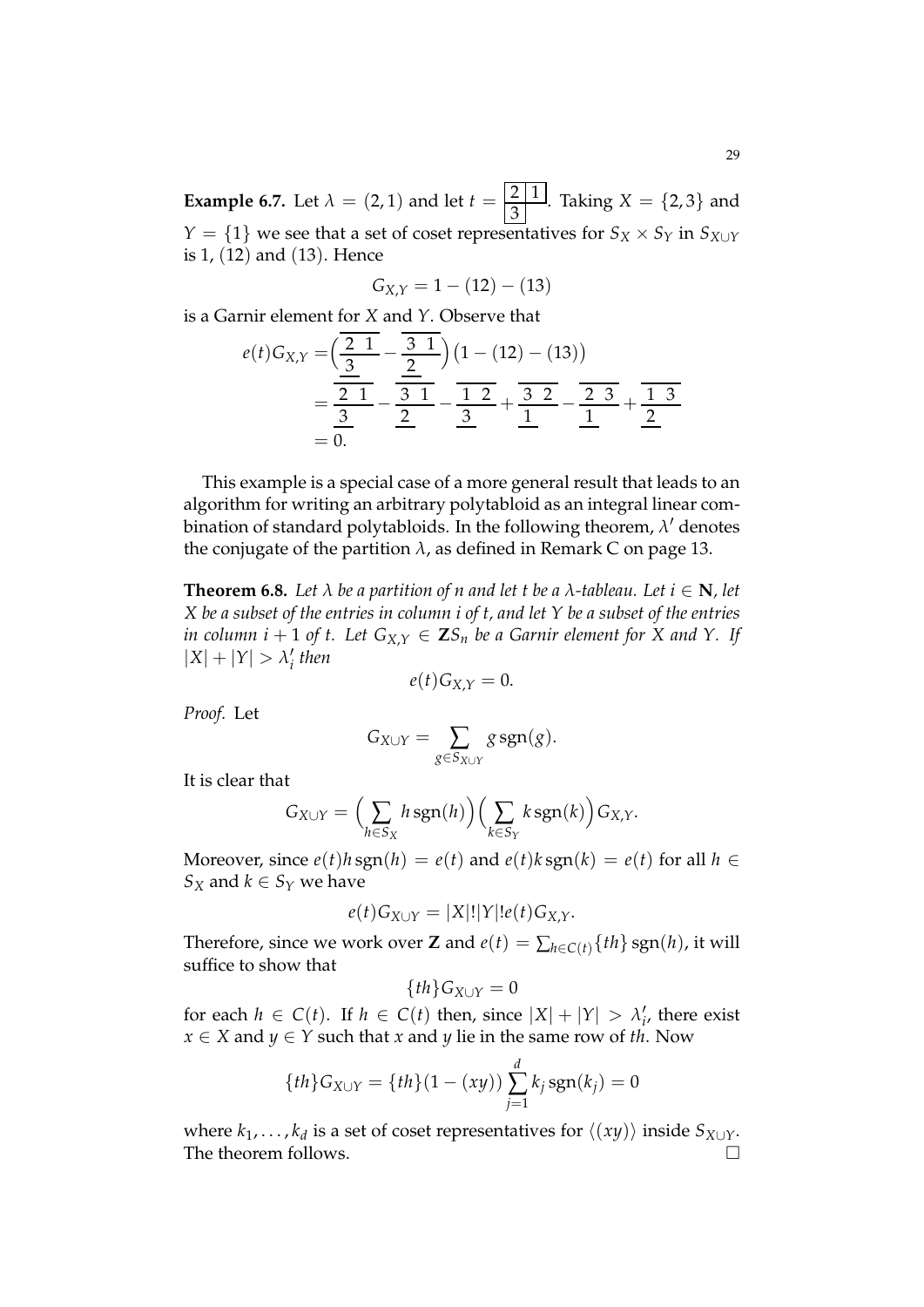6.3. **The standard polytabloids span**  $S^{\lambda}_{Z}$ . Let  $\lambda$  be a partition. If *t* is a *λ*-tableau and  $h \in C(t)$  then  $e(th) = e(t)$  sgn( $h$ ) =  $\pm e(t)$ . So it is clear that

 $S^{\lambda}_{\mathbf{Z}} = \langle e(t) : t \text{ a column standard } \lambda \text{-tableau} \rangle.$ 

To show that in fact  $S^{\lambda}_{\mathbf{Z}}$  is spanned by the standard tableaux we need an analogous definition to Definition 6.3.

**Definition 6.9.** Let  $\lambda$  be a partition. Given distinct column standard *λ*-tableaux *t* and *s*, we define

 $t \succ s \iff$  column in *t* than *s* lies in a column further to the greatest number appearing in a different the right in *t* than *s*.

Note that this is the opposite order to that used by James on page 30 of [8]. See Question 7 on Sheet 3 for one reason for preferring the order as defined above.

The column standard (2, 2)-tableaux are, in increasing order

For instance, since we compare on the largest number in a different column, any tableau with 4 in the first column comes before any tableau with 4 in the second column.

**Lemma 6.10.** *Let λ be a partition and let s be a column standard λ-tableau. Then e*(*s*)  $\in S^{\lambda}_{\mathbf{Z}}$  *is a*  $\mathbf{Z}$ *-linear combination of standard*  $\lambda$ *-polytabloids.* 

*Proof.* We may suppose that *s* is not standard. By induction we may assume that if *t* is column standard and  $t > s$  then  $e(t)$  is a **Z**-linear combination of standard *λ*-polytabloids.

Since *s* is not standard there is some row, say row *q*, that is not increasing. Thus there exists  $i < \lambda_1$  such that the entries in column *i* of *s* in rows  $q$  up to  $\lambda_i'$ *i* are

$$
x_q < x_{q+1} < \cdots < x_{\lambda'_i},
$$

the entries in rows 1 up to *q* of column  $i + 1$  of *s* are

$$
y_1 < y_2 < \cdots < y_q
$$

and  $x_q > y_q$ . Set  $X = \{x_q, x_{q+1}, \ldots, x_{\lambda'_i}\}$  and  $Y = \{y_1, y_2, \ldots, y_q\}$ . Let  $G_{X,Y}$  be a Garnir element corresponding to the sets *X* and *Y*. We may suppose that  $G_{X,Y} = \sum_{j=1}^k g_j \, \text{sgn}(g_j)$  where  $g_j$  is a product of transpositions swapping a subset of  $\hat{Y}$  with a subset of  $X$ . Let  $g_1$  be the identity, corresponding to the case where both subsets are empty.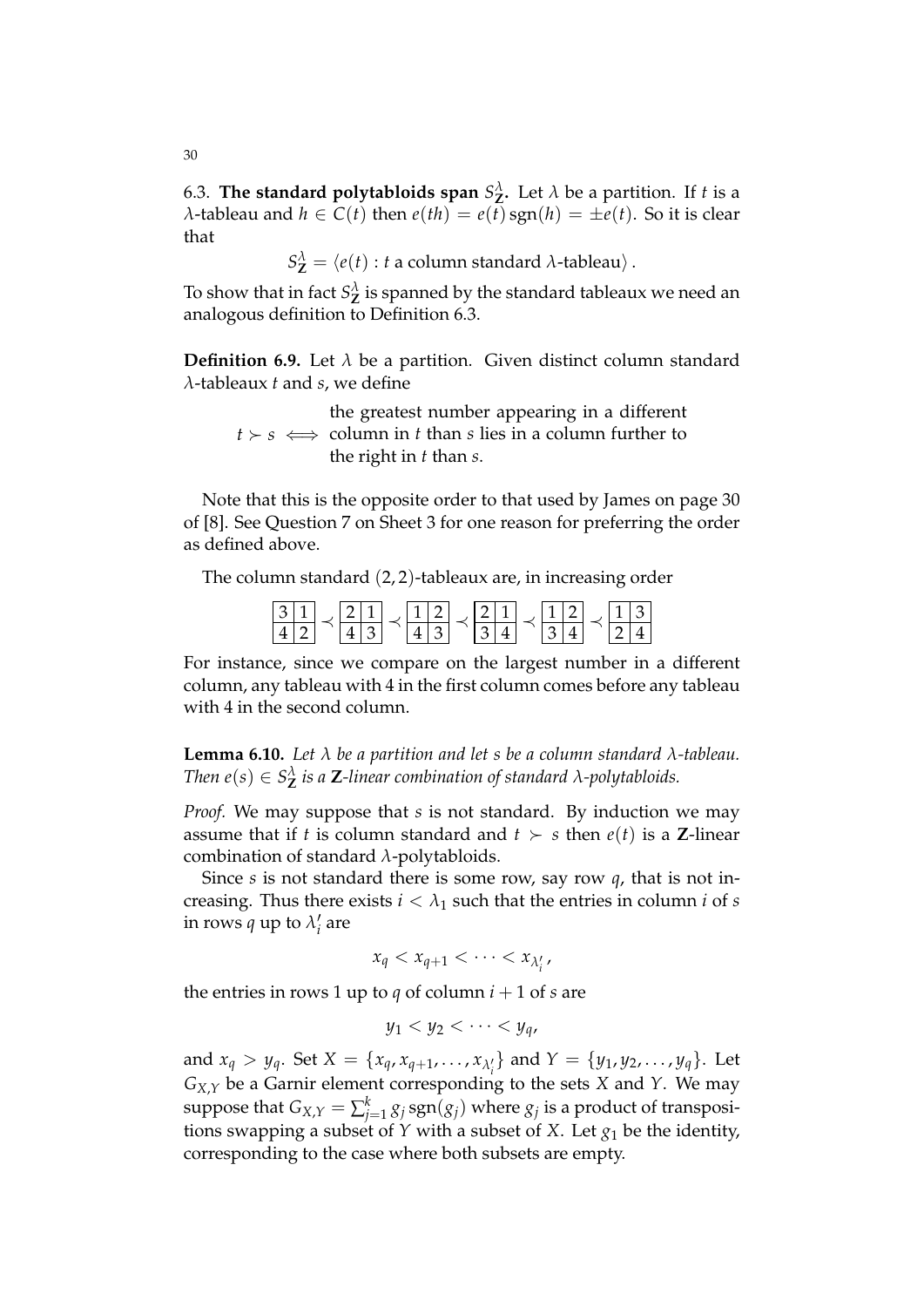By Theorem 6.8 we have  $e(s)G_{X,Y} = 0$ , so

$$
e(s) = -\sum_{j=2}^d \operatorname{sgn}(g_j) e(sg_j).
$$

It is possible that some of the  $sg<sub>i</sub>$  are not column standard. (We can assume that the entries of *sg<sup>j</sup>* in the positions occupied by *X* and *Y* are increasing, but not anything stronger than this: see Example 6.11 below.) For each  $j \in \{2, ..., d\}$  let  $u_j$  be the column standard tableau whose columns agree setwise with *sg<sup>j</sup>* . Then

$$
e(s) = \sum_{j=2}^{k} \pm e(u_j)
$$

for some appropriate choice of signs. It therefore suffices to show that  $u_i \succ s$  for each  $j \in \{2, \ldots, d\}.$ 

Since  $(S_X \times S_Y)g_j \neq S_X \times S_Y$  we have  $X \cap Yg_j \neq \emptyset$ . By choice of the  $g_j$ , the effect of applying  $g_j$  to *s* is to move the elements in  $X \cap Yg_j$  from *X* to *Y*. Let  $x_{\text{max}}$  be the greatest element of  $X \cap Yg_j$ . Since  $g_j$  fixes all elements not in *X* ∪ *Y*, and if *x*  $\in$  *X* and *y*  $\in$  *Y* then *x* > *y*, we see that *x*max is the largest element that appears in a different column in *s* and  $sg_j$ , and that in  $sg_j$ ,  $x_{\text{max}}$  lies in column  $j + 1$ . It follows that  $u_j \succ s$ , as  $\Box$  required.  $\Box$ 

**Example 6.11.** Let  $t = \frac{2 \times 1}{4 \times 2}$  $\frac{2}{4}$ . Following the proof of Lemma 6.10 we might take *X* = {4} and  $\overline{Y}$  = {1,3}. A Garnir element for these sets is

$$
G_{X,Y} = 1 - (14) - (34),
$$

so by Theorem 6.8 we have

$$
e\left(\frac{21}{413}\right) = e\left(\frac{24}{13}\right) + e\left(\frac{21}{34}\right)
$$

$$
= e\left(\frac{13}{24}\right) + e\left(\frac{21}{34}\right).
$$

Note that by replacing (14) with the alternative coset representative

$$
(134) \in (S_X \times S_Y)(14) = \{(14), (13)(14)\}
$$

we would get  $e\left(\frac{2}{12}\right)$  $4 \mid 3$  $(134) = e^{\frac{23}{3}}$  $1 \mid 4$  which has its second column in increasing order. But in both cases the first column must have 1 in its second row, so we cannot immediately obtain a column standard tableau.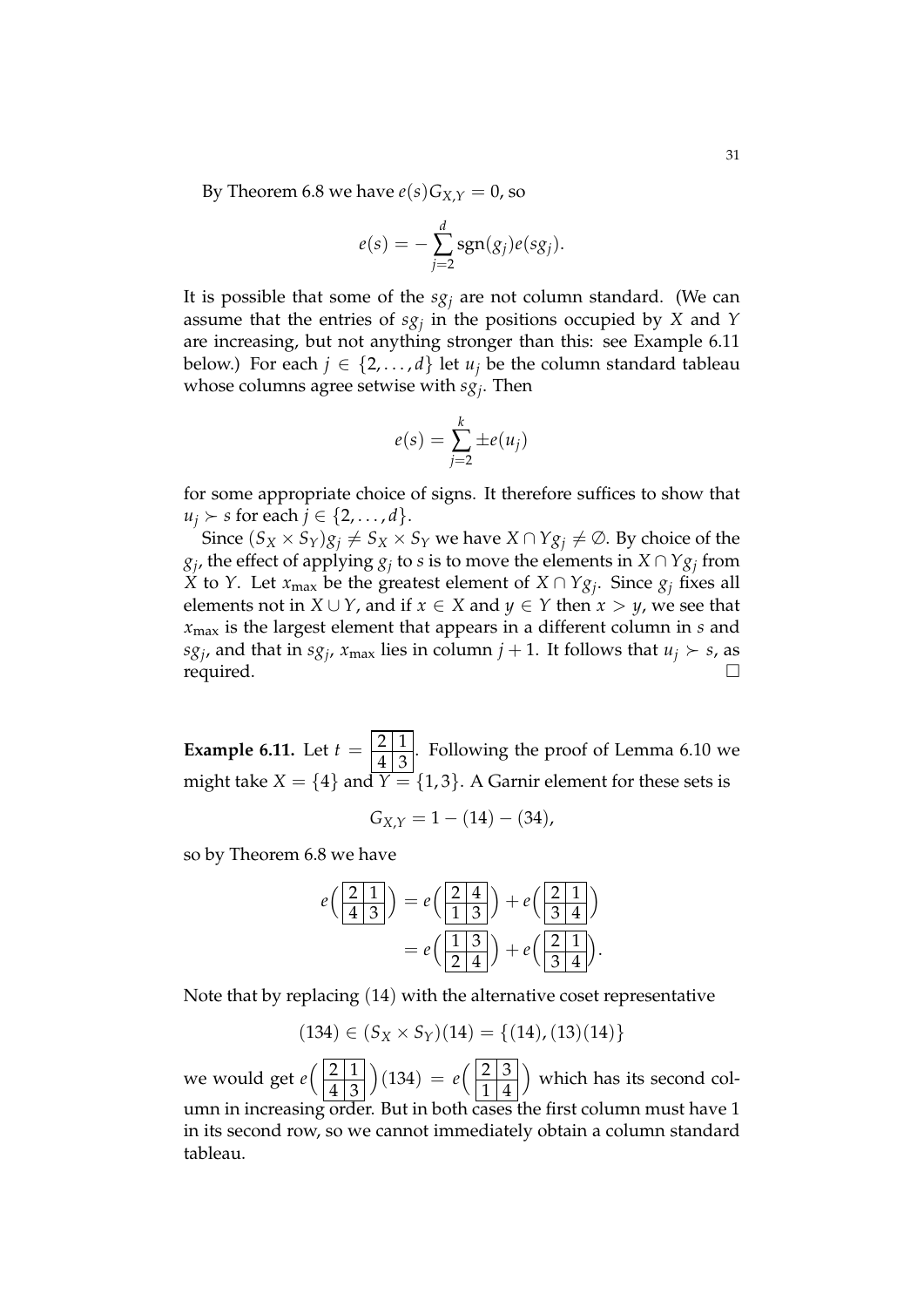The second tableau in the sum is still not standard, so we repeat the argument with  $X = \{2, 3\}$  and  $Y = \{1\}$ . This leads to

$$
e\left(\frac{2\mid1}{4\mid3}\right) = e\left(\frac{1\mid2}{3\mid4}\right).
$$

This can be seen (in an easier way) working directly from the definition of polytabloids. (See Question 8 on Sheet 3.)

*Remarks:*

- (1) There are other relations that can be used to write an arbitrary *λ*-polytabloid as a linear combination of standard polytabloids. Fulton's quadratic relations (see [5, §7.4]) are often easier to use in practice than the Garnir relations.
- (2) It follows from [10, Proposition 4.1] that if  $\lambda$  is a partition and *t* is any column standard *λ*-tableau then

$$
e(t) = e(\bar{t}) + x
$$

where  $\bar{t}$  is the row standard  $\lambda$ -tableau obtained from *t* by rearranging its rows into increasing order, and *x* is a **Z**-linear combination of polytabloids  $e(s)$  such that *s* is standard and  $t \succ s$ . (By Question 4 on Sheet 1, the tableau  $\bar{t}$  is in fact standard.)

We are now ready to prove the Standard Basis Theorem. Let *F* be a field and let *λ* be a partition of *n*. By Proposition 6.5 the standard *λ*polytabloids are linearly independent over *F*. By the argument at the start of §6.3, it suffices to show that if *t* is a column-standard  $\lambda$ -tableau then *e*(*t*) is an *F*-linear combination of standard *λ*-polytabloids.

Thinking of  $e(t)$  as an element in  $S_{\mathbf{Z}}^{\lambda}$ , Lemma 6.10 implies that

$$
e(t) = \sum_{s} c_s e(s)
$$

where  $c_s \in \mathbb{Z}$  and the sum is over all standard  $\lambda$ -tableaux *s*. But the same equation holds if we think of  $e(s)$  as an element of  $S_F^{\lambda}$ , and regard the  $c_s$  as elements of  $F$ , so we are done.

We remark that the Standard Basis Theorem also holds for integral Specht modules: linear independence over **Z** is clear from the argument in Proposition 6.5, and the harder part, that the standard *λ*-polytabloids span  $S^{\lambda}_{\mathbf{Z}}$ , follows from Lemma 6.10.

This remark has the following technical consequence. Let *p* be prime. The tensor product sends the inclusion  $S^{\lambda}_{\mathbf{Z}} \to M^{\lambda}_{\mathbf{Z}}$  to a homomorphism of  $\mathbf{F}_p S_n$ -modules

$$
S^{\lambda}_{\mathbf{Z}} \otimes_{\mathbf{Z}} \mathbf{F}_p \to M^{\lambda}_{\mathbf{Z}} \otimes_{\mathbf{Z}} \mathbf{F}_p.
$$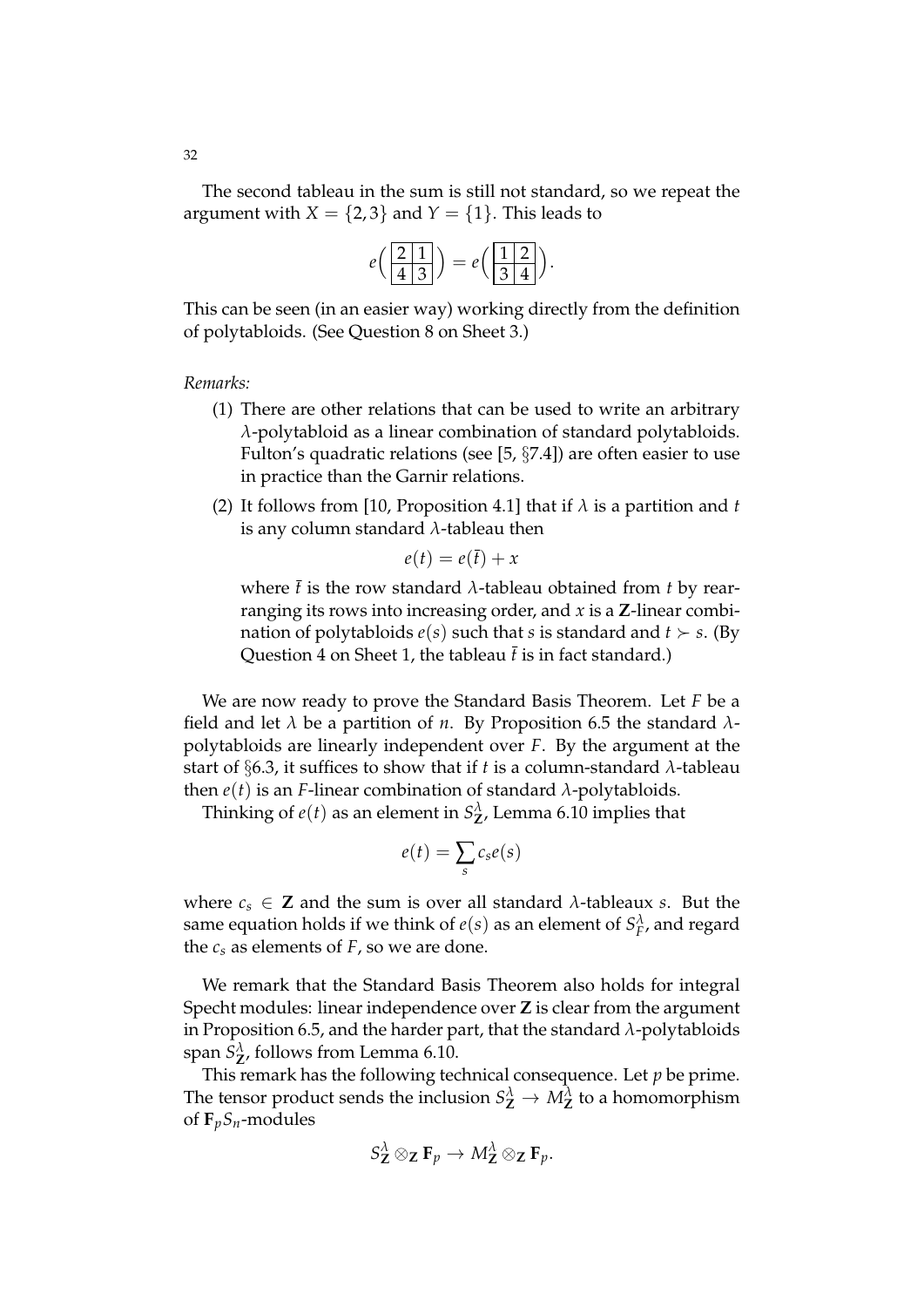It is clear that the codomain is isomorphic to  $M^{\lambda}_{\mathbf{F}_p}$  as an  $\mathbf{F}_p S_n$ -module. There is an obvious homomorphism of  $\mathbf{F}_p S_n$ -modules

$$
S^{\lambda}_\mathbf{Z}\otimes_{\mathbf{F}_p}\mathbf{Z}\to S^{\lambda}_{\mathbf{F}_p}
$$

defined by  $e(t) \otimes \alpha \mapsto \alpha e(t)$ . It follows from the Standard Basis Theorem that this map is an isomorphism. So the induced map is simply the expected inclusion of  $S_F^{\lambda} \to M_F^{\lambda}$ . Therefore, there is an isomorphism of **Z***Sn*-modules:

$$
\frac{S_{\mathbf{Z}}^{\lambda}}{pS_{\mathbf{Z}}^{\lambda}} \cong S_{\mathbf{Z}}^{\lambda} \otimes \mathbf{F}_p \cong S_{\mathbf{F}_p}^{\lambda}.
$$

**Example 6.12.** To see that there is something non-trivial going on here, consider the  $\mathbb{Z}S_2$ -permutation module  $M_{\mathbb{Z}}$  with  $\mathbb{Z}$ -basis  $e_1, e_2$  and its  $\mathbb{Z}$ submodule  $U_{\mathbf{Z}} = \langle e_1 + 2e_2, e_2 + 2e_1 \rangle$ . Let  $M_{\mathbf{F}_3}$  be the  $\mathbf{F}_3 S_2$ -module with  $\mathbf{F}_3$ -basis  $v_1, v_2$ . The surjective map

$$
M_{\mathbf{Z}}\otimes_{\mathbf{Z}}\mathbf{F}_3\rightarrow M_{\mathbf{F}_3}
$$

defines by  $e_i \otimes \alpha \mapsto \alpha v_i$  restricts to a map

$$
U_{\text{\sf Z}}\otimes_{\text{\sf Z}}\text{\sf F}_3\to M_{\text{\sf F}_3}
$$

with image  $\langle e_1 + 2e_2, e_2 + 2e_1 \rangle = \langle e_1 + 2e_2 \rangle$ . So in this case the map induced by the inclusion  $U_Z \rightarrow M_Z$  is not injective.

We end with an immediate corollary of the Standard Basis Theorem.

**Corollary 6.13.** Let  $\lambda$  be a partition of  $n \in \mathbb{N}$ . The dimension of  $S_F^{\lambda}$  is equal *to the number of standard λ-tableaux. It is therefore independent of the field F.*

### 7. SOME SUGGESTIONS FOR FURTHER READING

- (1) James' proof of the branching rule for representations of symmetric groups: see §9 of his book.
- (2) Semistandard homomorphisms between Young permutation modules: see §13 of his book. (This leads to a combinatorial description of the multiplicity of  $S_{\mathbf{C}}^{\lambda}$  as a summand of  $M_{\mathbf{C}}^{\mu}$  $\sum_{i=1}^{\mu}$  for  $\lambda \geq \mu$ .)
- (3) Hook formula for the degreees of the characters of  $S_n$ : one elegant proof was given by Greene, Nijenhius and Wilf in *Adv. in Math.* **31** (1979) 104–109.
- (4) Symmetric functions are closely related to the representation theory of the symmetric group. Sagan's book: *The Symmetric Group*, Graduate Texts in Mathematics 203, Springer 2001 has an accessible introduction.